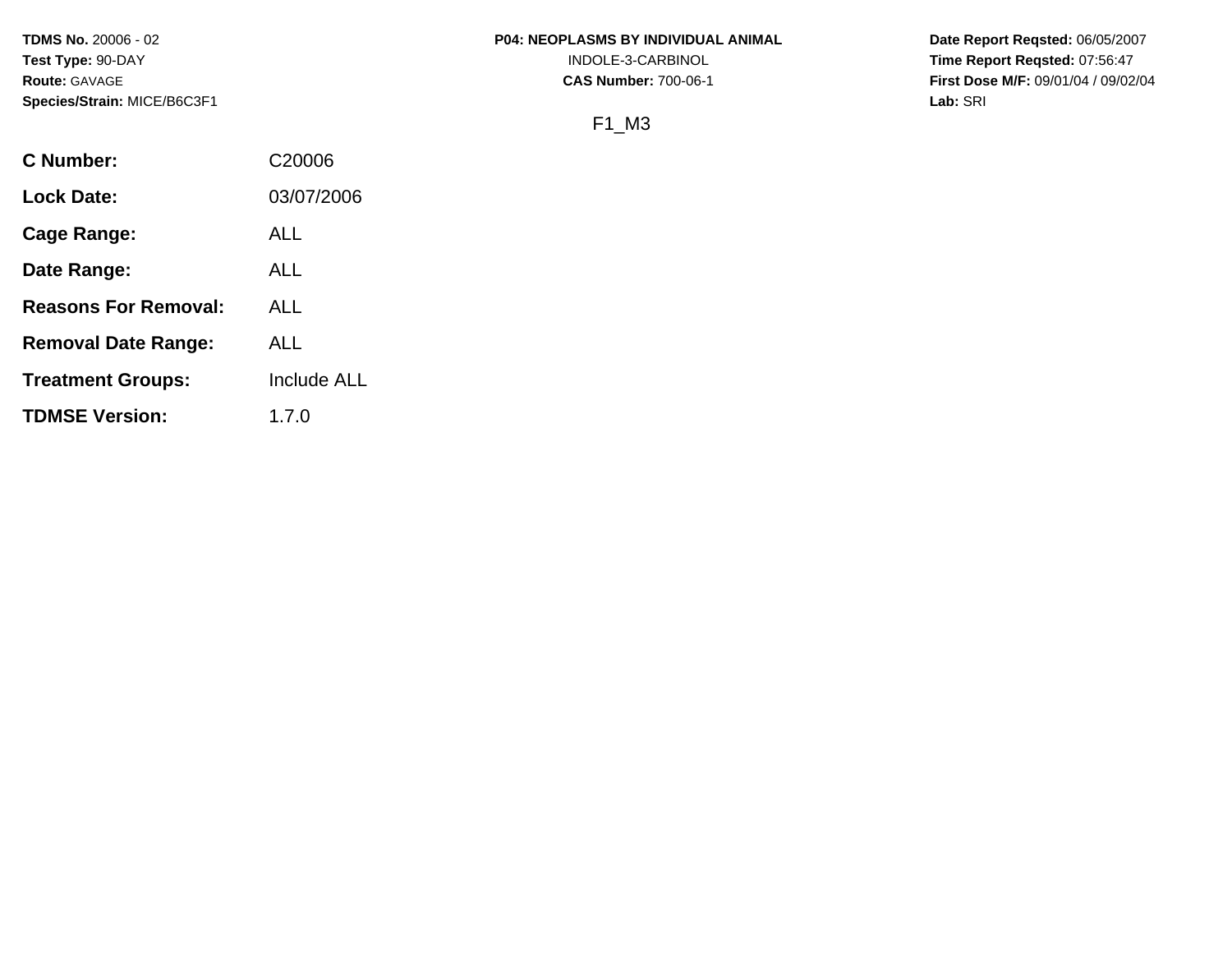### Species/Strain: MICE/B6C3F1

### P04: NEOPLASMS BY INDIVIDUAL ANIMAL

INDOLE-3-CARBINOL

**CAS Number: 700-06-1** 

Date Report Reqsted: 06/05/2007 Time Report Reqsted: 07:56:47 First Dose M/F: 09/01/04 / 09/02/04 Lab: SRI

|                                    | DAY ON TEST      | 0<br>$\pmb{0}$<br>$\boldsymbol{9}$<br>4          | $\mathbf 0$<br>$\mathsf 0$<br>9<br>$\overline{4}$            | 0<br>$\mathbf 0$<br>9<br>4                | $\pmb{0}$<br>$\pmb{0}$<br>9<br>4          | 0<br>$\pmb{0}$<br>9<br>4      | 0<br>$\pmb{0}$<br>9<br>4                     | 0<br>$\mathsf{O}\xspace$<br>9<br>4                                     | 0<br>0<br>9<br>4      | 0<br>0<br>9<br>4              | 0<br>$\mathbf 0$<br>9<br>4                            |          |
|------------------------------------|------------------|--------------------------------------------------|--------------------------------------------------------------|-------------------------------------------|-------------------------------------------|-------------------------------|----------------------------------------------|------------------------------------------------------------------------|-----------------------|-------------------------------|-------------------------------------------------------|----------|
| <b>B6C3F1 MICE MALE</b><br>0 MG/KG | <b>ANIMAL ID</b> | 0<br>0<br>$\pmb{0}$<br>$\pmb{0}$<br>$\mathbf{1}$ | 0<br>$\mathbf 0$<br>$\pmb{0}$<br>$\pmb{0}$<br>$\overline{c}$ | 0<br>$\mathbf 0$<br>$\mathbf 0$<br>0<br>3 | $\,0\,$<br>$\pmb{0}$<br>$\,0\,$<br>0<br>4 | $\pmb{0}$<br>0<br>0<br>0<br>5 | $\pmb{0}$<br>$\boldsymbol{0}$<br>0<br>0<br>6 | $\pmb{0}$<br>$\mathbf 0$<br>$\pmb{0}$<br>$\mathbf 0$<br>$\overline{7}$ | 0<br>0<br>0<br>0<br>8 | $\pmb{0}$<br>0<br>0<br>0<br>9 | $\mathbf 0$<br>$\mathbf 0$<br>$\Omega$<br>$\mathbf 0$ | * TOTALS |
| <b>ALIMENTARY SYSTEM</b>           |                  |                                                  |                                                              |                                           |                                           |                               |                                              |                                                                        |                       |                               |                                                       |          |
| Esophagus                          |                  |                                                  |                                                              |                                           |                                           |                               |                                              |                                                                        |                       |                               |                                                       | 10       |
| Gallbladder                        |                  |                                                  |                                                              |                                           |                                           |                               |                                              |                                                                        |                       |                               |                                                       | 8        |
| Intestine Large, Cecum             |                  |                                                  |                                                              | M                                         |                                           |                               |                                              |                                                                        |                       |                               |                                                       | 9        |
| Intestine Large, Colon             |                  |                                                  |                                                              |                                           |                                           |                               |                                              |                                                                        |                       |                               |                                                       | 10       |
| Intestine Large, Rectum            |                  |                                                  |                                                              |                                           |                                           |                               |                                              |                                                                        |                       |                               | $\div$                                                | 10       |
| Intestine Small, Duodenum          |                  |                                                  |                                                              |                                           |                                           |                               |                                              |                                                                        |                       |                               |                                                       | 10       |
| Intestine Small, Ileum             |                  |                                                  |                                                              |                                           |                                           |                               |                                              |                                                                        |                       |                               |                                                       | 10       |
| Intestine Small, Jejunum           |                  |                                                  |                                                              |                                           |                                           |                               |                                              |                                                                        |                       |                               |                                                       | 10       |
| Liver                              |                  |                                                  |                                                              |                                           |                                           |                               |                                              |                                                                        |                       |                               |                                                       | 10       |
| Pancreas                           |                  |                                                  |                                                              |                                           |                                           |                               |                                              |                                                                        |                       |                               |                                                       | 10       |
| <b>Salivary Glands</b>             |                  |                                                  |                                                              |                                           |                                           |                               |                                              |                                                                        |                       |                               |                                                       | 10       |
| Stomach, Forestomach               |                  |                                                  |                                                              |                                           |                                           |                               |                                              |                                                                        |                       |                               |                                                       | 10       |

\* .. Total animals with tissue examined microscopically; Total animals with tumor

+ .. Tissue examined microscopically

x .. Lesion present<br>I .. Insufficient tissue

M .. Missing tissue A .. Autolysis precludes evaluation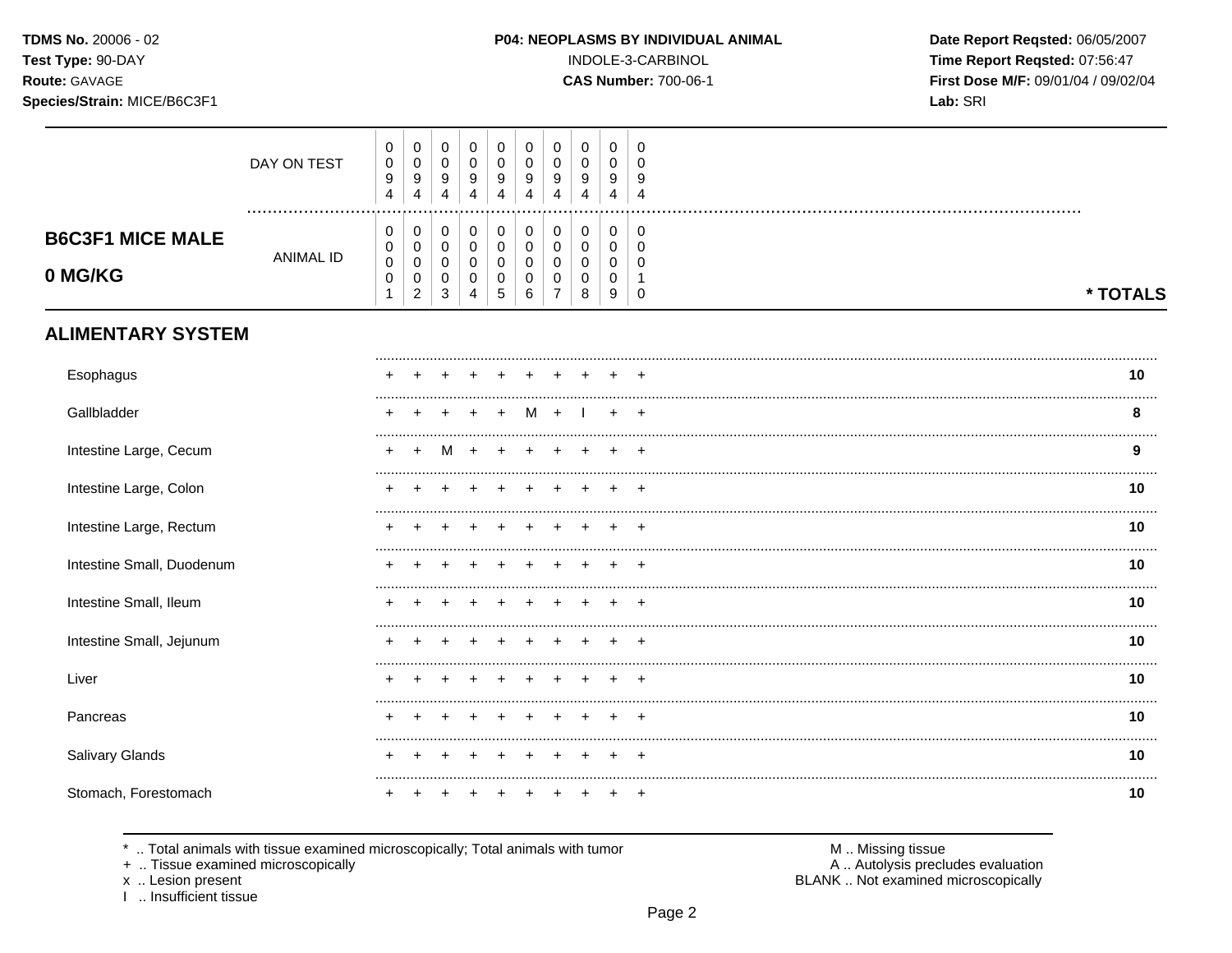# Species/Strain: MICE/B6C3F1

P04: NEOPLASMS BY INDIVIDUAL ANIMAL

INDOLE-3-CARBINOL

**CAS Number: 700-06-1** 

Date Report Reqsted: 06/05/2007 Time Report Reqsted: 07:56:47 First Dose M/F: 09/01/04 / 09/02/04 Lab: SRI

|                                    | DAY ON TEST      | 0<br>0<br>9<br>$\overline{\mathbf{4}}$ | 0<br>0<br>9<br>$\overline{4}$                             | 0<br>0<br>9<br>4      | 0<br>$\mathbf 0$<br>9                     | 0<br>0<br>9                     | 0<br>0<br>9<br>Δ      | 0<br>9      | 0<br>0<br>9           | 0<br>0<br>9           | 0<br>$\Omega$<br>9 |          |    |
|------------------------------------|------------------|----------------------------------------|-----------------------------------------------------------|-----------------------|-------------------------------------------|---------------------------------|-----------------------|-------------|-----------------------|-----------------------|--------------------|----------|----|
| <b>B6C3F1 MICE MALE</b><br>0 MG/KG | <b>ANIMAL ID</b> | 0<br>0<br>$\pmb{0}$<br>0<br>1          | 0<br>$\pmb{0}$<br>$\boldsymbol{0}$<br>0<br>$\overline{c}$ | 0<br>0<br>0<br>0<br>3 | 0<br>$\mathbf 0$<br>$\mathbf 0$<br>0<br>4 | 0<br>$\mathbf 0$<br>0<br>0<br>5 | 0<br>0<br>0<br>0<br>6 | 0<br>0<br>0 | 0<br>0<br>0<br>0<br>8 | 0<br>0<br>0<br>0<br>9 | 0<br>0<br>0        | * TOTALS |    |
| Stomach, Glandular                 |                  |                                        |                                                           |                       |                                           |                                 |                       |             |                       |                       |                    |          | 10 |
| <b>CARDIOVASCULAR SYSTEM</b>       |                  |                                        |                                                           |                       |                                           |                                 |                       |             |                       |                       |                    |          |    |
| Heart                              |                  |                                        |                                                           |                       |                                           |                                 | $\pm$                 |             |                       | $\ddot{}$             | $+$                |          | 10 |
| <b>ENDOCRINE SYSTEM</b>            |                  |                                        |                                                           |                       |                                           |                                 |                       |             |                       |                       |                    |          |    |
| <b>Adrenal Cortex</b>              |                  |                                        |                                                           |                       |                                           |                                 |                       |             |                       |                       |                    |          | 10 |
| <b>Adrenal Medulla</b>             |                  |                                        |                                                           |                       |                                           |                                 |                       |             |                       |                       |                    |          | 10 |
| Islets, Pancreatic                 |                  |                                        |                                                           |                       |                                           |                                 |                       |             |                       |                       |                    |          | 10 |
| Parathyroid Gland                  |                  |                                        |                                                           | M                     | $+$                                       | $+$                             | M                     | M           | $\div$                | $\div$                | $\overline{+}$     |          |    |
| <b>Pituitary Gland</b>             |                  |                                        |                                                           |                       |                                           |                                 |                       |             |                       |                       | ٠                  |          | 10 |
| <b>Thyroid Gland</b>               |                  |                                        |                                                           |                       |                                           |                                 |                       |             |                       |                       |                    |          | 9  |

# **GENERAL BODY SYSTEM**

**NONE** 

\* .. Total animals with tissue examined microscopically; Total animals with tumor

+ .. Tissue examined microscopically

x .. Lesion present<br>I .. Insufficient tissue

M .. Missing tissue<br>A .. Autolysis precludes evaluation BLANK .. Not examined microscopically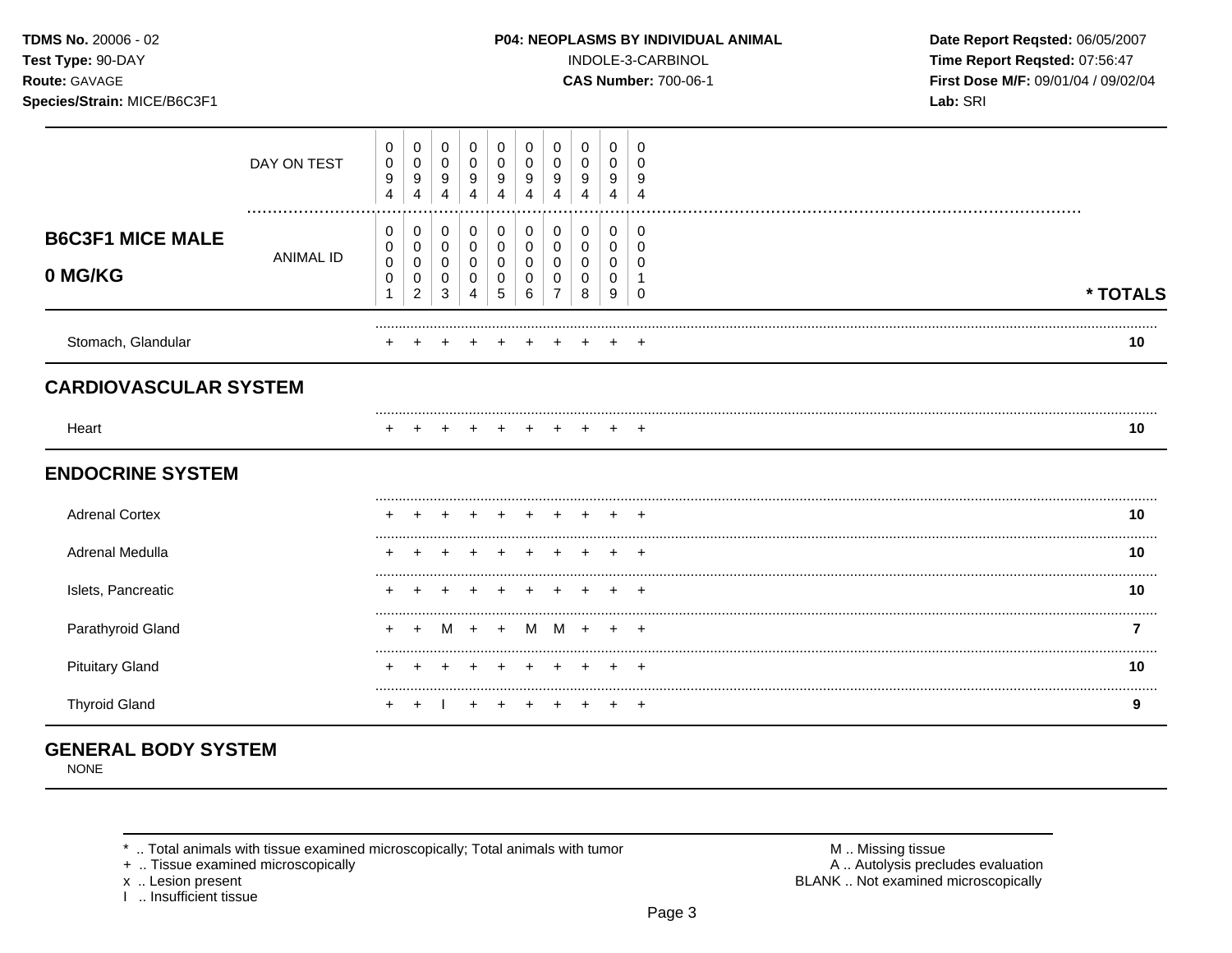TDMS No. 20006 - 02 Test Type: 90-DAY

# Route: GAVAGE

Species/Strain: MICE/B6C3F1

### P04: NEOPLASMS BY INDIVIDUAL ANIMAL

INDOLE-3-CARBINOL

**CAS Number: 700-06-1** 

Date Report Reqsted: 06/05/2007 Time Report Reqsted: 07:56:47 First Dose M/F: 09/01/04 / 09/02/04 Lab: SRI

|                                    | DAY ON TEST      | $\pmb{0}$<br>$\pmb{0}$<br>$\boldsymbol{9}$<br>4 | $\mathbf 0$<br>$\pmb{0}$<br>$\boldsymbol{9}$<br>4                      | $\mathbf 0$<br>$\mathbf 0$<br>9<br>4             | $\mathbf 0$<br>$\mathbf 0$<br>9<br>4    | $\pmb{0}$<br>$\pmb{0}$<br>9<br>4                         | 0<br>0<br>9<br>4                | 0<br>$\pmb{0}$<br>9<br>4           | 0<br>$\mathbf 0$<br>9<br>4  | 0<br>0<br>9<br>4      | 0<br>0<br>9<br>$\overline{4}$ |          |    |
|------------------------------------|------------------|-------------------------------------------------|------------------------------------------------------------------------|--------------------------------------------------|-----------------------------------------|----------------------------------------------------------|---------------------------------|------------------------------------|-----------------------------|-----------------------|-------------------------------|----------|----|
| <b>B6C3F1 MICE MALE</b><br>0 MG/KG | <b>ANIMAL ID</b> | 0<br>$\pmb{0}$<br>$\mathbf 0$<br>$\pmb{0}$<br>1 | $\pmb{0}$<br>$\pmb{0}$<br>$\pmb{0}$<br>$\mathbf 0$<br>$\boldsymbol{2}$ | 0<br>$\mathbf 0$<br>$\pmb{0}$<br>0<br>$\sqrt{3}$ | 0<br>$\mathbf 0$<br>$\pmb{0}$<br>0<br>4 | $\pmb{0}$<br>$\mathbf 0$<br>0<br>$\pmb{0}$<br>$\sqrt{5}$ | 0<br>$\mathbf 0$<br>0<br>0<br>6 | 0<br>0<br>0<br>0<br>$\overline{7}$ | 0<br>0<br>0<br>0<br>$\,8\,$ | 0<br>0<br>0<br>0<br>9 | 0<br>0<br>0<br>$\mathbf 0$    | * TOTALS |    |
| <b>GENITAL SYSTEM</b>              |                  |                                                 |                                                                        |                                                  |                                         |                                                          |                                 |                                    |                             |                       |                               |          |    |
| Epididymis                         |                  |                                                 |                                                                        |                                                  |                                         |                                                          |                                 |                                    |                             |                       |                               |          | 10 |
| <b>Preputial Gland</b>             |                  |                                                 |                                                                        |                                                  |                                         |                                                          |                                 |                                    |                             |                       | $\div$                        |          | 9  |
| Prostate                           |                  |                                                 |                                                                        |                                                  |                                         |                                                          |                                 |                                    |                             |                       |                               |          | 10 |
| Seminal Vesicle                    |                  |                                                 |                                                                        |                                                  |                                         |                                                          |                                 |                                    |                             |                       |                               |          | 10 |
| <b>Testes</b>                      |                  |                                                 |                                                                        |                                                  |                                         |                                                          |                                 |                                    |                             |                       | $\div$                        |          | 10 |
| <b>HEMATOPOIETIC SYSTEM</b>        |                  |                                                 |                                                                        |                                                  |                                         |                                                          |                                 |                                    |                             |                       |                               |          |    |
| <b>Bone Marrow</b>                 |                  |                                                 |                                                                        |                                                  |                                         |                                                          |                                 |                                    |                             |                       |                               |          | 10 |
| Lymph Node, Mandibular             |                  |                                                 |                                                                        |                                                  | M                                       | $\ddot{}$                                                |                                 |                                    |                             |                       | $\ddot{}$                     |          | 9  |
| Lymph Node, Mesenteric             |                  |                                                 |                                                                        |                                                  |                                         |                                                          |                                 |                                    |                             |                       | $\div$                        |          | 10 |
| Spleen                             |                  |                                                 |                                                                        |                                                  |                                         |                                                          |                                 |                                    |                             |                       | $\ddot{}$                     |          | 10 |
| Thymus                             |                  |                                                 |                                                                        |                                                  |                                         |                                                          |                                 |                                    |                             |                       | $\overline{+}$                |          | 10 |

\* .. Total animals with tissue examined microscopically; Total animals with tumor

+ .. Tissue examined microscopically

x .. Lesion present<br>I .. Insufficient tissue

M .. Missing tissue<br>A .. Autolysis precludes evaluation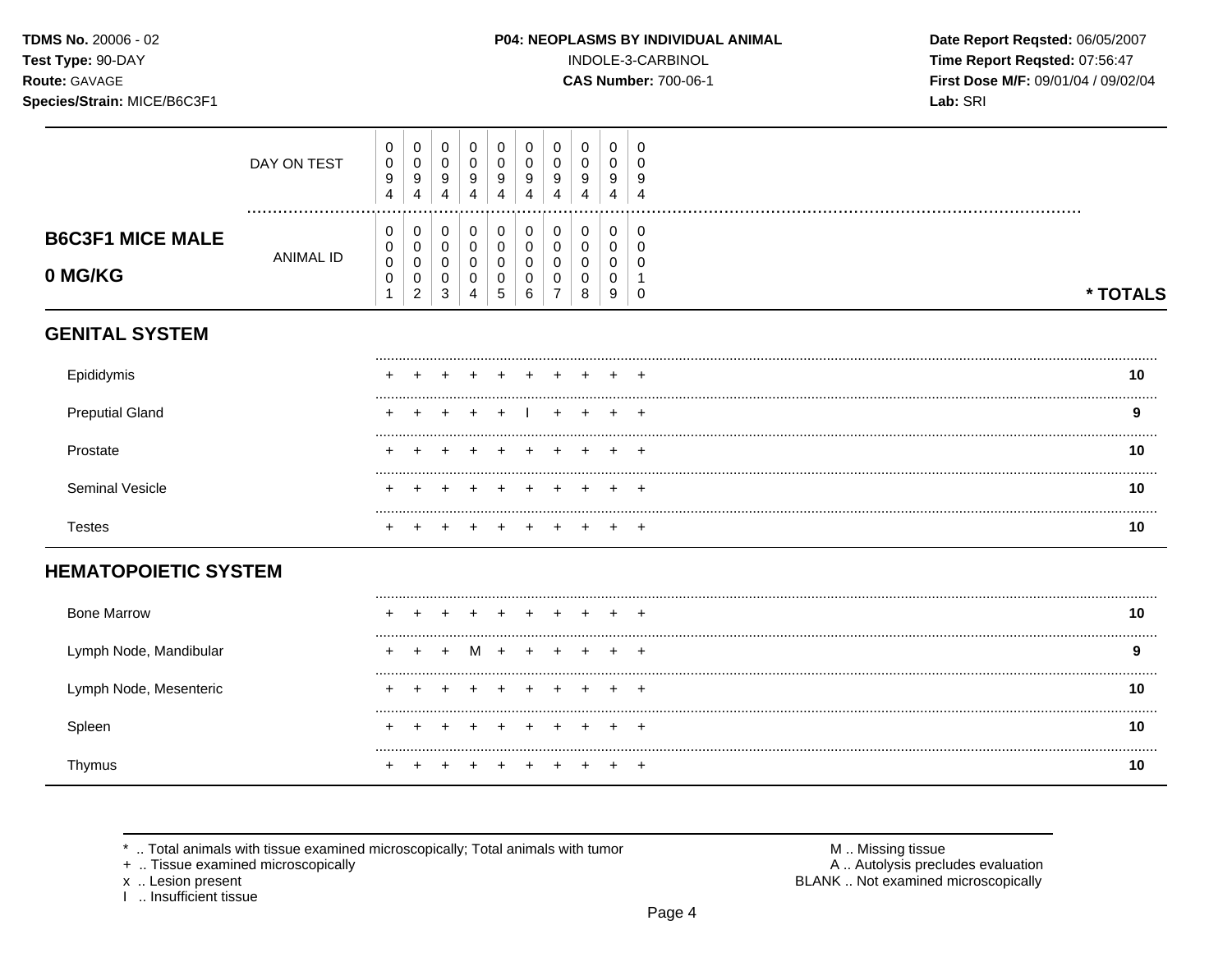### Species/Strain: MICE/B6C3F1

INDOLE-3-CARBINOL

**CAS Number: 700-06-1** 

Date Report Reqsted: 06/05/2007 Time Report Reqsted: 07:56:47 First Dose M/F: 09/01/04 / 09/02/04 Lab: SRI

|                                    | DAY ON TEST      | 0<br>0<br>9<br>$\overline{4}$ | 0<br>0<br>9<br>4                             | 0<br>0<br>9<br>4                                        | 0<br>0<br>9<br>4              | 0<br>0<br>9<br>4      | 0<br>0<br>9<br>4      | 0<br>0<br>9<br>Δ                   | 0<br>0<br>9<br>Δ      | 0<br>0<br>9<br>4      | 0<br>$\Omega$<br>9<br>Δ        |          |
|------------------------------------|------------------|-------------------------------|----------------------------------------------|---------------------------------------------------------|-------------------------------|-----------------------|-----------------------|------------------------------------|-----------------------|-----------------------|--------------------------------|----------|
| <b>B6C3F1 MICE MALE</b><br>0 MG/KG | <b>ANIMAL ID</b> | 0<br>0<br>0<br>$\,0\,$<br>1   | 0<br>0<br>0<br>$\mathbf 0$<br>$\overline{c}$ | 0<br>$\pmb{0}$<br>$\overline{0}$<br>$\overline{0}$<br>3 | 0<br>$\pmb{0}$<br>0<br>0<br>4 | 0<br>0<br>0<br>0<br>5 | 0<br>0<br>0<br>0<br>6 | 0<br>0<br>0<br>0<br>$\overline{7}$ | 0<br>0<br>0<br>0<br>8 | 0<br>0<br>0<br>0<br>9 | 0<br>0<br>$\Omega$<br>$\Omega$ | * TOTALS |
| <b>INTEGUMENTARY SYSTEM</b>        |                  |                               |                                              |                                                         |                               |                       |                       |                                    |                       |                       |                                |          |
| <b>Mammary Gland</b>               |                  |                               | M +                                          | M                                                       | $M + M + M$                   |                       |                       |                                    |                       |                       | $\div$                         | 4        |
| Skin                               |                  |                               |                                              |                                                         |                               |                       | $\pm$                 |                                    |                       | $\pm$                 |                                | 10       |
| <b>MUSCULOSKELETAL SYSTEM</b>      |                  |                               |                                              |                                                         |                               |                       |                       |                                    |                       |                       |                                |          |
| <b>Bone</b>                        |                  |                               |                                              |                                                         |                               |                       |                       |                                    |                       |                       | $+$                            | 10       |
| <b>NERVOUS SYSTEM</b>              |                  |                               |                                              |                                                         |                               |                       |                       |                                    |                       |                       |                                |          |
| <b>Brain</b>                       |                  |                               |                                              |                                                         |                               |                       | $+$                   | $+$                                |                       | $+$                   | $+$                            | 10       |
| <b>RESPIRATORY SYSTEM</b>          |                  |                               |                                              |                                                         |                               |                       |                       |                                    |                       |                       |                                |          |
| Lung                               |                  |                               |                                              |                                                         |                               |                       |                       | $+$                                |                       | $+$                   | $\overline{ }$                 | 10       |
| Nose                               |                  |                               |                                              |                                                         |                               |                       |                       |                                    |                       |                       | $\div$                         | <br>10   |
| Trachea                            |                  |                               |                                              |                                                         |                               |                       | м                     | $\pm$                              |                       | $\ddot{}$             | $+$                            | 9        |

# **SPECIAL SENSES SYSTEM**

\* .. Total animals with tissue examined microscopically; Total animals with tumor

+ .. Tissue examined microscopically

x .. Lesion present<br>I .. Insufficient tissue

M .. Missing tissue A .. Autolysis precludes evaluation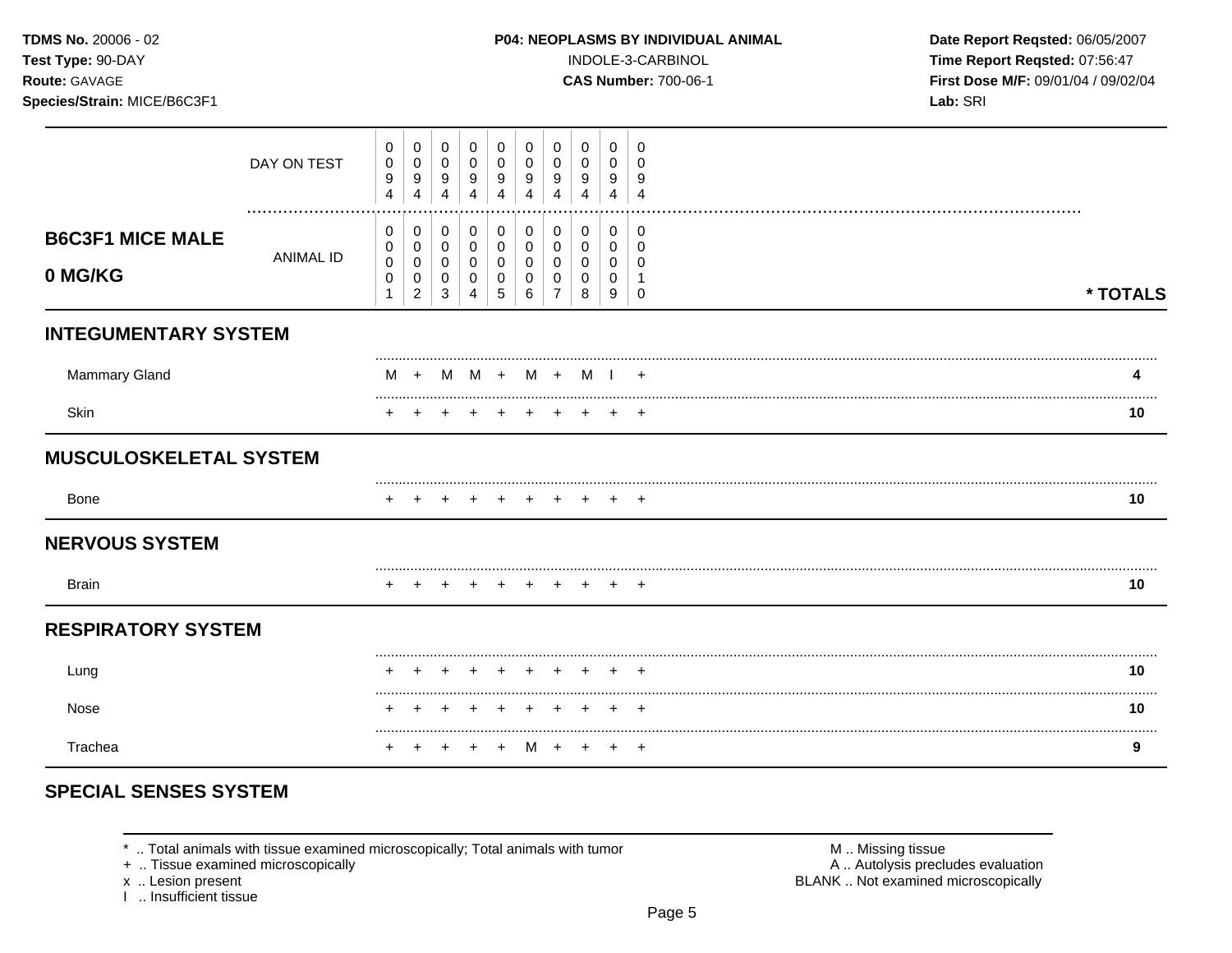### **TDMS No.** 20006 - 02 **P04: NEOPLASMS BY INDIVIDUAL ANIMAL** Date Report Reqsted: 06/05/2007

**Test Type:** 90-DAY INDOLE-3-CARBINOL **Time Report Reqsted:** 07:56:47 **Route:** GAVAGE **CAS Number:** 700-06-1 **First Dose M/F:** 09/01/04 / 09/02/04 **Species/Strain:** MICE/B6C3F1 **Lab:** SRI

| <b>SYSTEMIC LESIONS</b>            |                 |                  |                                    |             |                       |             |   |        |                       |                       |               |          |
|------------------------------------|-----------------|------------------|------------------------------------|-------------|-----------------------|-------------|---|--------|-----------------------|-----------------------|---------------|----------|
| <b>Urinary Bladder</b>             |                 |                  |                                    |             |                       |             |   |        |                       |                       |               | 10       |
| Kidney                             |                 | ÷                |                                    |             |                       |             |   |        |                       |                       |               | 10       |
| <b>URINARY SYSTEM</b>              |                 |                  |                                    |             |                       |             |   |        |                       |                       |               |          |
| Harderian Gland                    |                 |                  |                                    |             |                       |             |   |        |                       |                       | $\div$        | 10       |
| Eye                                |                 | $\pm$            |                                    |             |                       |             |   |        |                       |                       | $+$           | 10       |
| <b>B6C3F1 MICE MALE</b><br>0 MG/KG | ANIMAL ID       | 0<br>0<br>0<br>0 | 0<br>0<br>0<br>0<br>$\overline{c}$ | 0<br>3      | 0<br>0<br>0<br>0<br>4 | 0<br>0<br>5 | 6 |        | 0<br>0<br>0<br>0<br>8 | 0<br>0<br>0<br>0<br>9 |               | * TOTALS |
|                                    | DAY ON TEST<br> | 0<br>0<br>9<br>4 | 0<br>0<br>9<br>4                   | 0<br>0<br>9 | 0<br>0<br>9<br>4      | 0<br>9<br>4 | 4 | 9<br>4 | 0<br>0<br>9<br>4      | 0<br>0<br>9<br>4      | 9<br>$\Omega$ |          |

Multiple Organ + + + + + + + + + + **10** 

\* .. Total animals with tissue examined microscopically; Total animals with tumor  $\blacksquare$  M .. Missing tissue<br>
+ .. Tissue examined microscopically

I .. Insufficient tissue

A .. Autolysis precludes evaluation x .. Lesion present **BLANK** .. Not examined microscopically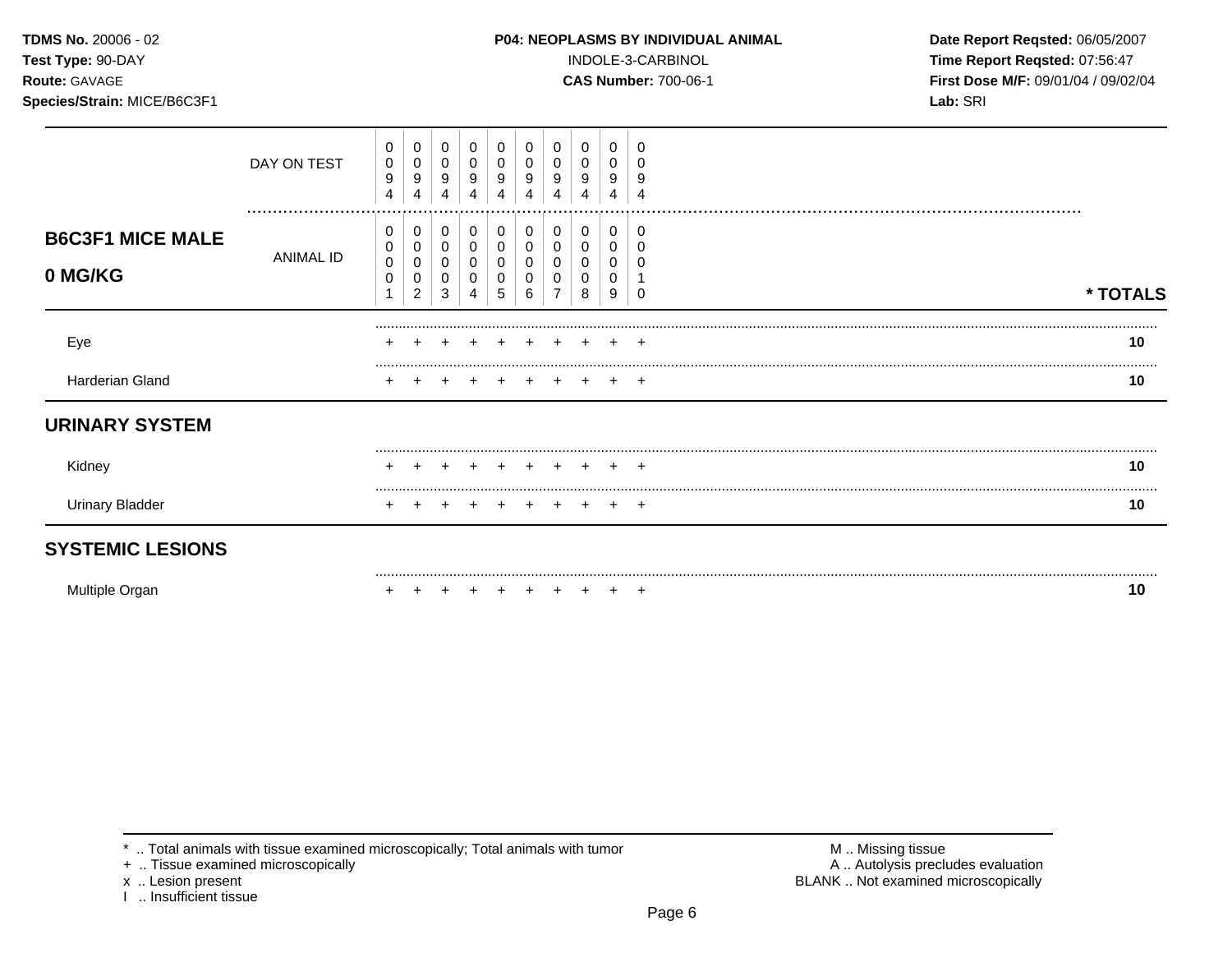**Test Type:** 90-DAY INDOLE-3-CARBINOL **Time Report Reqsted:** 07:56:47 **Route:** GAVAGE **CAS Number:** 700-06-1 **First Dose M/F:** 09/01/04 / 09/02/04

|                                              | DAY ON TEST      | 0<br>0<br>9<br>4                | 0<br>0<br>$\boldsymbol{9}$<br>$\overline{4}$            | $\mathbf 0$<br>0<br>$\boldsymbol{9}$<br>$\overline{4}$          | 0<br>0<br>9<br>$\overline{4}$                           | 0<br>0<br>9<br>4                                    | 0<br>0<br>9<br>4                | 0<br>0<br>9<br>4                              | 0<br>0<br>9<br>4                | 0<br>0<br>9<br>4      | 0<br>$\Omega$<br>9<br>$\overline{4}$         |          |
|----------------------------------------------|------------------|---------------------------------|---------------------------------------------------------|-----------------------------------------------------------------|---------------------------------------------------------|-----------------------------------------------------|---------------------------------|-----------------------------------------------|---------------------------------|-----------------------|----------------------------------------------|----------|
| <b>B6C3F1 MICE MALE</b><br><b>15.6 MG/KG</b> | <b>ANIMAL ID</b> | 0<br>0<br>$\mathbf 0$<br>1<br>1 | 0<br>0<br>$\pmb{0}$<br>$\mathbf{1}$<br>$\boldsymbol{2}$ | 0<br>$\mathbf 0$<br>$\mathbf 0$<br>$\mathbf{1}$<br>$\mathbf{3}$ | 0<br>$\mathbf 0$<br>0<br>$\mathbf{1}$<br>$\overline{4}$ | 0<br>$\mathbf 0$<br>0<br>$\mathbf{1}$<br>$\sqrt{5}$ | 0<br>$\mathbf 0$<br>0<br>1<br>6 | 0<br>0<br>0<br>$\mathbf{1}$<br>$\overline{7}$ | $\mathbf 0$<br>0<br>0<br>1<br>8 | 0<br>0<br>0<br>1<br>9 | 0<br>0<br>0<br>$\overline{2}$<br>$\mathbf 0$ | * TOTALS |
| <b>ALIMENTARY SYSTEM</b>                     |                  |                                 |                                                         |                                                                 |                                                         |                                                     |                                 |                                               |                                 |                       |                                              |          |
| Liver                                        |                  |                                 |                                                         |                                                                 |                                                         |                                                     |                                 |                                               |                                 |                       | $\ddot{}$                                    | 10       |
| <b>CARDIOVASCULAR SYSTEM</b><br><b>NONE</b>  |                  |                                 |                                                         |                                                                 |                                                         |                                                     |                                 |                                               |                                 |                       |                                              |          |
| <b>ENDOCRINE SYSTEM</b><br><b>NONE</b>       |                  |                                 |                                                         |                                                                 |                                                         |                                                     |                                 |                                               |                                 |                       |                                              |          |
| <b>GENERAL BODY SYSTEM</b><br><b>NONE</b>    |                  |                                 |                                                         |                                                                 |                                                         |                                                     |                                 |                                               |                                 |                       |                                              |          |
| <b>GENITAL SYSTEM</b><br><b>NONE</b>         |                  |                                 |                                                         |                                                                 |                                                         |                                                     |                                 |                                               |                                 |                       |                                              |          |
| <b>HEMATOPOIETIC SYSTEM</b>                  |                  |                                 |                                                         |                                                                 |                                                         |                                                     |                                 |                                               |                                 |                       |                                              |          |
| Spleen                                       |                  |                                 |                                                         |                                                                 |                                                         | $\ddot{}$                                           |                                 |                                               | $+$ $+$                         |                       |                                              | 3        |
| <b>INTEGUMENTARY SYSTEM</b><br><b>NONE</b>   |                  |                                 |                                                         |                                                                 |                                                         |                                                     |                                 |                                               |                                 |                       |                                              |          |

\* .. Total animals with tissue examined microscopically; Total animals with tumor  $\blacksquare$  M .. Missing tissue<br>A .. Autolysis precit (A .. Autolysis precit (A .. Autolysis precit (A .. Autolysis precit (A .. Autolysis pre

x .. Lesion present<br>I .. Insufficient tissue

A .. Autolysis precludes evaluation BLANK .. Not examined microscopically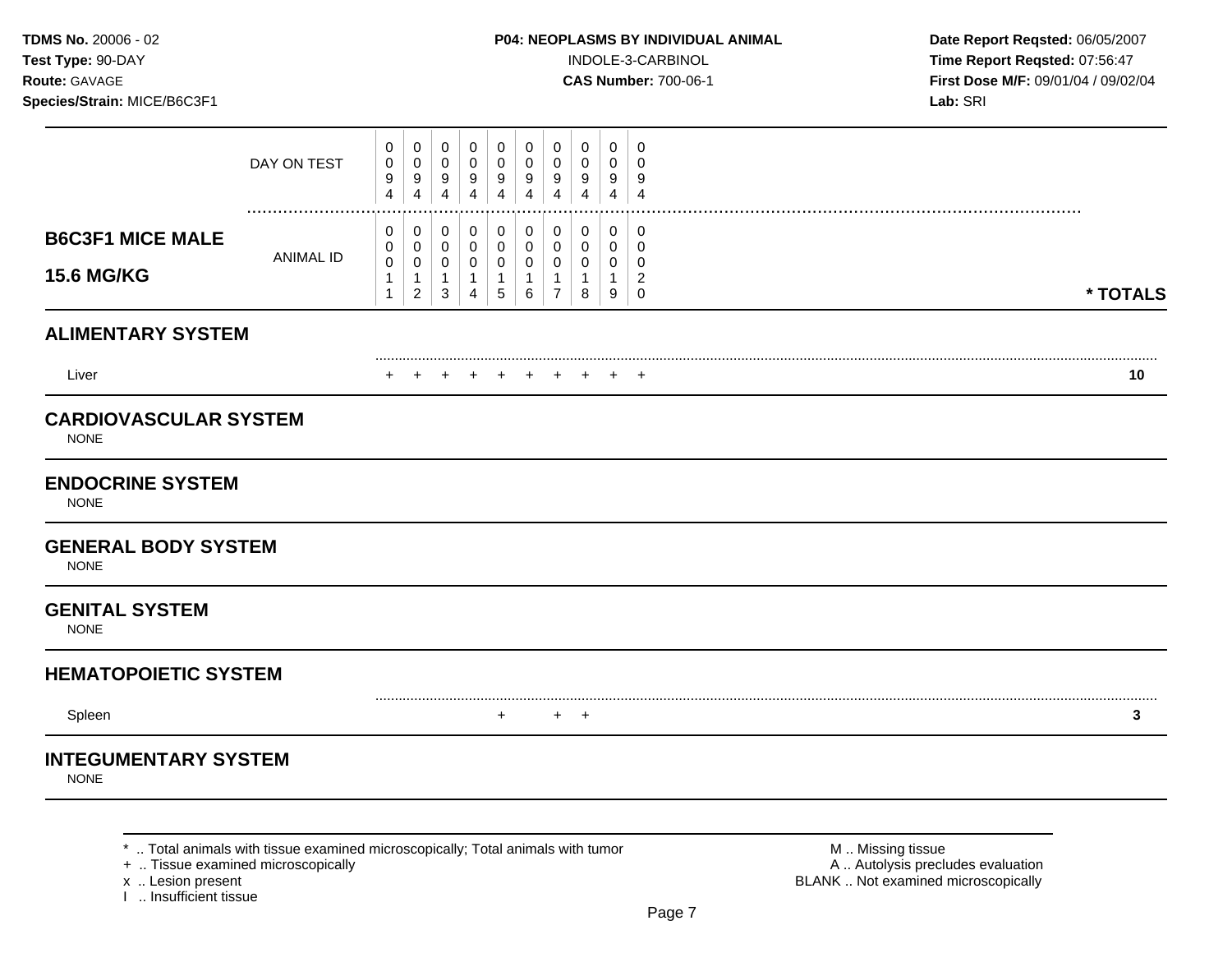**Test Type:**  $90-DAY$  **INDOLE-3-CARBINOL Time Report Reqsted: 07:56:47 Route:** GAVAGE **CAS Number:** 700-06-1 **First Dose M/F:** 09/01/04 / 09/02/04

|                         | DAY ON TEST | U<br>0<br>9<br>4 | U<br>U<br>9<br>4 | v<br>9<br>4 | 0<br>0<br>9 | U<br>9<br>4 | - 0<br>9 | 0<br>0<br>9<br>4 | U.<br>U.<br>9<br>4 | 0<br>U<br>9<br>4 | 0<br>υ<br>9<br>4 |
|-------------------------|-------------|------------------|------------------|-------------|-------------|-------------|----------|------------------|--------------------|------------------|------------------|
| <b>B6C3F1 MICE MALE</b> | ANIMAL ID   | ◡<br>$\sim$      | U<br>U<br>υ      |             | 0<br>0<br>0 | υ<br>U      |          | 0<br>0<br>0      | U<br>U<br>C<br>U   | U<br>U<br>U      | -0<br>u<br>υ     |
| <b>15.6 MG/KG</b>       |             |                  | 2                | 3           | 4           | 5           | 6        |                  | 8                  | 9                | ◠<br>0           |

### **MUSCULOSKELETAL SYSTEM**

NONE

### **NERVOUS SYSTEM**

NONE

## **RESPIRATORY SYSTEM**

**NONE** 

### **SPECIAL SENSES SYSTEM**

NONE

### **URINARY SYSTEM**

NONE

# **SYSTEMIC LESIONS**

Multiple Organ + + + + + + + + + + **10** 

+ .. Tissue examined microscopically

I .. Insufficient tissue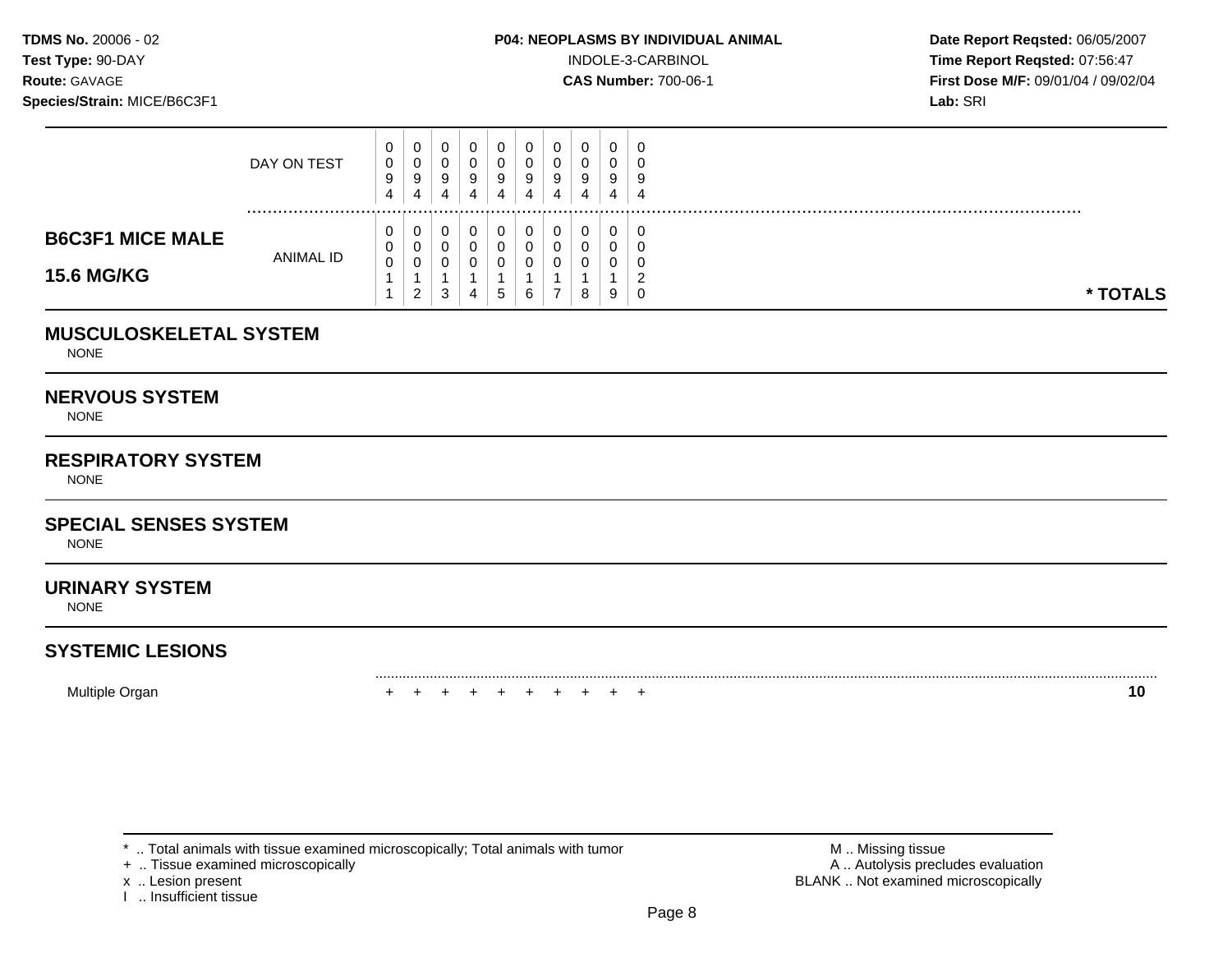**Test Type:** 90-DAY INDOLE-3-CARBINOL **Time Report Reqsted:** 07:56:47 **Route:** GAVAGE **CAS Number:** 700-06-1 **First Dose M/F:** 09/01/04 / 09/02/04

|                                             | DAY ON TEST          | 0<br>0<br>9<br>4                               | 0<br>0<br>9<br>4                                        | 0<br>0<br>9<br>$\overline{\mathbf{4}}$                                    | 0<br>0<br>9<br>$\overline{4}$                                       | 0<br>$\mathbf 0$<br>9<br>4                             | 0<br>0<br>9<br>4                                                          | 0<br>0<br>9<br>$\overline{4}$                   | 0<br>0<br>9<br>$\overline{4}$      | 0<br>0<br>9<br>4                                  | 0<br>0<br>9<br>$\overline{4}$   |          |
|---------------------------------------------|----------------------|------------------------------------------------|---------------------------------------------------------|---------------------------------------------------------------------------|---------------------------------------------------------------------|--------------------------------------------------------|---------------------------------------------------------------------------|-------------------------------------------------|------------------------------------|---------------------------------------------------|---------------------------------|----------|
| <b>B6C3F1 MICE MALE</b><br>31.25 MG/KG      | <br><b>ANIMAL ID</b> | 0<br>0<br>0<br>$\boldsymbol{2}$<br>$\mathbf 1$ | 0<br>0<br>$\pmb{0}$<br>$\overline{c}$<br>$\overline{c}$ | 0<br>$\mathbf 0$<br>$\mathbf 0$<br>$\overline{\mathbf{c}}$<br>$\mathsf 3$ | 0<br>$\mathbf 0$<br>$\mathbf 0$<br>$\overline{c}$<br>$\overline{4}$ | 0<br>$\mathbf 0$<br>$\mathbf 0$<br>$\overline{c}$<br>5 | 0<br>$\boldsymbol{0}$<br>$\boldsymbol{0}$<br>$\overline{\mathbf{c}}$<br>6 | 0<br>0<br>0<br>$\overline{c}$<br>$\overline{7}$ | 0<br>0<br>0<br>$\overline{c}$<br>8 | 0<br>0<br>0<br>$\overline{c}$<br>$\boldsymbol{9}$ | 0<br>0<br>0<br>3<br>$\mathbf 0$ | * TOTALS |
| <b>ALIMENTARY SYSTEM</b>                    |                      |                                                |                                                         |                                                                           |                                                                     |                                                        |                                                                           |                                                 |                                    |                                                   |                                 |          |
| Liver                                       |                      |                                                |                                                         | $\pm$                                                                     | $\pm$                                                               | $+$                                                    | $\pm$                                                                     | $\pm$                                           |                                    |                                                   | $^+$                            | 10       |
| <b>CARDIOVASCULAR SYSTEM</b><br><b>NONE</b> |                      |                                                |                                                         |                                                                           |                                                                     |                                                        |                                                                           |                                                 |                                    |                                                   |                                 |          |
| <b>ENDOCRINE SYSTEM</b><br><b>NONE</b>      |                      |                                                |                                                         |                                                                           |                                                                     |                                                        |                                                                           |                                                 |                                    |                                                   |                                 |          |
| <b>GENERAL BODY SYSTEM</b><br><b>NONE</b>   |                      |                                                |                                                         |                                                                           |                                                                     |                                                        |                                                                           |                                                 |                                    |                                                   |                                 |          |
| <b>GENITAL SYSTEM</b><br><b>NONE</b>        |                      |                                                |                                                         |                                                                           |                                                                     |                                                        |                                                                           |                                                 |                                    |                                                   |                                 |          |
| <b>HEMATOPOIETIC SYSTEM</b><br><b>NONE</b>  |                      |                                                |                                                         |                                                                           |                                                                     |                                                        |                                                                           |                                                 |                                    |                                                   |                                 |          |
| <b>INTEGUMENTARY SYSTEM</b><br><b>NONE</b>  |                      |                                                |                                                         |                                                                           |                                                                     |                                                        |                                                                           |                                                 |                                    |                                                   |                                 |          |
| <b>MUSCULOSKELETAL SYSTEM</b>               |                      |                                                |                                                         |                                                                           |                                                                     |                                                        |                                                                           |                                                 |                                    |                                                   |                                 |          |

\* .. Total animals with tissue examined microscopically; Total animals with tumor  $\blacksquare$  M .. Missing tissue<br>A .. Autolysis precit (A .. Autolysis precit (A .. Autolysis precit (A .. Autolysis precit (A .. Autolysis pre

x .. Lesion present<br>I .. Insufficient tissue

A .. Autolysis precludes evaluation BLANK .. Not examined microscopically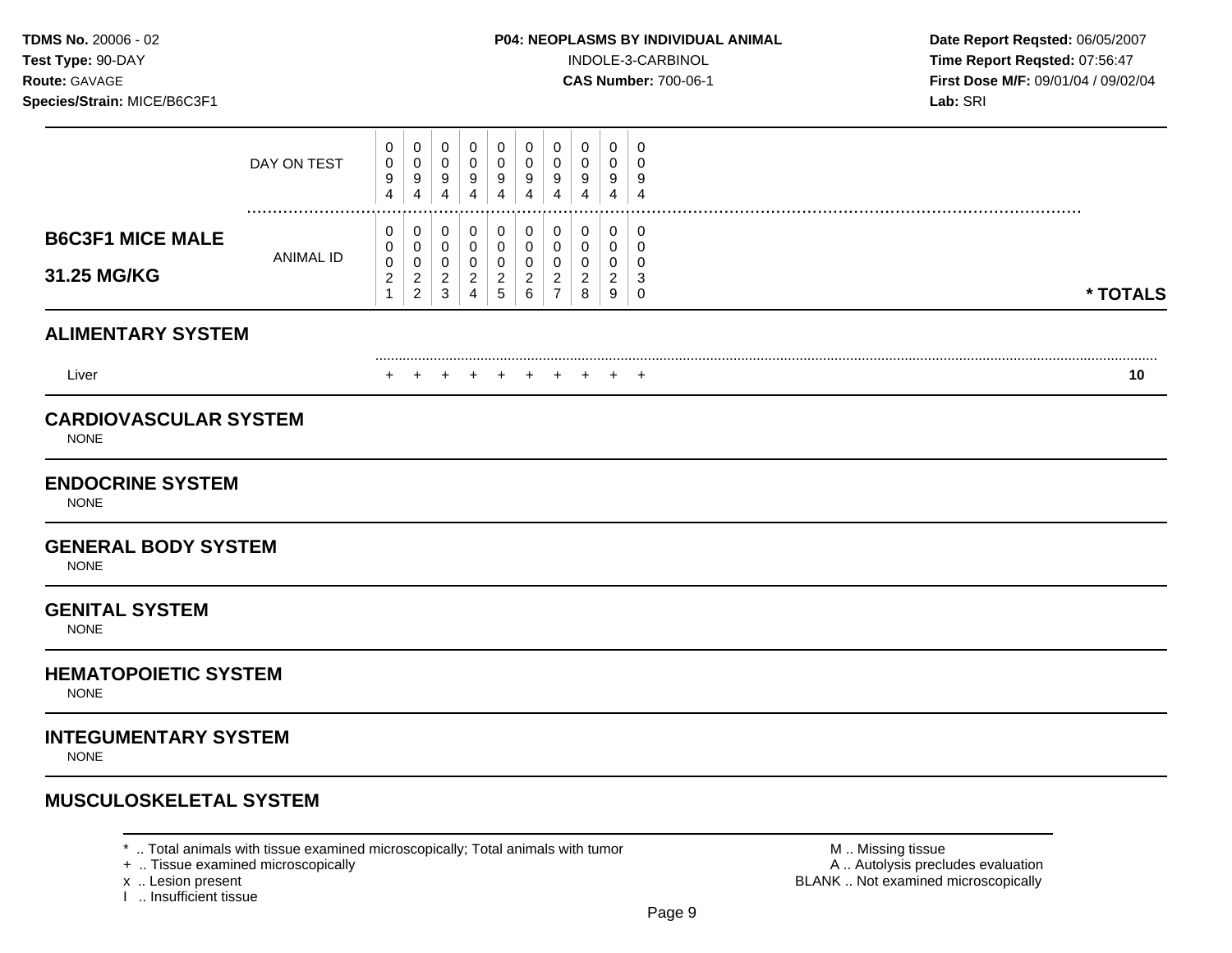### **TDMS No.** 20006 - 02 **P04: NEOPLASMS BY INDIVIDUAL ANIMAL Date Report Reqsted:** 06/05/2007

**Test Type:**  $90-DAY$  **INDOLE-3-CARBINOL Time Report Reqsted: 07:56:47 Route:** GAVAGE **CAS Number:** 700-06-1 **First Dose M/F:** 09/01/04 / 09/02/04

|                                        | DAY ON TEST      | 0<br>0<br>9<br>4             | 0<br>0<br>9<br>4                       |   | 0<br>-9<br>4 | - 0<br>9<br>4 | 0<br>9<br>4   | 0<br>υ<br>9           | 0<br>0<br>9 | 0<br>9<br>4 | - 0<br>4           |          |
|----------------------------------------|------------------|------------------------------|----------------------------------------|---|--------------|---------------|---------------|-----------------------|-------------|-------------|--------------------|----------|
| <b>B6C3F1 MICE MALE</b><br>31.25 MG/KG | <b>ANIMAL ID</b> | 0<br>0<br>0<br>ົ<br><u>_</u> | 0<br>0<br>0<br>ົ<br>∼<br>ົ<br><u>_</u> | C | 0<br>ີ<br>4  | G             | <u>_</u><br>6 | 0<br>u<br>ν<br>n<br>- | 0<br>ົ<br>8 | 0<br>ີ<br>9 | C<br>$\cdot$<br>-0 | * TOTALS |

NONE

### **NERVOUS SYSTEM**

NONE

## **RESPIRATORY SYSTEM**

NONE

### **SPECIAL SENSES SYSTEM**

NONE

### **URINARY SYSTEM**

NONE

# **SYSTEMIC LESIONS**

Multiple Organ + + + + + + + + + + **10** 

+ .. Tissue examined microscopically

I .. Insufficient tissue

\* .. Total animals with tissue examined microscopically; Total animals with tumor **M** . Missing tissue M .. Missing tissue<br>  $\blacksquare$  . Tissue examined microscopically<br>  $\blacksquare$  . Autolysis precludes evaluation x .. Lesion present **BLANK** .. Not examined microscopically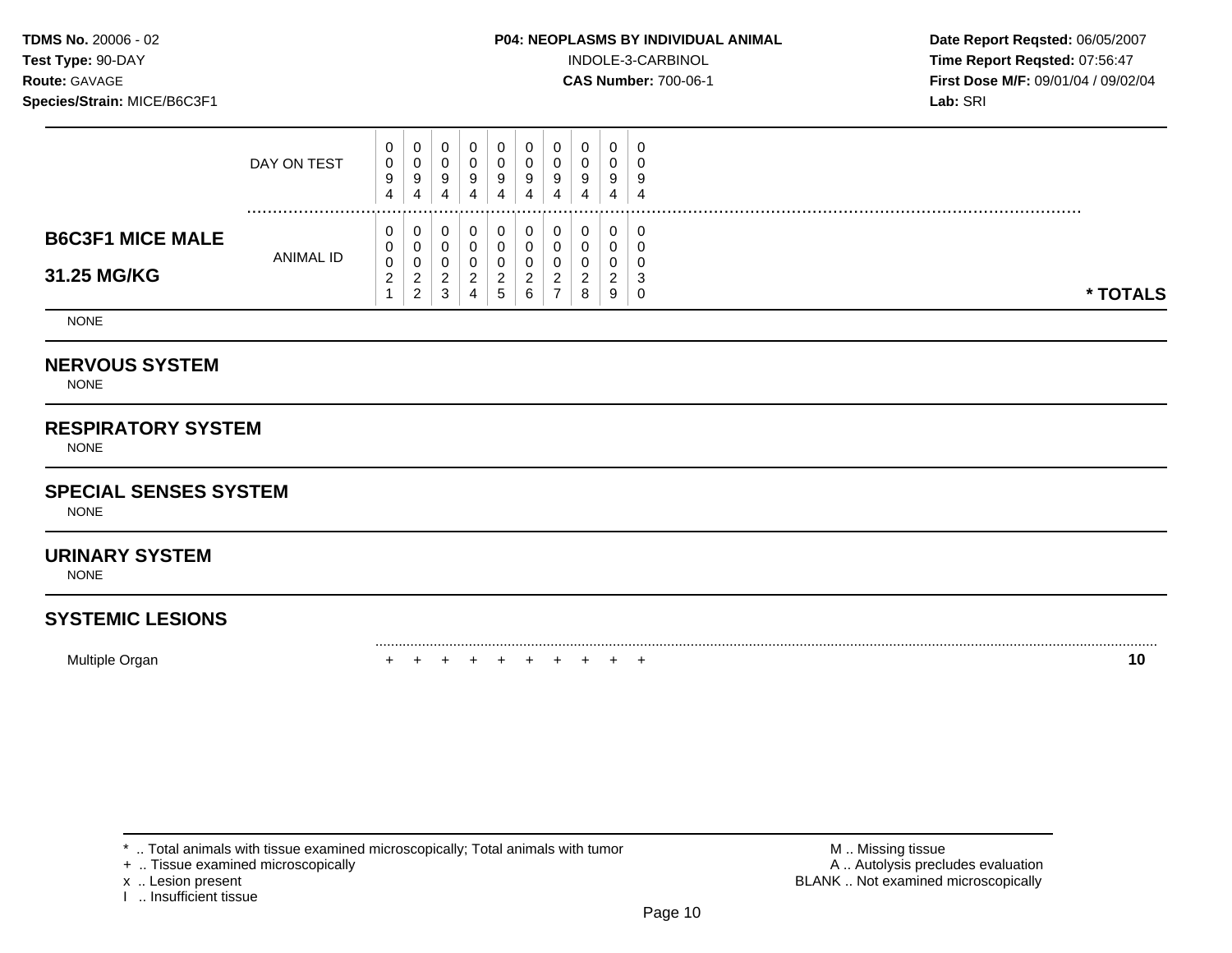**Test Type:** 90-DAY INDOLE-3-CARBINOL **Time Report Reqsted:** 07:56:47 **Route:** GAVAGE **CAS Number:** 700-06-1 **First Dose M/F:** 09/01/04 / 09/02/04

|                                                                        | DAY ON TEST      | 0<br>0<br>9<br>4                         | 0<br>0<br>9<br>$\overline{4}$                               | 0<br>$\mathbf 0$<br>9<br>4               | 0<br>$\pmb{0}$<br>9<br>4                     | 0<br>$\mathbf 0$<br>9<br>$\overline{4}$                                                  | 0<br>$\mathbf 0$<br>9<br>$\overline{4}$                        | 0<br>$\mathbf 0$<br>9<br>4         | 0<br>0<br>9<br>4      | 0<br>0<br>9<br>4                           | 0<br>$\mathbf 0$<br>9<br>4      |          |
|------------------------------------------------------------------------|------------------|------------------------------------------|-------------------------------------------------------------|------------------------------------------|----------------------------------------------|------------------------------------------------------------------------------------------|----------------------------------------------------------------|------------------------------------|-----------------------|--------------------------------------------|---------------------------------|----------|
| <b>B6C3F1 MICE MALE</b><br><b>62.5 MG/KG</b>                           | <b>ANIMAL ID</b> | 0<br>0<br>$\pmb{0}$<br>3<br>$\mathbf{1}$ | 0<br>0<br>$\boldsymbol{0}$<br>$\mathsf 3$<br>$\overline{2}$ | 0<br>0<br>$\mathbf 0$<br>$\sqrt{3}$<br>3 | 0<br>0<br>$\mathbf 0$<br>3<br>$\overline{4}$ | $\mathbf 0$<br>$\mathbf 0$<br>$\mathbf 0$<br>$\ensuremath{\mathsf{3}}$<br>$\overline{5}$ | $\pmb{0}$<br>$\mathbf 0$<br>$\mathbf 0$<br>$\sqrt{3}$<br>$\,6$ | 0<br>0<br>0<br>3<br>$\overline{7}$ | 0<br>0<br>0<br>3<br>8 | $\mathbf 0$<br>0<br>0<br>$\mathbf{3}$<br>9 | 0<br>0<br>0<br>4<br>$\mathbf 0$ | * TOTALS |
| <b>ALIMENTARY SYSTEM</b>                                               |                  |                                          |                                                             |                                          |                                              |                                                                                          |                                                                |                                    |                       |                                            |                                 |          |
| Liver                                                                  |                  | +                                        |                                                             | +                                        | $+$                                          | $+$                                                                                      | $+$                                                            | $\pm$                              |                       |                                            | +                               | 10       |
| <b>CARDIOVASCULAR SYSTEM</b><br><b>NONE</b><br><b>ENDOCRINE SYSTEM</b> |                  |                                          |                                                             |                                          |                                              |                                                                                          |                                                                |                                    |                       |                                            |                                 |          |
| <b>NONE</b><br><b>GENERAL BODY SYSTEM</b><br><b>NONE</b>               |                  |                                          |                                                             |                                          |                                              |                                                                                          |                                                                |                                    |                       |                                            |                                 |          |
| <b>GENITAL SYSTEM</b><br><b>NONE</b>                                   |                  |                                          |                                                             |                                          |                                              |                                                                                          |                                                                |                                    |                       |                                            |                                 |          |
| <b>HEMATOPOIETIC SYSTEM</b><br><b>NONE</b>                             |                  |                                          |                                                             |                                          |                                              |                                                                                          |                                                                |                                    |                       |                                            |                                 |          |
| <b>INTEGUMENTARY SYSTEM</b><br><b>NONE</b>                             |                  |                                          |                                                             |                                          |                                              |                                                                                          |                                                                |                                    |                       |                                            |                                 |          |
| <b>MUSCULOSKELETAL SYSTEM</b>                                          |                  |                                          |                                                             |                                          |                                              |                                                                                          |                                                                |                                    |                       |                                            |                                 |          |

\* .. Total animals with tissue examined microscopically; Total animals with tumor  $\blacksquare$  M .. Missing tissue<br>A .. Autolysis precit (A .. Autolysis precit (A .. Autolysis precit (A .. Autolysis precit (A .. Autolysis pre

x .. Lesion present<br>I .. Insufficient tissue

A .. Autolysis precludes evaluation BLANK .. Not examined microscopically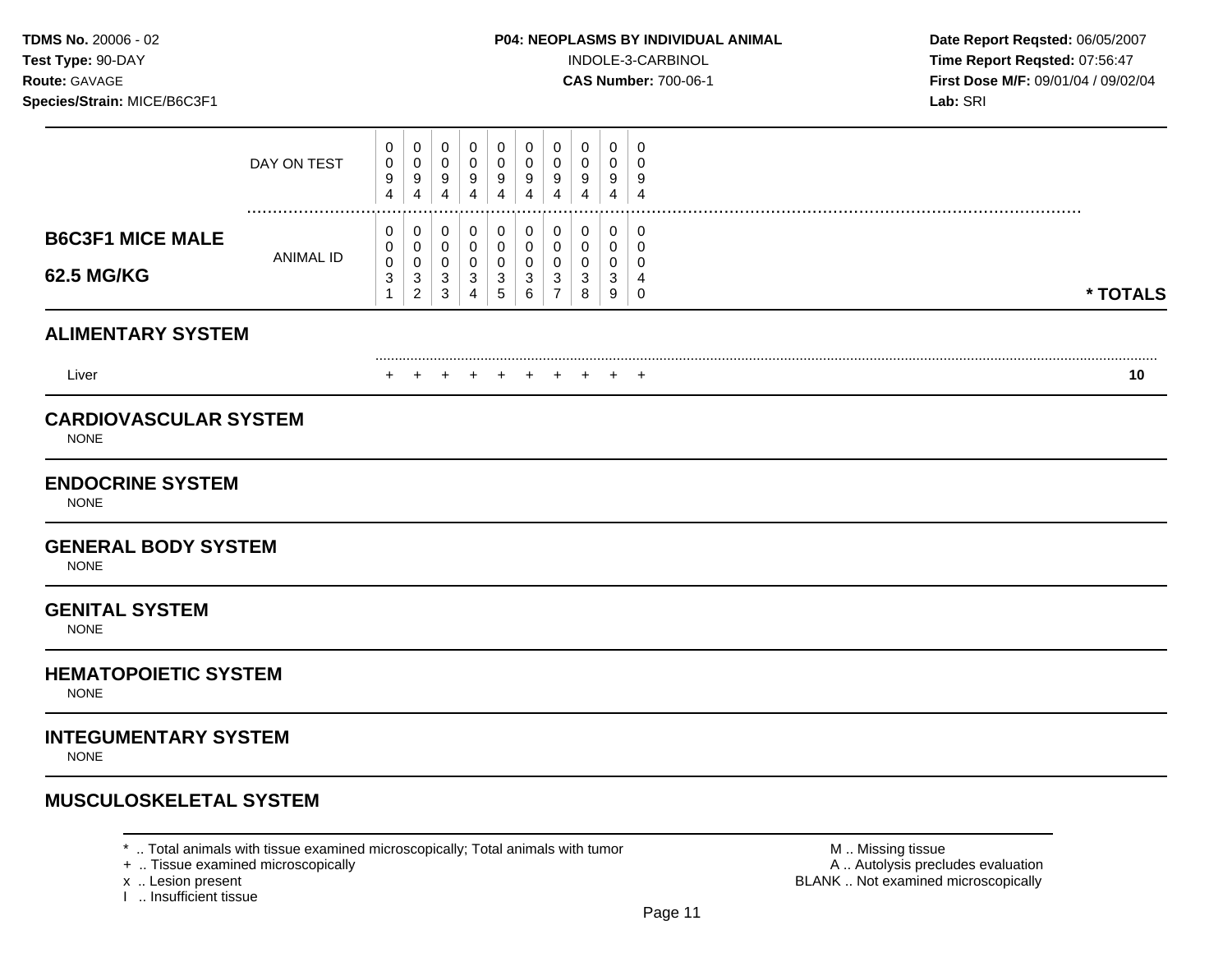### **TDMS No.** 20006 - 02 **P04: NEOPLASMS BY INDIVIDUAL ANIMAL Date Report Reqsted:** 06/05/2007

**Test Type:**  $90-DAY$  **INDOLE-3-CARBINOL Time Report Reqsted: 07:56:47 Route:** GAVAGE **CAS Number:** 700-06-1 **First Dose M/F:** 09/01/04 / 09/02/04

|                                       | DAY ON TEST      | 0<br>0<br>9<br>4              | 0<br>0<br>9<br>4                       |   | 0<br>-9<br>4 | 9<br>4 | 0<br>9<br>4 | U<br>u<br>9           | 0<br>9           | 0<br>9<br>4  | - 0<br>-4   |          |
|---------------------------------------|------------------|-------------------------------|----------------------------------------|---|--------------|--------|-------------|-----------------------|------------------|--------------|-------------|----------|
| <b>B6C3F1 MICE MALE</b><br>62.5 MG/KG | <b>ANIMAL ID</b> | 0<br>$\overline{0}$<br>0<br>3 | 0<br>0<br>0<br>ີ<br>ت<br>ົ<br><u>_</u> | C | U<br>3<br>4  | G      | っ<br>6      | 0<br>u<br>ν<br>ົ<br>٠ | 0<br>◠<br>د<br>8 | 0<br>۰J<br>9 | C<br>4<br>C | * TOTALS |

NONE

### **NERVOUS SYSTEM**

NONE

## **RESPIRATORY SYSTEM**

NONE

### **SPECIAL SENSES SYSTEM**

NONE

### **URINARY SYSTEM**

NONE

## **SYSTEMIC LESIONS**

Multiple Organ + + + + + + + + + + **10** 

+ .. Tissue examined microscopically

I .. Insufficient tissue

\* .. Total animals with tissue examined microscopically; Total animals with tumor **M** . Missing tissue M .. Missing tissue<br>  $\blacksquare$  . Tissue examined microscopically<br>  $\blacksquare$  . Autolysis precludes evaluation x .. Lesion present **BLANK** .. Not examined microscopically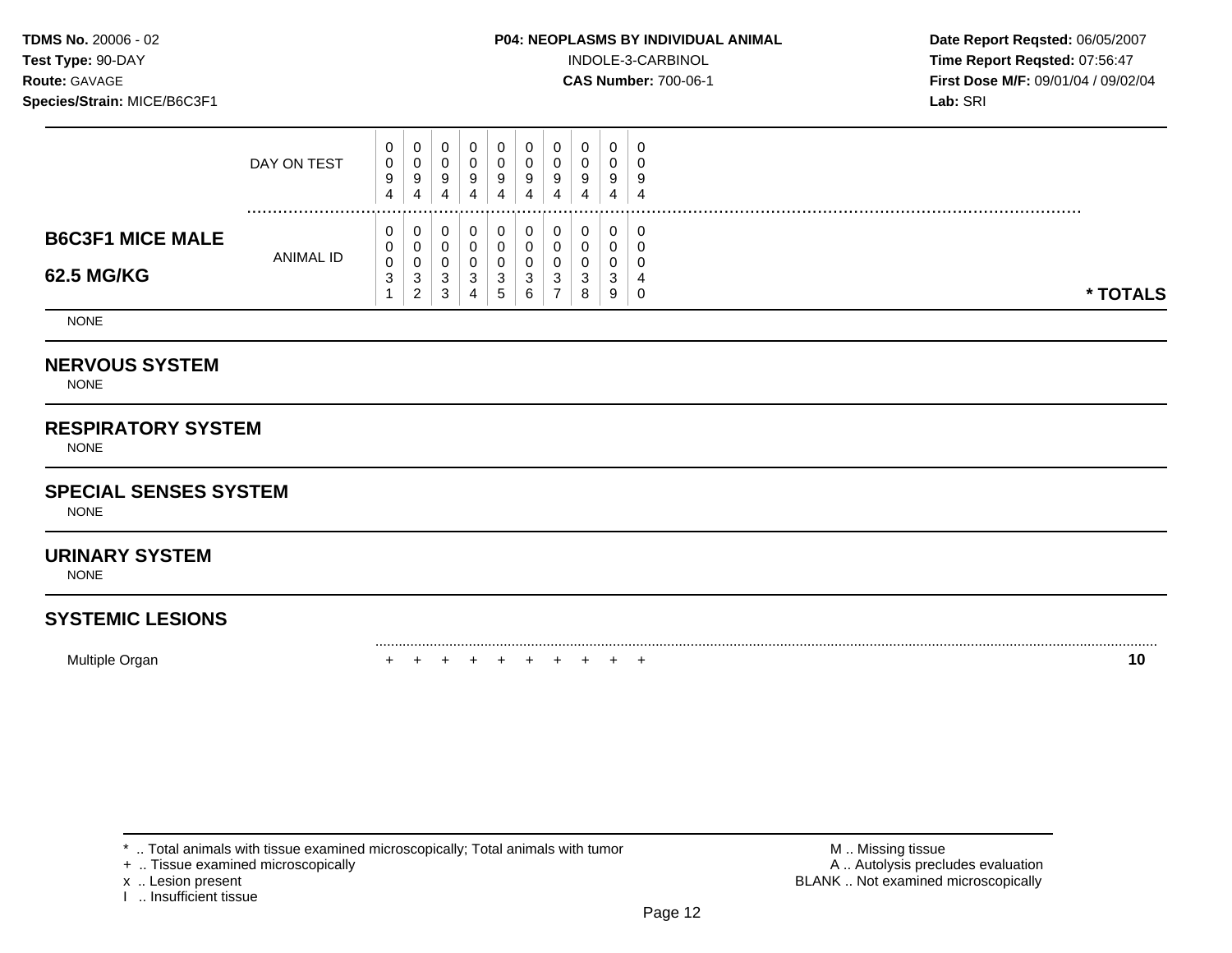**Test Type:** 90-DAY INDOLE-3-CARBINOL **Time Report Reqsted:** 07:56:47 **Route:** GAVAGE **CAS Number:** 700-06-1 **First Dose M/F:** 09/01/04 / 09/02/04

|                                                                                       | DAY ON TEST      | 0<br>0<br>9<br>4               | 0<br>$\mathbf 0$<br>9<br>4                           | 0<br>$\pmb{0}$<br>9<br>$\overline{4}$   | 0<br>0<br>9<br>$\overline{4}$                          | 0<br>$\mathbf 0$<br>9<br>4                         | 0<br>0<br>9<br>$\overline{4}$                           | 0<br>0<br>9<br>4                                       | 0<br>0<br>9<br>4                | 0<br>0<br>9<br>4                          | 0<br>0<br>9<br>$\overline{4}$             |          |
|---------------------------------------------------------------------------------------|------------------|--------------------------------|------------------------------------------------------|-----------------------------------------|--------------------------------------------------------|----------------------------------------------------|---------------------------------------------------------|--------------------------------------------------------|---------------------------------|-------------------------------------------|-------------------------------------------|----------|
| <b>B6C3F1 MICE MALE</b><br><b>125 MG/KG</b>                                           | <b>ANIMAL ID</b> | 0<br>0<br>$\pmb{0}$<br>4<br>-1 | 0<br>$\mathbf 0$<br>$\pmb{0}$<br>4<br>$\overline{c}$ | 0<br>$\mathbf 0$<br>$\pmb{0}$<br>4<br>3 | 0<br>$\mathbf 0$<br>$\mathbf 0$<br>4<br>$\overline{4}$ | 0<br>$\mathbf 0$<br>$\mathbf 0$<br>4<br>$\sqrt{5}$ | $\mathbf 0$<br>$\mathbf 0$<br>$\pmb{0}$<br>4<br>$\,6\,$ | $\mathbf 0$<br>$\mathbf 0$<br>0<br>4<br>$\overline{7}$ | 0<br>$\mathbf 0$<br>0<br>4<br>8 | $\mathbf 0$<br>$\mathbf 0$<br>0<br>4<br>9 | 0<br>0<br>$\mathbf 0$<br>5<br>$\mathbf 0$ | * TOTALS |
| <b>ALIMENTARY SYSTEM</b>                                                              |                  |                                |                                                      |                                         |                                                        |                                                    |                                                         |                                                        |                                 |                                           |                                           |          |
| Liver                                                                                 |                  |                                |                                                      | <b>+</b>                                | +                                                      | $\pm$                                              | $+$                                                     | $\div$                                                 |                                 | <b>+</b>                                  | $^+$                                      | 10       |
| <b>CARDIOVASCULAR SYSTEM</b><br><b>NONE</b><br><b>ENDOCRINE SYSTEM</b><br><b>NONE</b> |                  |                                |                                                      |                                         |                                                        |                                                    |                                                         |                                                        |                                 |                                           |                                           |          |
| <b>GENERAL BODY SYSTEM</b><br><b>NONE</b>                                             |                  |                                |                                                      |                                         |                                                        |                                                    |                                                         |                                                        |                                 |                                           |                                           |          |
| <b>GENITAL SYSTEM</b><br><b>NONE</b>                                                  |                  |                                |                                                      |                                         |                                                        |                                                    |                                                         |                                                        |                                 |                                           |                                           |          |
| <b>HEMATOPOIETIC SYSTEM</b><br><b>NONE</b>                                            |                  |                                |                                                      |                                         |                                                        |                                                    |                                                         |                                                        |                                 |                                           |                                           |          |
| <b>INTEGUMENTARY SYSTEM</b><br><b>NONE</b>                                            |                  |                                |                                                      |                                         |                                                        |                                                    |                                                         |                                                        |                                 |                                           |                                           |          |
| <b>MUSCULOSKELETAL SYSTEM</b>                                                         |                  |                                |                                                      |                                         |                                                        |                                                    |                                                         |                                                        |                                 |                                           |                                           |          |

\* .. Total animals with tissue examined microscopically; Total animals with tumor  $\blacksquare$  M .. Missing tissue<br>A .. Autolysis precit (A .. Autolysis precit (A .. Autolysis precit (A .. Autolysis precit (A .. Autolysis pre

x .. Lesion present<br>I .. Insufficient tissue

A .. Autolysis precludes evaluation BLANK .. Not examined microscopically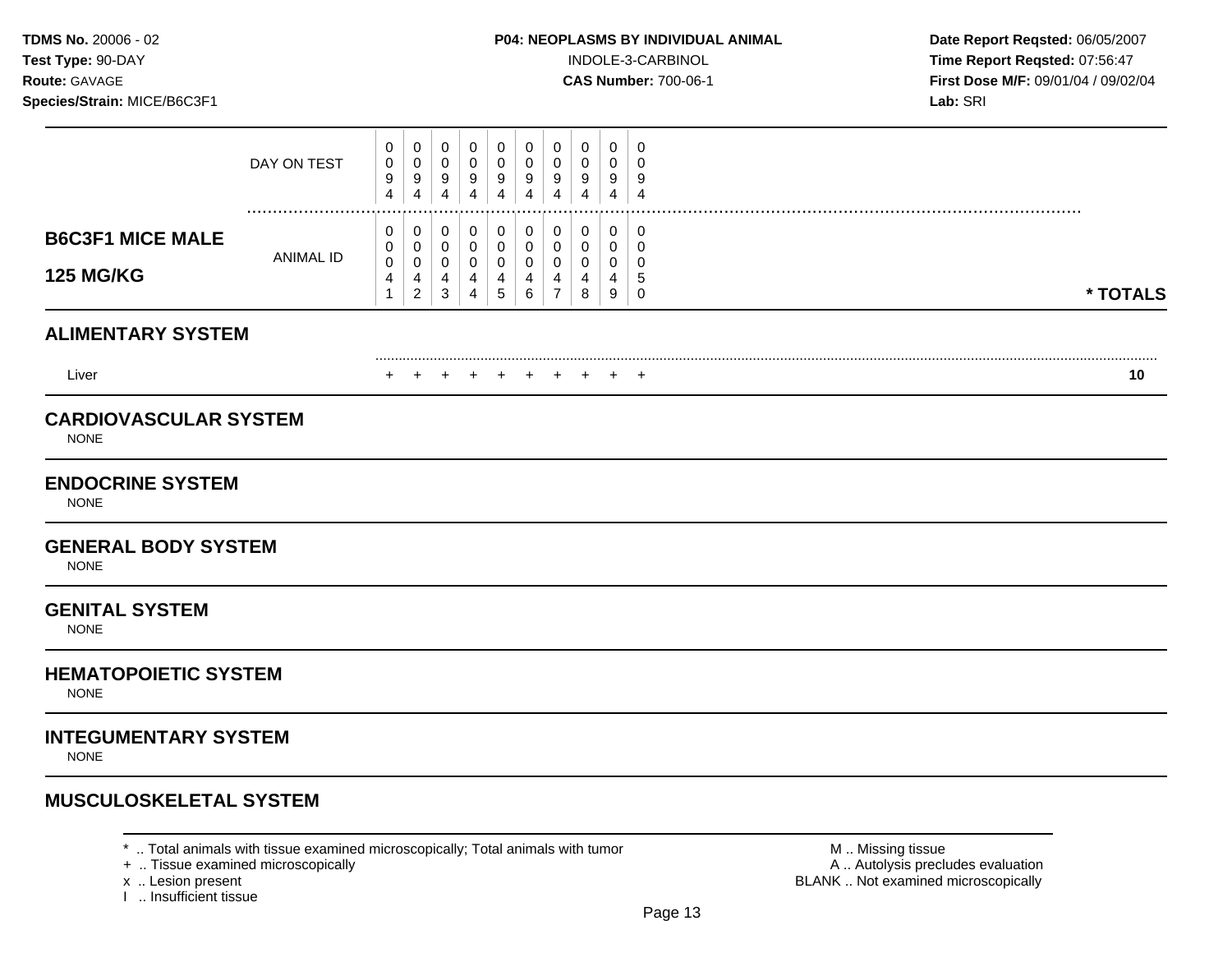### **TDMS No.** 20006 - 02 **P04: NEOPLASMS BY INDIVIDUAL ANIMAL Date Report Reqsted:** 06/05/2007

**Test Type:** 90-DAY INDOLE-3-CARBINOL **Time Report Reqsted:** 07:56:47 **Route:** GAVAGE **CAS Number:** 700-06-1 **First Dose M/F:** 09/01/04 / 09/02/04

|                                             | DAY ON TEST      | 0<br>0<br>9<br>4 | U<br>υ<br>9<br>4                  | ັ<br>9<br>4 | 9<br>4 | ∩<br>4 | 0<br>9<br>4 | 0<br>9<br>4 | 0<br>0<br>9<br>4      | 0<br>0<br>9<br>4      | - 6<br>Į<br>-4    |          |
|---------------------------------------------|------------------|------------------|-----------------------------------|-------------|--------|--------|-------------|-------------|-----------------------|-----------------------|-------------------|----------|
| <b>B6C3F1 MICE MALE</b><br><b>125 MG/KG</b> | <b>ANIMAL ID</b> | 0<br>0<br>0<br>4 | U<br>U<br>v<br>4<br>ົ<br><u>_</u> | ັ<br>u<br>3 | 4<br>4 | 5.     | 0<br>4<br>6 |             | 0<br>0<br>0<br>4<br>8 | 0<br>0<br>0<br>4<br>9 | - 6<br>- 5<br>- 6 | * TOTALS |

NONE

### **NERVOUS SYSTEM**

NONE

## **RESPIRATORY SYSTEM**

NONE

### **SPECIAL SENSES SYSTEM**

NONE

### **URINARY SYSTEM**

NONE

# **SYSTEMIC LESIONS**

Multiple Organ + + + + + + + + + + **10** 

+ .. Tissue examined microscopically

I .. Insufficient tissue

\* .. Total animals with tissue examined microscopically; Total animals with tumor **M** . Missing tissue M .. Missing tissue<br>  $\blacksquare$  . Tissue examined microscopically<br>  $\blacksquare$  . Autolysis precludes evaluation x .. Lesion present **BLANK** .. Not examined microscopically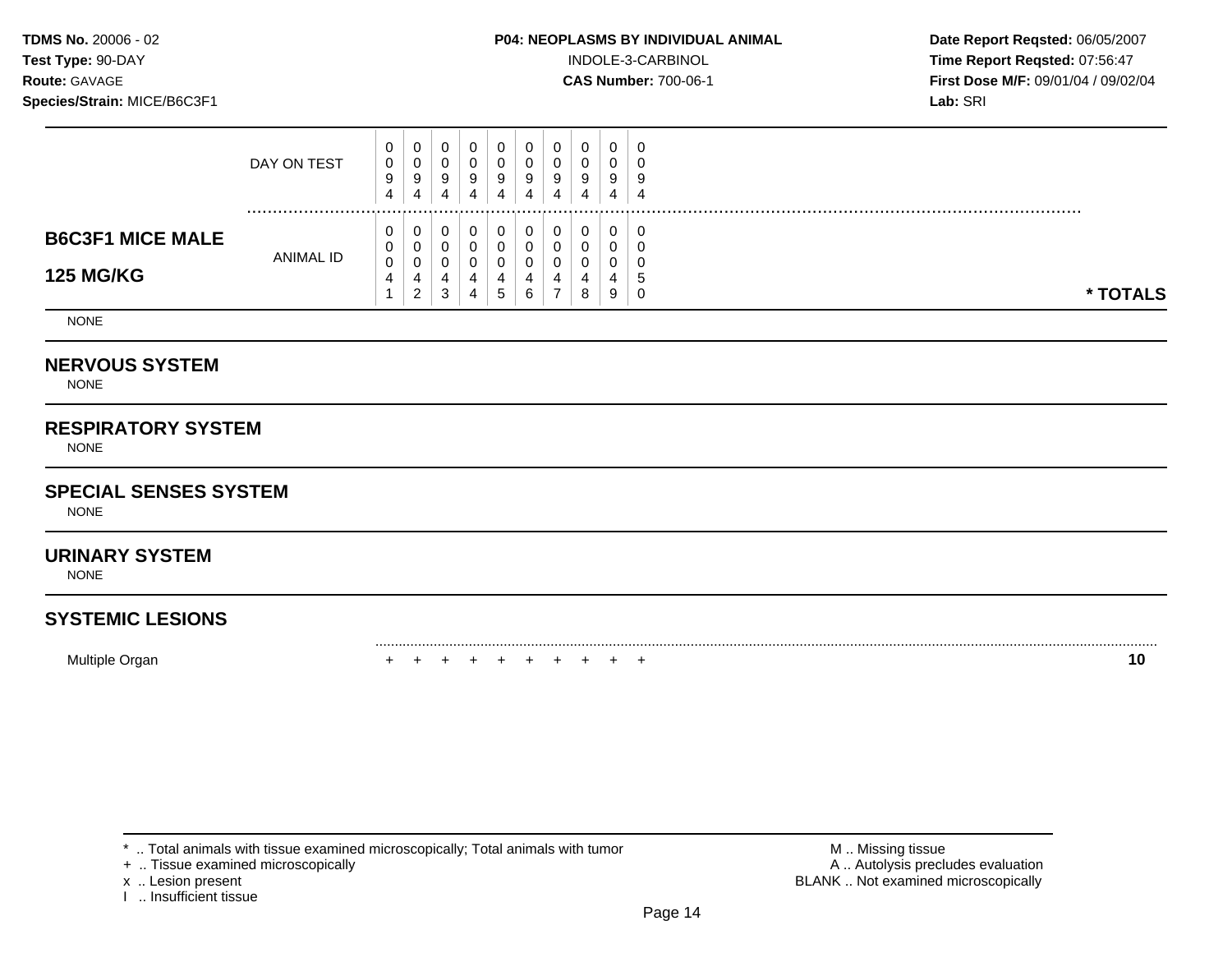### Species/Strain: MICE/B6C3F1

### P04: NEOPLASMS BY INDIVIDUAL ANIMAL

INDOLE-3-CARBINOL

**CAS Number: 700-06-1** 

Date Report Reqsted: 06/05/2007 Time Report Reqsted: 07:56:47 First Dose M/F: 09/01/04 / 09/02/04 Lab: SRI

|                                             | DAY ON TEST      | 0<br>$\pmb{0}$<br>9<br>$\overline{4}$                      | 0<br>$\pmb{0}$<br>9<br>$\overline{4}$                              | 0<br>$\mathbf 0$<br>9<br>4                         | 0<br>$\pmb{0}$<br>9<br>$\overline{4}$            | 0<br>$\mathbf 0$<br>9<br>4      | $\mathbf 0$<br>0<br>9<br>$\overline{4}$ | $\pmb{0}$<br>$\mathbf 0$<br>9<br>4                            | 0<br>$\mathsf 0$<br>9<br>$\overline{4}$ | 0<br>$\mathbf 0$<br>9<br>4                                 | 0<br>$\Omega$<br>9<br>4                             |          |
|---------------------------------------------|------------------|------------------------------------------------------------|--------------------------------------------------------------------|----------------------------------------------------|--------------------------------------------------|---------------------------------|-----------------------------------------|---------------------------------------------------------------|-----------------------------------------|------------------------------------------------------------|-----------------------------------------------------|----------|
| <b>B6C3F1 MICE MALE</b><br><b>250 MG/KG</b> | <b>ANIMAL ID</b> | 0<br>$\pmb{0}$<br>$\pmb{0}$<br>$\,$ 5 $\,$<br>$\mathbf{1}$ | 0<br>$\mathsf{O}\xspace$<br>$\pmb{0}$<br>$\,$ 5 $\,$<br>$\sqrt{2}$ | 0<br>$\mathbf 0$<br>$\mathbf 0$<br>$\sqrt{5}$<br>3 | 0<br>$\pmb{0}$<br>$\mathbf 0$<br>$\sqrt{5}$<br>4 | 0<br>$\mathbf 0$<br>0<br>5<br>5 | 0<br>$\pmb{0}$<br>0<br>5<br>6           | $\mathbf 0$<br>$\pmb{0}$<br>0<br>$\sqrt{5}$<br>$\overline{7}$ | 0<br>$\pmb{0}$<br>0<br>$\sqrt{5}$<br>8  | 0<br>$\mathsf{O}\xspace$<br>$\mathbf 0$<br>$\sqrt{5}$<br>9 | 0<br>$\overline{0}$<br>$\Omega$<br>6<br>$\mathbf 0$ | * TOTALS |
| <b>ALIMENTARY SYSTEM</b>                    |                  |                                                            |                                                                    |                                                    |                                                  |                                 |                                         |                                                               |                                         |                                                            |                                                     |          |
| Esophagus                                   |                  |                                                            |                                                                    |                                                    |                                                  |                                 |                                         |                                                               |                                         |                                                            |                                                     | 10       |
| Gallbladder                                 |                  |                                                            |                                                                    |                                                    |                                                  |                                 |                                         |                                                               | м                                       | $\ddot{}$                                                  | м                                                   | 8        |
| Intestine Large, Cecum                      |                  |                                                            |                                                                    |                                                    |                                                  |                                 |                                         |                                                               |                                         |                                                            |                                                     | 10       |
| Intestine Large, Colon                      |                  |                                                            |                                                                    |                                                    |                                                  |                                 |                                         |                                                               |                                         |                                                            |                                                     | 10       |
| Intestine Large, Rectum                     |                  |                                                            |                                                                    |                                                    |                                                  |                                 |                                         |                                                               |                                         |                                                            |                                                     | 10       |
| Intestine Small, Duodenum                   |                  |                                                            |                                                                    |                                                    |                                                  |                                 |                                         |                                                               |                                         |                                                            |                                                     | 10       |
| Intestine Small, Ileum                      |                  |                                                            |                                                                    |                                                    |                                                  |                                 |                                         |                                                               |                                         |                                                            |                                                     | 10       |
| Intestine Small, Jejunum                    |                  |                                                            |                                                                    |                                                    |                                                  |                                 |                                         |                                                               |                                         |                                                            |                                                     | 10       |
| Liver                                       |                  |                                                            |                                                                    |                                                    |                                                  |                                 |                                         |                                                               |                                         |                                                            |                                                     | 10       |
| Pancreas                                    |                  |                                                            |                                                                    |                                                    |                                                  |                                 |                                         |                                                               |                                         |                                                            |                                                     | 10       |
| Salivary Glands                             |                  |                                                            |                                                                    |                                                    |                                                  |                                 |                                         |                                                               |                                         |                                                            |                                                     | 10       |
| Stomach, Forestomach                        |                  |                                                            |                                                                    |                                                    |                                                  |                                 |                                         |                                                               |                                         |                                                            |                                                     | 10       |

\* .. Total animals with tissue examined microscopically; Total animals with tumor

+ .. Tissue examined microscopically

x .. Lesion present<br>I .. Insufficient tissue

M .. Missing tissue A .. Autolysis precludes evaluation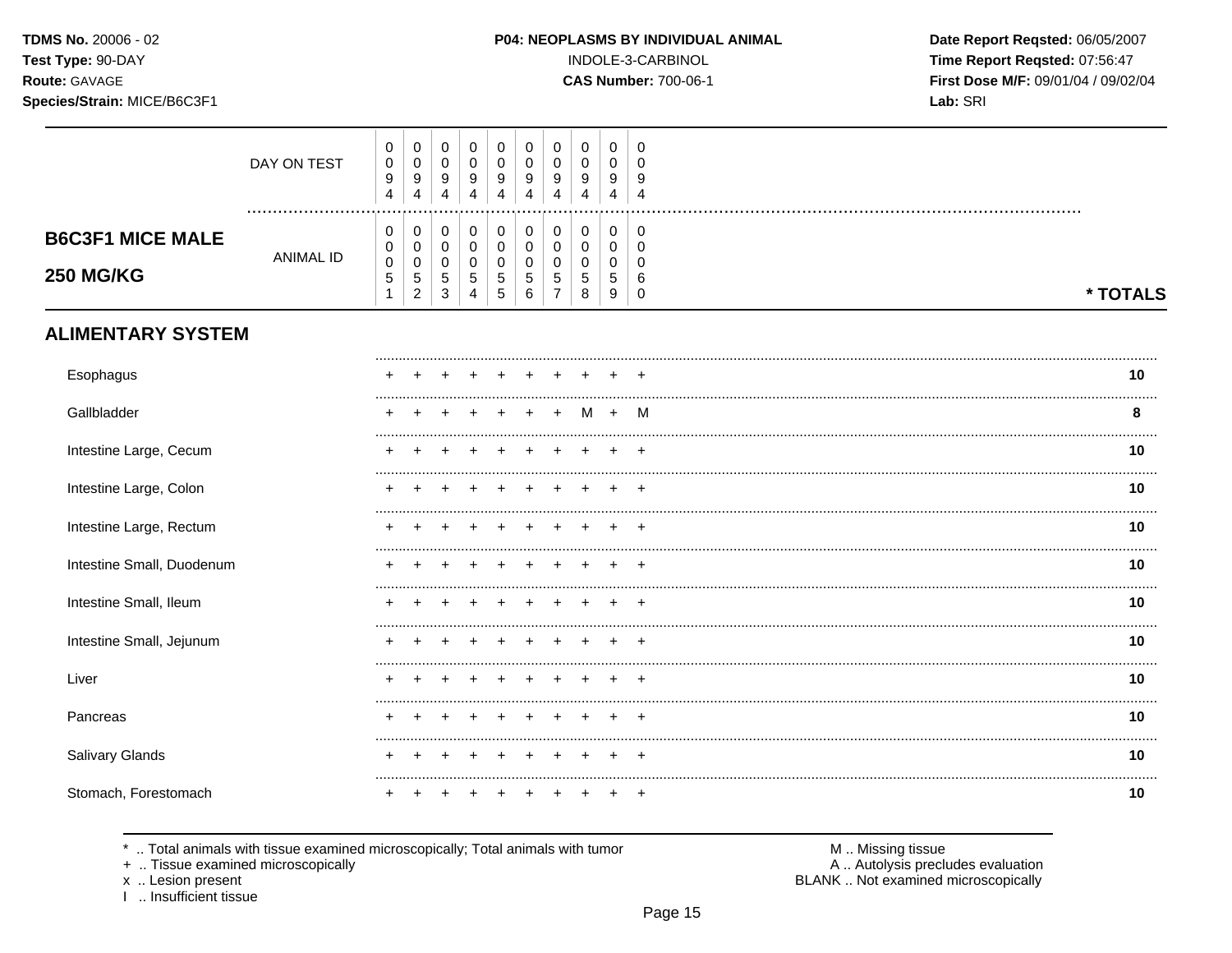# Species/Strain: MICE/B6C3F1

INDOLE-3-CARBINOL

**CAS Number: 700-06-1** 

Date Report Reqsted: 06/05/2007 Time Report Reqsted: 07:56:47 First Dose M/F: 09/01/04 / 09/02/04 Lab: SRI

|                                             | DAY ON TEST          | 0<br>0<br>9<br>$\overline{4}$ | 0<br>0<br>9<br>4                         | 0<br>$\pmb{0}$<br>9<br>4                       | 0<br>$\mathbf 0$<br>$9\,$<br>4                           | 0<br>0<br>9                                       | 0<br>0<br>9                   | 0<br>0<br>9      | 0<br>0<br>9<br>4                     | 0<br>0<br>9<br>4              | 0<br>0<br>g                     |          |  |
|---------------------------------------------|----------------------|-------------------------------|------------------------------------------|------------------------------------------------|----------------------------------------------------------|---------------------------------------------------|-------------------------------|------------------|--------------------------------------|-------------------------------|---------------------------------|----------|--|
| <b>B6C3F1 MICE MALE</b><br><b>250 MG/KG</b> | <br><b>ANIMAL ID</b> | 0<br>0<br>0<br>$\mathbf 5$    | $\,0\,$<br>0<br>0<br>5<br>$\overline{2}$ | $\pmb{0}$<br>$\pmb{0}$<br>0<br>$\sqrt{5}$<br>3 | $\pmb{0}$<br>$\mathbf 0$<br>$\pmb{0}$<br>$\sqrt{5}$<br>4 | $\pmb{0}$<br>$\mathbf 0$<br>0<br>$\mathbf 5$<br>5 | $\pmb{0}$<br>0<br>0<br>5<br>6 | 0<br>0<br>0<br>5 | $\boldsymbol{0}$<br>0<br>0<br>5<br>8 | $\pmb{0}$<br>0<br>0<br>5<br>9 | 0<br>0<br>0<br>6<br>$\mathbf 0$ | * TOTALS |  |
| Stomach, Glandular                          |                      |                               |                                          |                                                |                                                          |                                                   |                               |                  |                                      |                               |                                 | 10       |  |
| <b>CARDIOVASCULAR SYSTEM</b>                |                      |                               |                                          |                                                |                                                          |                                                   |                               |                  |                                      |                               |                                 |          |  |
| Heart                                       |                      |                               |                                          |                                                |                                                          |                                                   |                               |                  |                                      |                               | $^+$                            | 10       |  |
| <b>ENDOCRINE SYSTEM</b>                     |                      |                               |                                          |                                                |                                                          |                                                   |                               |                  |                                      |                               |                                 |          |  |
| <b>Adrenal Cortex</b>                       |                      |                               |                                          |                                                |                                                          |                                                   |                               |                  |                                      |                               | э.                              | 10       |  |
| Adrenal Medulla                             |                      |                               |                                          |                                                |                                                          |                                                   |                               |                  |                                      |                               |                                 | 10       |  |
| Islets, Pancreatic                          |                      |                               |                                          |                                                |                                                          |                                                   |                               |                  |                                      |                               | $\div$                          | 10       |  |
| Parathyroid Gland                           |                      |                               |                                          |                                                |                                                          |                                                   |                               |                  |                                      |                               |                                 | 10       |  |
| <b>Pituitary Gland</b>                      |                      |                               |                                          |                                                |                                                          |                                                   |                               |                  |                                      |                               |                                 | 10       |  |
| <b>Thyroid Gland</b>                        |                      |                               |                                          |                                                |                                                          |                                                   |                               |                  |                                      |                               | $\div$                          | 10       |  |

# **GENERAL BODY SYSTEM**

**NONE** 

\* .. Total animals with tissue examined microscopically; Total animals with tumor

+ .. Tissue examined microscopically

x .. Lesion present<br>I .. Insufficient tissue

M .. Missing tissue<br>A .. Autolysis precludes evaluation BLANK .. Not examined microscopically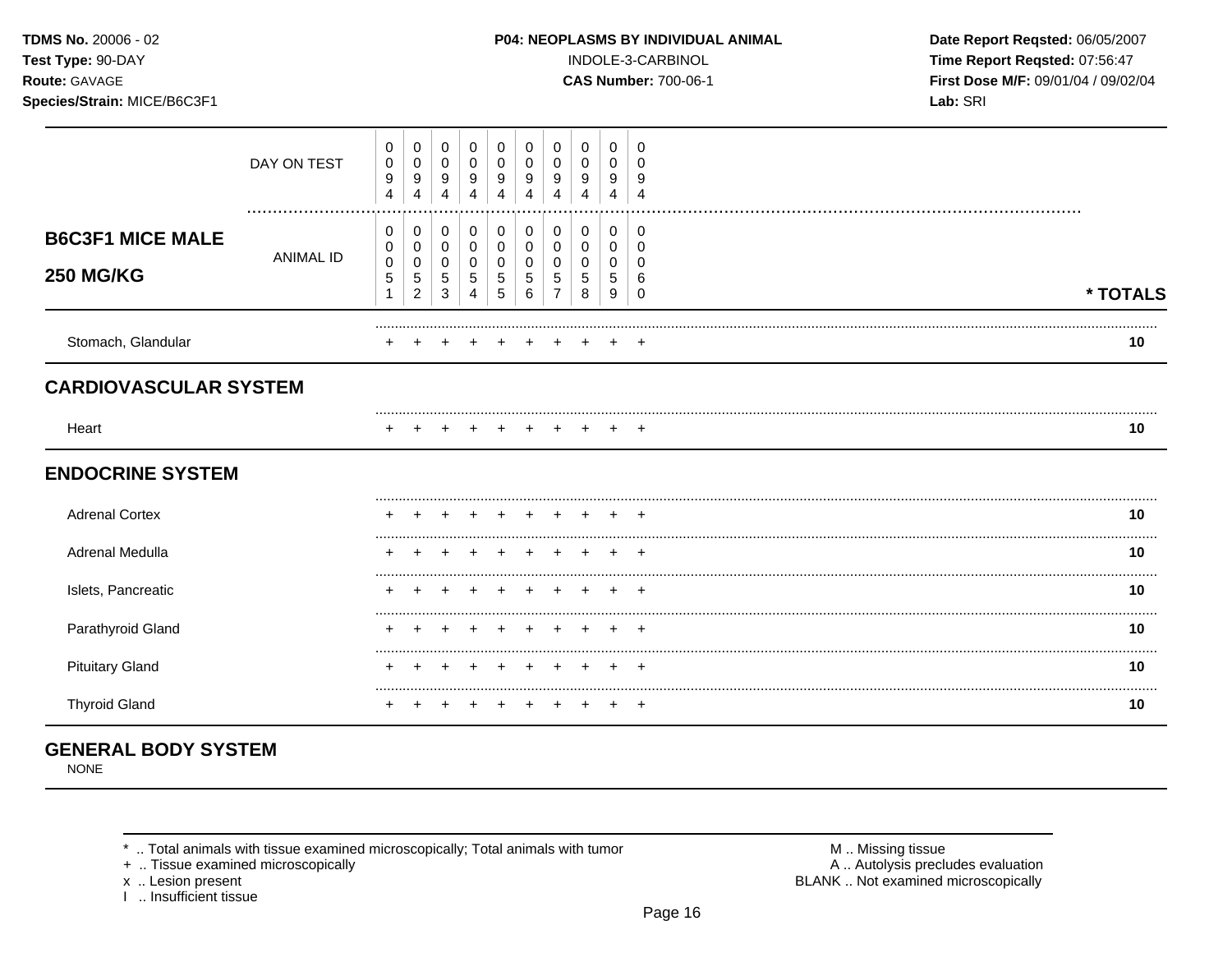TDMS No. 20006 - 02 Test Type: 90-DAY

# Route: GAVAGE

Species/Strain: MICE/B6C3F1

### P04: NEOPLASMS BY INDIVIDUAL ANIMAL

INDOLE-3-CARBINOL

**CAS Number: 700-06-1** 

Date Report Reqsted: 06/05/2007 Time Report Reqsted: 07:56:47 First Dose M/F: 09/01/04 / 09/02/04 Lab: SRI

|                                             | DAY ON TEST<br>  | $\boldsymbol{0}$<br>$\pmb{0}$<br>9<br>4 | $\pmb{0}$<br>$\mathbf 0$<br>$\boldsymbol{9}$<br>$\overline{4}$      | $\mathbf 0$<br>$\mathsf 0$<br>9<br>4                            | $\mathbf 0$<br>$\mathbf 0$<br>9<br>4                                            | 0<br>$\pmb{0}$<br>9<br>4                  | 0<br>0<br>9<br>4                | 0<br>0<br>9<br>4         | $\pmb{0}$<br>$\pmb{0}$<br>9<br>4      | $\pmb{0}$<br>0<br>9<br>4                          | $\mathbf 0$<br>$\Omega$<br>9<br>4                          |          |    |
|---------------------------------------------|------------------|-----------------------------------------|---------------------------------------------------------------------|-----------------------------------------------------------------|---------------------------------------------------------------------------------|-------------------------------------------|---------------------------------|--------------------------|---------------------------------------|---------------------------------------------------|------------------------------------------------------------|----------|----|
| <b>B6C3F1 MICE MALE</b><br><b>250 MG/KG</b> | <b>ANIMAL ID</b> | $\mathbf 0$<br>0<br>$\pmb{0}$<br>5<br>1 | $\pmb{0}$<br>$\pmb{0}$<br>$\pmb{0}$<br>$\sqrt{5}$<br>$\overline{c}$ | 0<br>$\mathbf 0$<br>$\pmb{0}$<br>$\overline{5}$<br>$\mathbf{3}$ | $\pmb{0}$<br>$\mathsf{O}\xspace$<br>$\mathbf 0$<br>$\sqrt{5}$<br>$\overline{4}$ | $\mathbf 0$<br>$\mathbf 0$<br>0<br>5<br>5 | 0<br>$\mathbf 0$<br>0<br>5<br>6 | $\pmb{0}$<br>0<br>0<br>5 | $\,0\,$<br>$\mathbf 0$<br>0<br>5<br>8 | $\mathsf{O}\xspace$<br>$\mathbf 0$<br>0<br>5<br>9 | $\mathbf 0$<br>$\mathbf 0$<br>$\Omega$<br>6<br>$\mathbf 0$ | * TOTALS |    |
| <b>GENITAL SYSTEM</b>                       |                  |                                         |                                                                     |                                                                 |                                                                                 |                                           |                                 |                          |                                       |                                                   |                                                            |          |    |
| Epididymis                                  |                  |                                         |                                                                     |                                                                 |                                                                                 |                                           |                                 |                          |                                       |                                                   |                                                            |          | 9  |
| <b>Preputial Gland</b>                      |                  |                                         |                                                                     |                                                                 |                                                                                 |                                           |                                 |                          |                                       |                                                   | $\ddot{}$                                                  |          | 10 |
| Prostate                                    |                  |                                         |                                                                     |                                                                 |                                                                                 |                                           |                                 |                          |                                       |                                                   | $\div$                                                     |          | 10 |
| Seminal Vesicle                             |                  |                                         |                                                                     |                                                                 |                                                                                 |                                           |                                 |                          |                                       |                                                   |                                                            |          | 10 |
| <b>Testes</b>                               |                  |                                         |                                                                     |                                                                 |                                                                                 |                                           |                                 |                          |                                       |                                                   |                                                            |          | 10 |
| <b>HEMATOPOIETIC SYSTEM</b>                 |                  |                                         |                                                                     |                                                                 |                                                                                 |                                           |                                 |                          |                                       |                                                   |                                                            |          |    |
| <b>Bone Marrow</b>                          |                  |                                         |                                                                     |                                                                 |                                                                                 |                                           |                                 |                          |                                       |                                                   |                                                            |          | 10 |
| Lymph Node, Mandibular                      |                  |                                         |                                                                     |                                                                 |                                                                                 |                                           |                                 |                          |                                       |                                                   | $\,^+$                                                     |          | 10 |
| Lymph Node, Mesenteric                      |                  | ٠                                       | $\,^+$                                                              | M                                                               | $+$                                                                             | $\overline{+}$                            | M                               | $\ddot{}$                |                                       | $\div$                                            | $\overline{ }$                                             |          | 8  |
| Spleen                                      |                  |                                         |                                                                     |                                                                 |                                                                                 |                                           |                                 |                          |                                       |                                                   | $\div$                                                     |          | 10 |
| Thymus                                      |                  |                                         |                                                                     |                                                                 |                                                                                 |                                           |                                 |                          |                                       |                                                   | $+$                                                        |          | 10 |

.. Total animals with tissue examined microscopically; Total animals with tumor  $\star$ 

+ .. Tissue examined microscopically

x .. Lesion present<br>I .. Insufficient tissue

M .. Missing tissue<br>A .. Autolysis precludes evaluation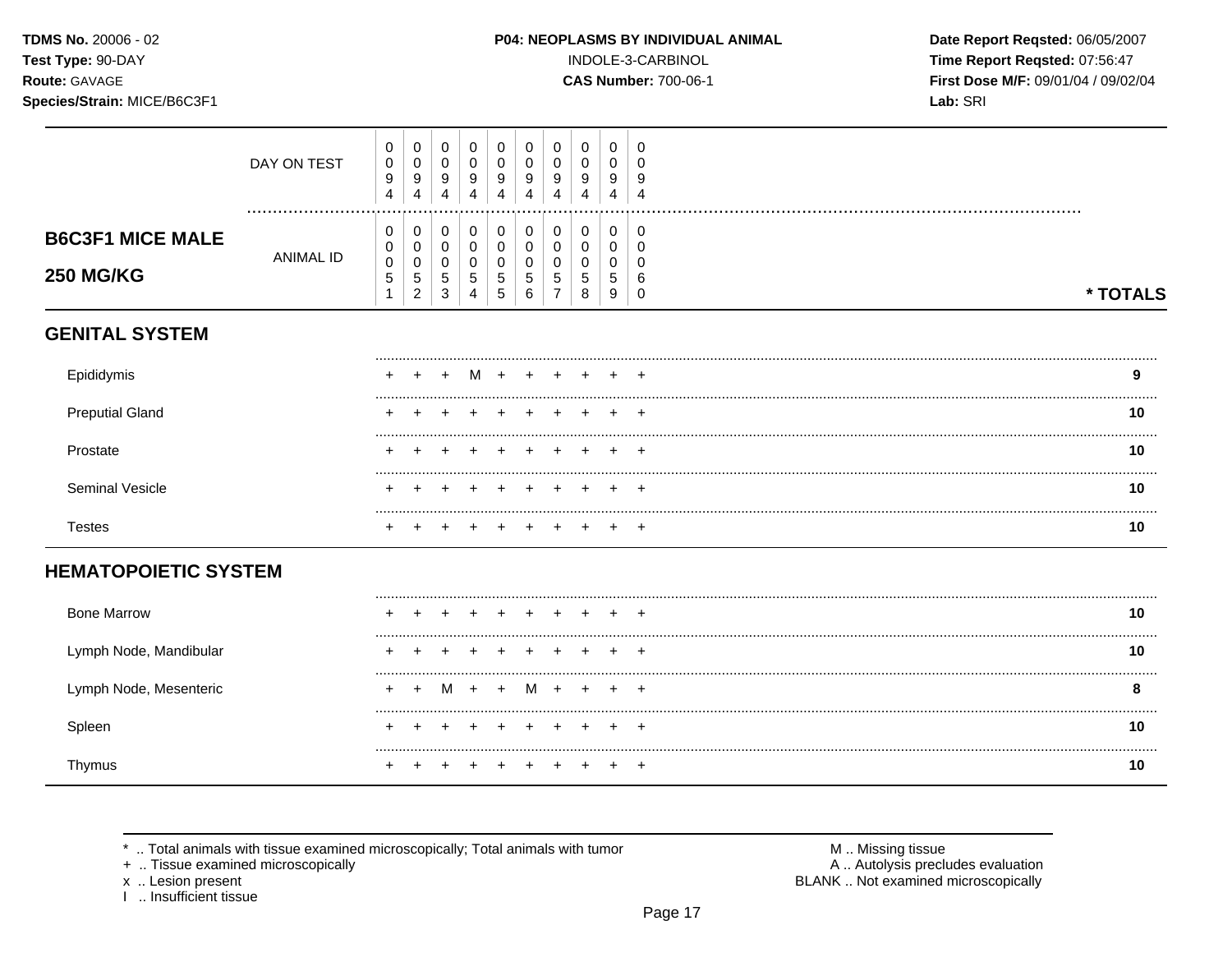### Species/Strain: MICE/B6C3F1

INDOLE-3-CARBINOL

**CAS Number: 700-06-1** 

Date Report Reqsted: 06/05/2007 Time Report Reqsted: 07:56:47 First Dose M/F: 09/01/04 / 09/02/04 Lab: SRI

|                                             | DAY ON TEST      | 0<br>0<br>9<br>$\overline{4}$           | $\pmb{0}$<br>$\mathbf 0$<br>9<br>4                  | 0<br>0<br>9<br>$\overline{4}$                     | $\pmb{0}$<br>0<br>9<br>4                           | 0<br>0<br>9<br>4                         | 0<br>0<br>9<br>4                               | 0<br>0<br>9                          | 0<br>0<br>9                  | 0<br>0<br>9<br>4                | 0<br>0<br>9<br>$\overline{4}$ |          |
|---------------------------------------------|------------------|-----------------------------------------|-----------------------------------------------------|---------------------------------------------------|----------------------------------------------------|------------------------------------------|------------------------------------------------|--------------------------------------|------------------------------|---------------------------------|-------------------------------|----------|
| <b>B6C3F1 MICE MALE</b><br><b>250 MG/KG</b> | <b>ANIMAL ID</b> | 0<br>0<br>$\mathsf{O}\xspace$<br>5<br>1 | 0<br>0<br>$\pmb{0}$<br>$\sqrt{5}$<br>$\overline{2}$ | 0<br>$\mathbf 0$<br>$\mathsf{O}\xspace$<br>5<br>3 | 0<br>$\mathbf 0$<br>$\mathbf 0$<br>$\sqrt{5}$<br>4 | 0<br>$\mathbf 0$<br>0<br>$\sqrt{5}$<br>5 | 0<br>$\pmb{0}$<br>$\pmb{0}$<br>$\sqrt{5}$<br>6 | 0<br>$\mathbf 0$<br>$\mathbf 0$<br>5 | 0<br>0<br>$\Omega$<br>5<br>8 | 0<br>0<br>$\mathbf 0$<br>5<br>9 | 0<br>0<br>$\Omega$<br>6<br>0  | * TOTALS |
| <b>INTEGUMENTARY SYSTEM</b>                 |                  |                                         |                                                     |                                                   |                                                    |                                          |                                                |                                      |                              |                                 |                               |          |
| Mammary Gland                               |                  | м                                       |                                                     |                                                   |                                                    |                                          |                                                | $M + M M M$                          |                              |                                 |                               |          |
| Skin                                        |                  |                                         |                                                     |                                                   |                                                    |                                          |                                                |                                      |                              |                                 |                               | 10       |
| <b>MUSCULOSKELETAL SYSTEM</b>               |                  |                                         |                                                     |                                                   |                                                    |                                          |                                                |                                      |                              |                                 |                               |          |
| Bone                                        |                  |                                         |                                                     |                                                   |                                                    |                                          |                                                |                                      |                              |                                 |                               | 10       |
| <b>NERVOUS SYSTEM</b>                       |                  |                                         |                                                     |                                                   |                                                    |                                          |                                                |                                      |                              |                                 |                               |          |
| <b>Brain</b>                                |                  |                                         |                                                     |                                                   |                                                    |                                          |                                                |                                      |                              |                                 |                               | 10       |
| <b>RESPIRATORY SYSTEM</b>                   |                  |                                         |                                                     |                                                   |                                                    |                                          |                                                |                                      |                              |                                 |                               |          |
| Lung                                        |                  |                                         |                                                     |                                                   |                                                    |                                          |                                                |                                      |                              |                                 | ÷                             | 10       |
| Nose                                        |                  |                                         |                                                     |                                                   |                                                    |                                          |                                                |                                      |                              |                                 |                               | 10       |
| Trachea                                     |                  |                                         |                                                     |                                                   |                                                    |                                          |                                                |                                      |                              |                                 | $\ddot{}$                     | <br>10   |
|                                             |                  |                                         |                                                     |                                                   |                                                    |                                          |                                                |                                      |                              |                                 |                               |          |

# **SPECIAL SENSES SYSTEM**

\* .. Total animals with tissue examined microscopically; Total animals with tumor

+ .. Tissue examined microscopically

x .. Lesion present

1 .. Insufficient tissue

M .. Missing tissue A .. Autolysis precludes evaluation BLANK .. Not examined microscopically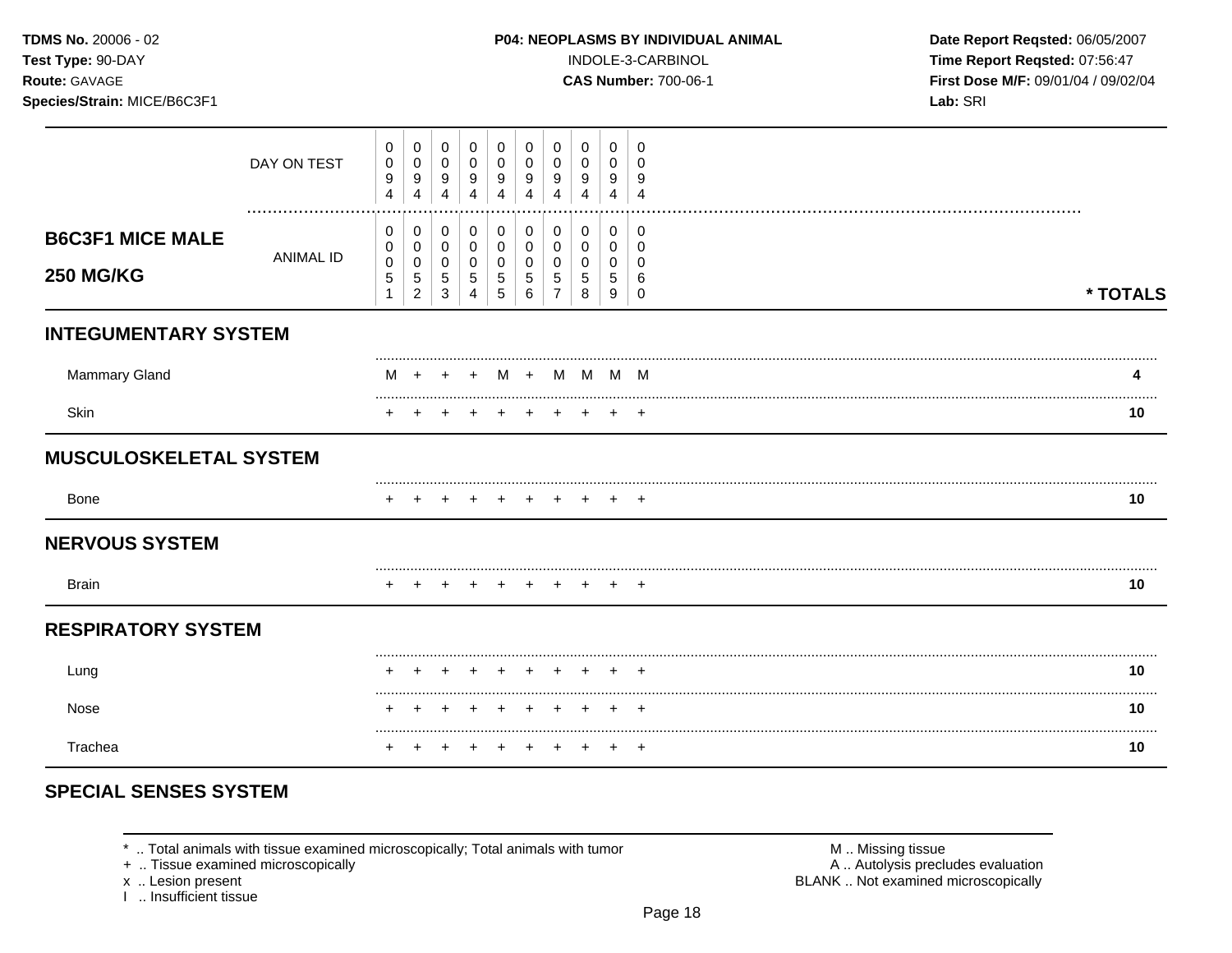### **TDMS No.** 20006 - 02 **P04: NEOPLASMS BY INDIVIDUAL ANIMAL** Date Report Reqsted: 06/05/2007

**Test Type:** 90-DAY INDOLE-3-CARBINOL **Time Report Reqsted:** 07:56:47 **Route:** GAVAGE **CAS Number:** 700-06-1 **First Dose M/F:** 09/01/04 / 09/02/04 **Species/Strain:** MICE/B6C3F1 **Lab:** SRI

| Multiple Organ          |                 |                          |                          |                  |                  |             |             |        |                  |                  |        | 10       |
|-------------------------|-----------------|--------------------------|--------------------------|------------------|------------------|-------------|-------------|--------|------------------|------------------|--------|----------|
| <b>SYSTEMIC LESIONS</b> |                 |                          |                          |                  |                  |             |             |        |                  |                  |        |          |
| <b>Urinary Bladder</b>  |                 |                          |                          |                  |                  |             |             |        |                  |                  |        | 10       |
| Kidney                  |                 |                          |                          |                  |                  |             |             |        |                  |                  |        | 10       |
| <b>URINARY SYSTEM</b>   |                 |                          |                          |                  |                  |             |             |        |                  |                  |        |          |
| Harderian Gland         |                 |                          |                          |                  |                  |             |             |        |                  |                  | $+$    | 10       |
| Eye                     |                 |                          |                          |                  |                  |             |             |        |                  |                  | $\div$ | 10       |
| <b>250 MG/KG</b>        |                 | $\,0\,$<br>5             | 0<br>5<br>$\overline{2}$ | 0<br>5<br>3      | 0<br>5           | 0<br>5<br>5 | 5<br>6      | 0<br>5 | 0<br>5<br>8      | 0<br>5<br>9      |        | * TOTALS |
| <b>B6C3F1 MICE MALE</b> | ANIMAL ID       | 0<br>0                   | 0<br>0                   | 0<br>0           | 0<br>0           | 0<br>0      | 0           | 0      | 0<br>0           | 0<br>0           | -0     |          |
|                         | DAY ON TEST<br> | 0<br>$\pmb{0}$<br>9<br>4 | 0<br>0<br>9<br>4         | 0<br>0<br>9<br>4 | 0<br>0<br>9<br>4 | 0<br>9      | 0<br>9<br>4 | 0<br>9 | 0<br>0<br>9<br>4 | 0<br>0<br>9<br>4 | g      |          |

\*\*\* END OF MALE DATA \*\*\*

\* .. Total animals with tissue examined microscopically; Total animals with tumor <br>
+ .. Tissue examined microscopically<br>
+ .. Tissue examined microscopically

+ .. Tissue examined microscopically

x .. Lesion present<br>I .. Insufficient tissue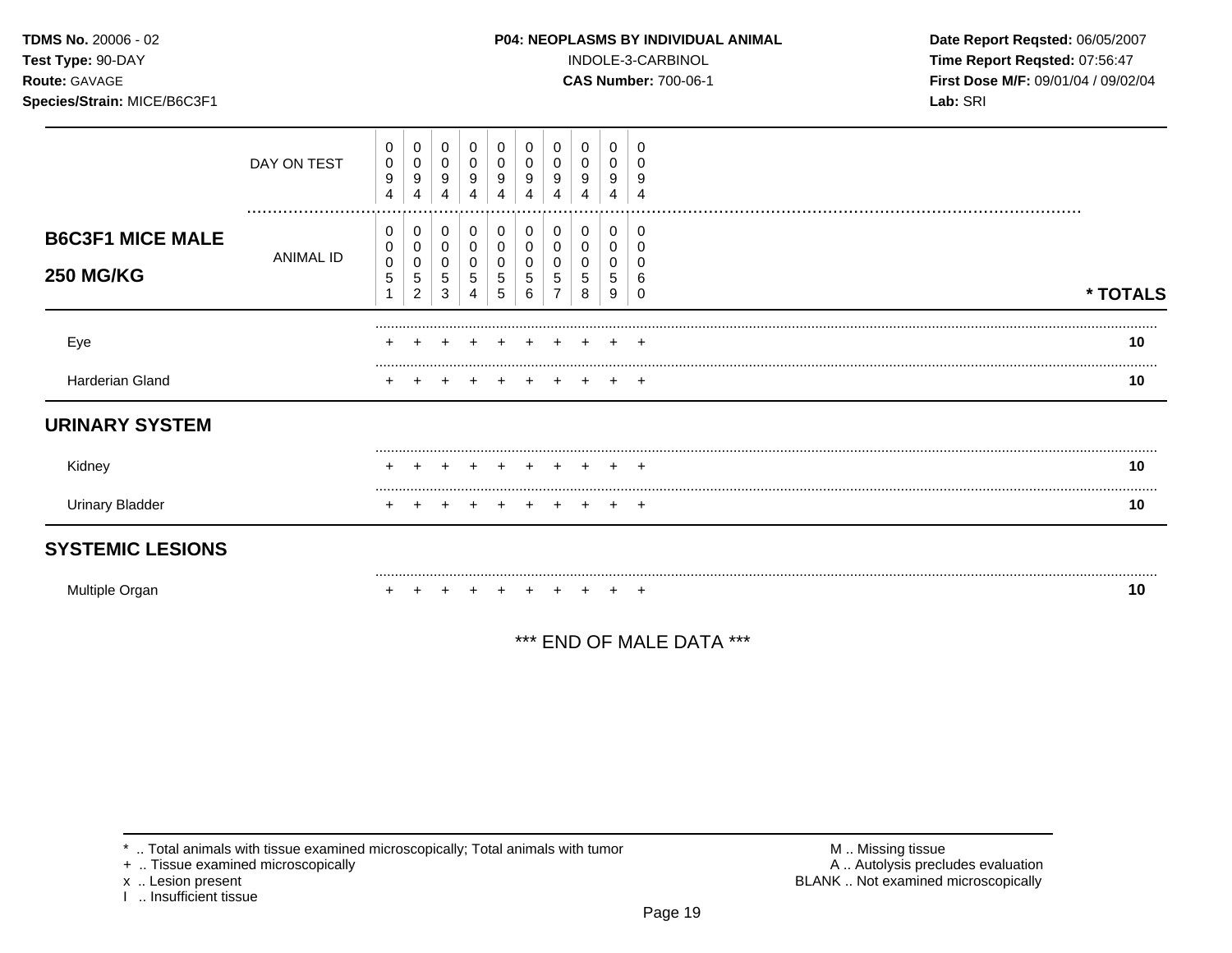# Species/Strain: MICE/B6C3F1

P04: NEOPLASMS BY INDIVIDUAL ANIMAL

INDOLE-3-CARBINOL

**CAS Number: 700-06-1** 

Date Report Reqsted: 06/05/2007 Time Report Reqsted: 07:56:47 First Dose M/F: 09/01/04 / 09/02/04 Lab: SRI

|                                      | DAY ON TEST      | $\pmb{0}$<br>$\pmb{0}$<br>$\boldsymbol{9}$<br>$\overline{4}$ | $\mathbf 0$<br>$\mathbf 0$<br>$\boldsymbol{9}$<br>4      | $\mathbf 0$<br>$\mathbf 0$<br>9<br>$\overline{4}$    | $\pmb{0}$<br>$\mathbf 0$<br>9<br>4      | $\mathbf 0$<br>$\mathbf 0$<br>9<br>$\overline{4}$          | $\boldsymbol{0}$<br>$\mathbf 0$<br>9<br>4 | 0<br>$\Omega$<br>9<br>Δ | 0<br>$\mathbf 0$<br>9<br>$\overline{4}$ | 0<br>$\mathbf 0$<br>9<br>4      | 0<br>$\Omega$<br>9<br>$\boldsymbol{\Lambda}$                  |          |
|--------------------------------------|------------------|--------------------------------------------------------------|----------------------------------------------------------|------------------------------------------------------|-----------------------------------------|------------------------------------------------------------|-------------------------------------------|-------------------------|-----------------------------------------|---------------------------------|---------------------------------------------------------------|----------|
| <b>B6C3F1 MICE FEMALE</b><br>0 MG/KG | <b>ANIMAL ID</b> | 0<br>$\pmb{0}$<br>$\pmb{0}$<br>6<br>1                        | 0<br>$\mathbf 0$<br>$\mathbf 0$<br>$\,6\,$<br>$\sqrt{2}$ | 0<br>$\mathsf 0$<br>$\mathbf 0$<br>6<br>$\mathbf{3}$ | 0<br>$\pmb{0}$<br>$\mathbf 0$<br>6<br>4 | 0<br>$\mathsf{O}\xspace$<br>$\mathbf 0$<br>6<br>$\sqrt{5}$ | 0<br>$\mathbf 0$<br>$\Omega$<br>6<br>6    | 0<br>0<br>$\Omega$<br>6 | 0<br>$\pmb{0}$<br>$\mathbf 0$<br>6<br>8 | 0<br>0<br>$\mathbf 0$<br>6<br>9 | 0<br>$\mathbf 0$<br>$\Omega$<br>$\overline{7}$<br>$\mathbf 0$ | * TOTALS |
| <b>ALIMENTARY SYSTEM</b>             |                  |                                                              |                                                          |                                                      |                                         |                                                            |                                           |                         |                                         |                                 |                                                               |          |
| Esophagus                            |                  |                                                              |                                                          |                                                      |                                         |                                                            |                                           |                         |                                         |                                 |                                                               | 10       |
| Gallbladder                          |                  |                                                              |                                                          |                                                      |                                         |                                                            |                                           |                         |                                         |                                 |                                                               | 10       |
| Intestine Large, Cecum               |                  |                                                              |                                                          |                                                      |                                         |                                                            |                                           |                         |                                         |                                 |                                                               | 10       |
| Intestine Large, Colon               |                  |                                                              |                                                          |                                                      |                                         |                                                            |                                           |                         |                                         |                                 |                                                               | 10       |
| Intestine Large, Rectum              |                  |                                                              |                                                          |                                                      |                                         |                                                            |                                           |                         |                                         |                                 |                                                               | 9        |
| Intestine Small, Duodenum            |                  |                                                              |                                                          |                                                      |                                         |                                                            |                                           |                         |                                         |                                 | $\ddot{}$                                                     | 10       |
| Intestine Small, Ileum               |                  |                                                              |                                                          |                                                      |                                         |                                                            |                                           |                         |                                         |                                 | $\div$                                                        | 10       |
| Intestine Small, Jejunum             |                  |                                                              |                                                          |                                                      |                                         |                                                            |                                           |                         |                                         |                                 |                                                               | 10       |
| Liver                                |                  |                                                              |                                                          |                                                      |                                         |                                                            |                                           |                         |                                         |                                 |                                                               | 10       |
| Pancreas                             |                  |                                                              |                                                          |                                                      |                                         |                                                            |                                           |                         |                                         |                                 |                                                               | 10       |
| Salivary Glands                      |                  |                                                              |                                                          |                                                      |                                         |                                                            |                                           |                         |                                         |                                 |                                                               | <br>10   |
| Stomach, Forestomach                 |                  |                                                              |                                                          |                                                      |                                         |                                                            |                                           |                         |                                         |                                 | +                                                             | 10       |
|                                      |                  |                                                              |                                                          |                                                      |                                         |                                                            |                                           |                         |                                         |                                 |                                                               |          |

\* .. Total animals with tissue examined microscopically; Total animals with tumor

+ .. Tissue examined microscopically

x .. Lesion present<br>I .. Insufficient tissue

M .. Missing tissue A .. Autolysis precludes evaluation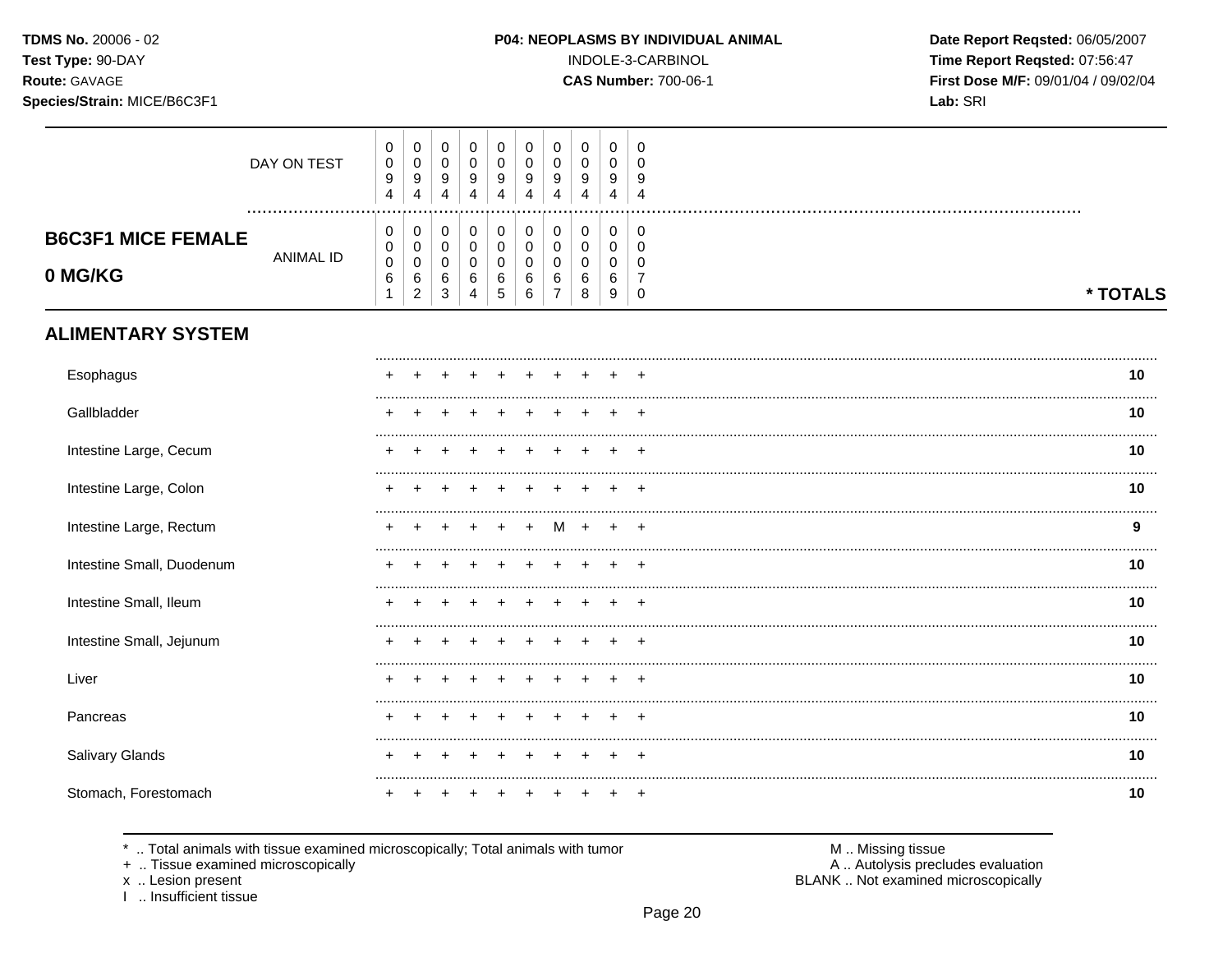Species/Strain: MICE/B6C3F1

### P04: NEOPLASMS BY INDIVIDUAL ANIMAL

INDOLE-3-CARBINOL

**CAS Number: 700-06-1** 

Date Report Reqsted: 06/05/2007 Time Report Reqsted: 07:56:47 First Dose M/F: 09/01/04 / 09/02/04 Lab: SRI

|                                      | DAY ON TEST      | 0<br>0<br>9<br>4         | 0<br>$\mathbf 0$<br>9<br>$\overline{4}$                | 0<br>$\mathbf 0$<br>9<br>4            | 0<br>$\mathbf 0$<br>9<br>4    | 0<br>0<br>9<br>4              | 0<br>0<br>9<br>4                        | 0<br>0<br>9      | 0<br>0<br>9<br>4      | 0<br>$\mathbf 0$<br>9<br>4 | 0<br>0<br>9<br>4        |          |
|--------------------------------------|------------------|--------------------------|--------------------------------------------------------|---------------------------------------|-------------------------------|-------------------------------|-----------------------------------------|------------------|-----------------------|----------------------------|-------------------------|----------|
| <b>B6C3F1 MICE FEMALE</b><br>0 MG/KG | <b>ANIMAL ID</b> | 0<br>0<br>$\pmb{0}$<br>6 | 0<br>$\mathbf 0$<br>$\mathbf 0$<br>6<br>$\overline{c}$ | 0<br>$\pmb{0}$<br>$\pmb{0}$<br>6<br>3 | 0<br>$\pmb{0}$<br>0<br>6<br>4 | 0<br>$\pmb{0}$<br>0<br>6<br>5 | $\pmb{0}$<br>$\mathbf 0$<br>0<br>6<br>6 | 0<br>0<br>0<br>6 | 0<br>0<br>0<br>6<br>8 | 0<br>0<br>0<br>6<br>9      | 0<br>0<br>$\Omega$<br>0 | * TOTALS |
| Stomach, Glandular                   |                  |                          |                                                        |                                       |                               |                               |                                         |                  |                       |                            |                         | 10       |
| <b>CARDIOVASCULAR SYSTEM</b>         |                  |                          |                                                        |                                       |                               |                               |                                         |                  |                       |                            |                         |          |
| Heart                                |                  |                          |                                                        |                                       |                               |                               |                                         |                  |                       |                            | $+$                     | 10       |
| <b>ENDOCRINE SYSTEM</b>              |                  |                          |                                                        |                                       |                               |                               |                                         |                  |                       |                            |                         |          |
| <b>Adrenal Cortex</b>                |                  |                          |                                                        |                                       |                               |                               |                                         |                  |                       |                            |                         | 10       |
| Adrenal Medulla                      |                  |                          |                                                        |                                       |                               |                               |                                         |                  |                       |                            |                         | 10       |
| Islets, Pancreatic                   |                  |                          |                                                        |                                       |                               |                               |                                         |                  |                       |                            | $\overline{ }$          | 10       |
| Parathyroid Gland                    |                  |                          |                                                        |                                       |                               |                               |                                         |                  |                       |                            | ÷                       | 10       |
| <b>Pituitary Gland</b>               |                  |                          |                                                        |                                       |                               |                               |                                         |                  |                       |                            | M                       | 9        |
| <b>Thyroid Gland</b>                 |                  |                          |                                                        |                                       |                               |                               |                                         |                  |                       | $\pm$                      | $+$                     | 10       |

## **GENERAL BODY SYSTEM**

**NONE** 

\* .. Total animals with tissue examined microscopically; Total animals with tumor

+ .. Tissue examined microscopically

x .. Lesion present<br>I .. Insufficient tissue

M .. Missing tissue<br>A .. Autolysis precludes evaluation BLANK .. Not examined microscopically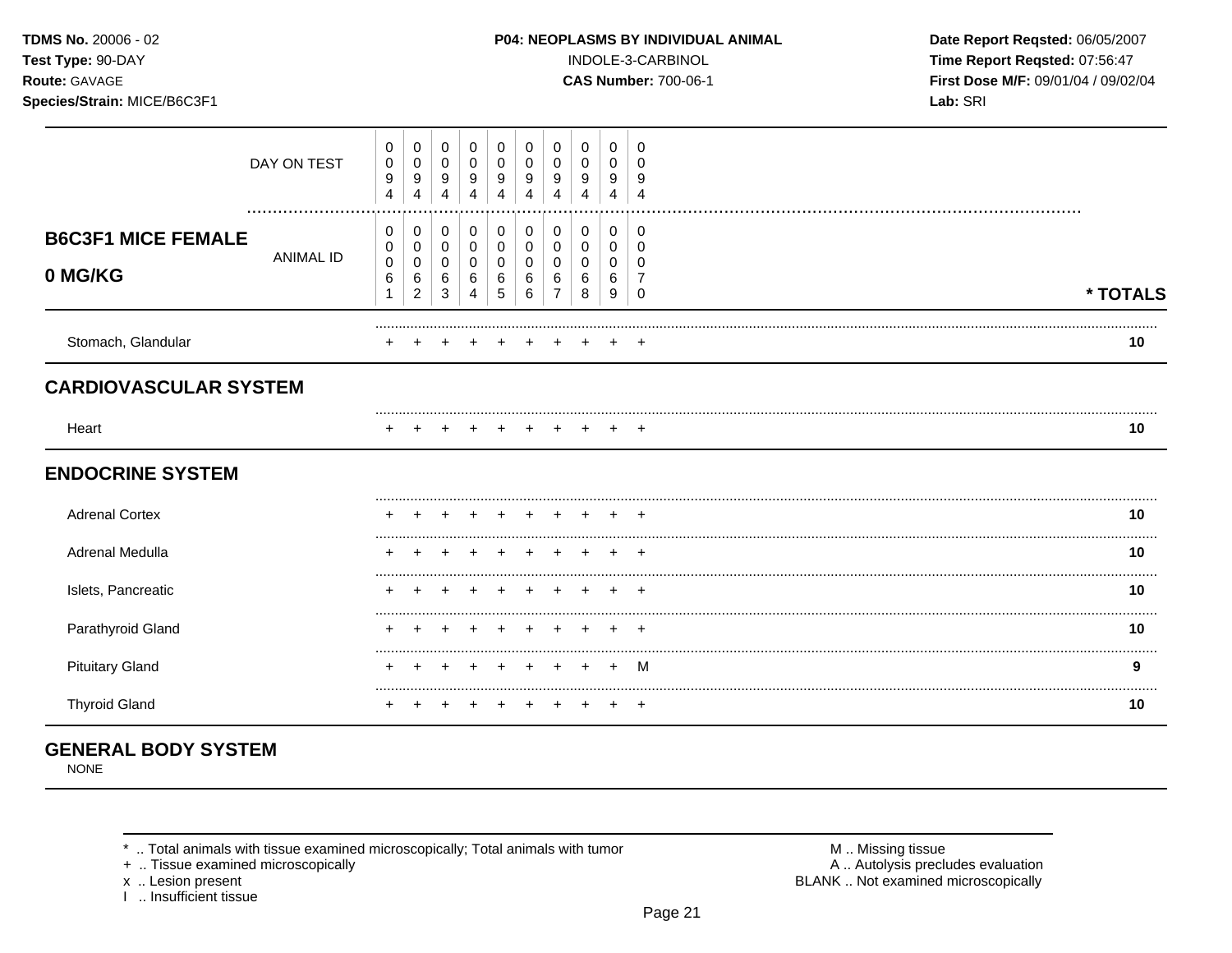### P04: NEOPLASMS BY INDIVIDUAL ANIMAL

INDOLE-3-CARBINOL

**CAS Number: 700-06-1** 

Date Report Reqsted: 06/05/2007 Time Report Reqsted: 07:56:47 First Dose M/F: 09/01/04 / 09/02/04 Lab: SRI

| Species/Strain: MICE/B6C3F1                                                                                                                |                                                           |                                                              |                                                  |                                         |                                                                  |                                                                 |                                                                |                                                     |                                           |                                                                  | Lab: SRI                                                                                      |          |
|--------------------------------------------------------------------------------------------------------------------------------------------|-----------------------------------------------------------|--------------------------------------------------------------|--------------------------------------------------|-----------------------------------------|------------------------------------------------------------------|-----------------------------------------------------------------|----------------------------------------------------------------|-----------------------------------------------------|-------------------------------------------|------------------------------------------------------------------|-----------------------------------------------------------------------------------------------|----------|
| DAY ON TEST                                                                                                                                | 0<br>$\mathbf 0$<br>$\boldsymbol{9}$<br>$\overline{4}$    | 0<br>$\mathbf 0$<br>$\boldsymbol{9}$<br>4                    | 0<br>$\mathbf 0$<br>9<br>$\overline{\mathbf{4}}$ | 0<br>$\mathbf 0$<br>9<br>$\overline{4}$ | 0<br>$\mathbf 0$<br>$\boldsymbol{9}$<br>$\overline{4}$           | 0<br>$\mathbf 0$<br>$\boldsymbol{9}$<br>$\overline{\mathbf{4}}$ | $\mathbf 0$<br>$\pmb{0}$<br>$\boldsymbol{9}$<br>$\overline{4}$ | 0<br>$\mathbf 0$<br>9<br>$\overline{4}$             | 0<br>0<br>9<br>$\overline{4}$             | $\mathbf 0$<br>0<br>9<br>$\overline{4}$                          |                                                                                               |          |
| <b>B6C3F1 MICE FEMALE</b><br>ANIMAL ID<br>0 MG/KG                                                                                          | 0<br>$\mathbf 0$<br>$\mathbf 0$<br>$\,6\,$<br>$\mathbf 1$ | 0<br>$\mathbf 0$<br>$\mathbf 0$<br>$\,6\,$<br>$\overline{c}$ | 0<br>$\pmb{0}$<br>$\mathbf 0$<br>$\,6\,$<br>3    | $\mathbf 0$<br>0<br>0<br>$\,6\,$<br>4   | $\mathbf 0$<br>$\mathbf 0$<br>$\mathbf 0$<br>$\,6$<br>$\sqrt{5}$ | $\mathbf 0$<br>$\mathbf 0$<br>0<br>$\,6\,$<br>$\,6$             | 0<br>$\mathsf{O}\xspace$<br>0<br>6<br>$\overline{7}$           | $\boldsymbol{0}$<br>$\mathbf 0$<br>0<br>6<br>$\bf8$ | $\mathbf 0$<br>$\mathbf 0$<br>0<br>6<br>9 | $\mathbf 0$<br>$\mathbf 0$<br>0<br>$\overline{7}$<br>$\mathbf 0$ |                                                                                               | * TOTALS |
| <b>GENITAL SYSTEM</b>                                                                                                                      |                                                           |                                                              |                                                  |                                         |                                                                  |                                                                 |                                                                |                                                     |                                           |                                                                  |                                                                                               |          |
| <b>Clitoral Gland</b>                                                                                                                      |                                                           |                                                              |                                                  |                                         |                                                                  |                                                                 |                                                                |                                                     |                                           |                                                                  |                                                                                               | 10       |
| Ovary                                                                                                                                      |                                                           |                                                              |                                                  |                                         |                                                                  |                                                                 | $\div$                                                         |                                                     |                                           |                                                                  |                                                                                               | 10       |
| <b>Uterus</b>                                                                                                                              |                                                           |                                                              |                                                  |                                         |                                                                  |                                                                 |                                                                | $\div$                                              |                                           |                                                                  |                                                                                               | .<br>10  |
| <b>HEMATOPOIETIC SYSTEM</b>                                                                                                                |                                                           |                                                              |                                                  |                                         |                                                                  |                                                                 |                                                                |                                                     |                                           |                                                                  |                                                                                               |          |
| <b>Bone Marrow</b>                                                                                                                         |                                                           |                                                              |                                                  |                                         |                                                                  |                                                                 |                                                                |                                                     |                                           |                                                                  |                                                                                               | 10       |
| Lymph Node, Mandibular                                                                                                                     |                                                           |                                                              |                                                  |                                         |                                                                  |                                                                 |                                                                |                                                     |                                           |                                                                  |                                                                                               | 10       |
| Lymph Node, Mesenteric                                                                                                                     |                                                           |                                                              |                                                  |                                         |                                                                  |                                                                 |                                                                |                                                     |                                           |                                                                  |                                                                                               | 10       |
| Spleen                                                                                                                                     |                                                           |                                                              |                                                  |                                         |                                                                  |                                                                 |                                                                |                                                     |                                           |                                                                  |                                                                                               | 10       |
| Thymus                                                                                                                                     |                                                           |                                                              |                                                  |                                         |                                                                  |                                                                 |                                                                |                                                     |                                           |                                                                  |                                                                                               | .<br>10  |
| <b>INTEGUMENTARY SYSTEM</b>                                                                                                                |                                                           |                                                              |                                                  |                                         |                                                                  |                                                                 |                                                                |                                                     |                                           |                                                                  |                                                                                               |          |
| <b>Mammary Gland</b>                                                                                                                       |                                                           |                                                              |                                                  |                                         |                                                                  |                                                                 |                                                                |                                                     |                                           |                                                                  |                                                                                               | 10       |
| *  Total animals with tissue examined microscopically; Total animals with tumor<br>+  Tissue examined microscopically<br>x  Lesion present |                                                           |                                                              |                                                  |                                         |                                                                  |                                                                 |                                                                |                                                     |                                           |                                                                  | M  Missing tissue<br>A  Autolysis precludes evaluation<br>BLANK  Not examined microscopically |          |

Page 22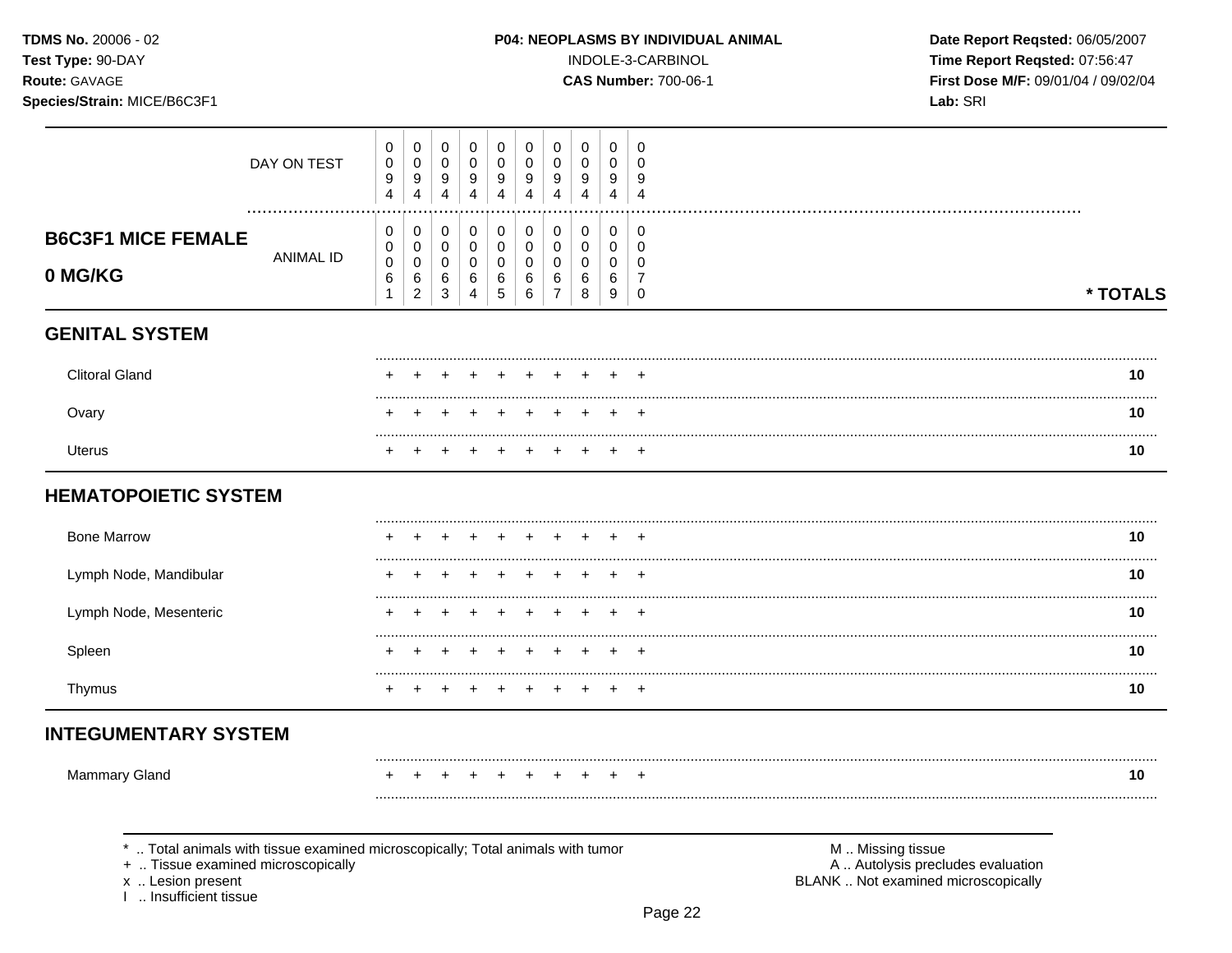Species/Strain: MICE/B6C3F1

### P04: NEOPLASMS BY INDIVIDUAL ANIMAL

INDOLE-3-CARBINOL

**CAS Number: 700-06-1** 

Date Report Reqsted: 06/05/2007 Time Report Reqsted: 07:56:47 First Dose M/F: 09/01/04 / 09/02/04 Lab: SRI

|                               | DAY ON TEST      | 0<br>0<br>9<br>$\overline{4}$ | 0<br>0<br>9<br>4            | 0<br>$\mathbf 0$<br>9<br>4 | 0<br>$\mathbf 0$<br>9<br>$\overline{4}$ | $\mathbf 0$<br>0<br>9<br>$\overline{\mathbf{4}}$ | 0<br>0<br>9<br>$\overline{4}$ | 0<br>0<br>9<br>4 | 0<br>0<br>9<br>4 | $\mathbf 0$<br>$\pmb{0}$<br>9<br>$\overline{4}$ | 0<br>$\mathbf 0$<br>9<br>$\overline{4}$ |                |
|-------------------------------|------------------|-------------------------------|-----------------------------|----------------------------|-----------------------------------------|--------------------------------------------------|-------------------------------|------------------|------------------|-------------------------------------------------|-----------------------------------------|----------------|
| <b>B6C3F1 MICE FEMALE</b>     |                  | 0<br>0                        | 0<br>0                      | 0<br>0                     | $\pmb{0}$<br>$\mathsf{O}\xspace$        | $\pmb{0}$<br>$\pmb{0}$                           | 0<br>$\pmb{0}$                | 0<br>0           | 0<br>0           | $\pmb{0}$<br>0                                  | 0<br>0                                  |                |
| 0 MG/KG                       | <b>ANIMAL ID</b> | 0<br>6                        | 0<br>$\,6\,$                | $\mathbf 0$<br>6           | 0<br>6                                  | $\mathbf 0$<br>6                                 | 0<br>6                        | 0<br>6           | 0<br>6           | 0<br>$\,6\,$                                    | $\mathbf 0$<br>$\overline{7}$           |                |
| Skin                          |                  | $\mathbf{1}$<br>$\ddot{}$     | $\overline{c}$<br>$\ddot{}$ | 3<br>$\ddot{}$             | 4<br>$\ddot{}$                          | 5<br>$\ddot{}$                                   | 6<br>$\ddot{}$                | 7<br>$\ddot{}$   | 8<br>÷           | 9<br>$\ddot{}$                                  | $\mathbf 0$<br>$+$                      | * TOTALS<br>10 |
| <b>MUSCULOSKELETAL SYSTEM</b> |                  |                               |                             |                            |                                         |                                                  |                               |                  |                  |                                                 |                                         |                |
| Bone                          |                  |                               |                             |                            |                                         |                                                  |                               |                  |                  |                                                 |                                         | 10             |
| <b>NERVOUS SYSTEM</b>         |                  |                               |                             |                            |                                         |                                                  |                               |                  |                  |                                                 |                                         |                |
| <b>Brain</b>                  |                  |                               |                             |                            |                                         |                                                  |                               |                  |                  |                                                 | ٠                                       | 10             |
| <b>RESPIRATORY SYSTEM</b>     |                  |                               |                             |                            |                                         |                                                  |                               |                  |                  |                                                 |                                         |                |
| Lung                          |                  |                               |                             |                            |                                         |                                                  |                               |                  |                  |                                                 | ٠                                       | 10             |
| Nose                          |                  |                               |                             |                            |                                         |                                                  |                               |                  |                  |                                                 | $\overline{+}$                          | 10             |
| Trachea                       |                  | $\pm$                         |                             | +                          | +                                       | +                                                | ٠                             | +                |                  | $\ddot{}$                                       | $+$                                     | <br>10         |
| <b>SPECIAL SENSES SYSTEM</b>  |                  |                               |                             |                            |                                         |                                                  |                               |                  |                  |                                                 |                                         |                |
| Eye                           |                  |                               |                             |                            |                                         |                                                  |                               |                  |                  |                                                 |                                         | 10             |
|                               |                  |                               |                             |                            |                                         |                                                  |                               |                  |                  |                                                 |                                         |                |

\* .. Total animals with tissue examined microscopically; Total animals with tumor

+ .. Tissue examined microscopically

x .. Lesion present<br>I .. Insufficient tissue

M .. Missing tissue A .. Autolysis precludes evaluation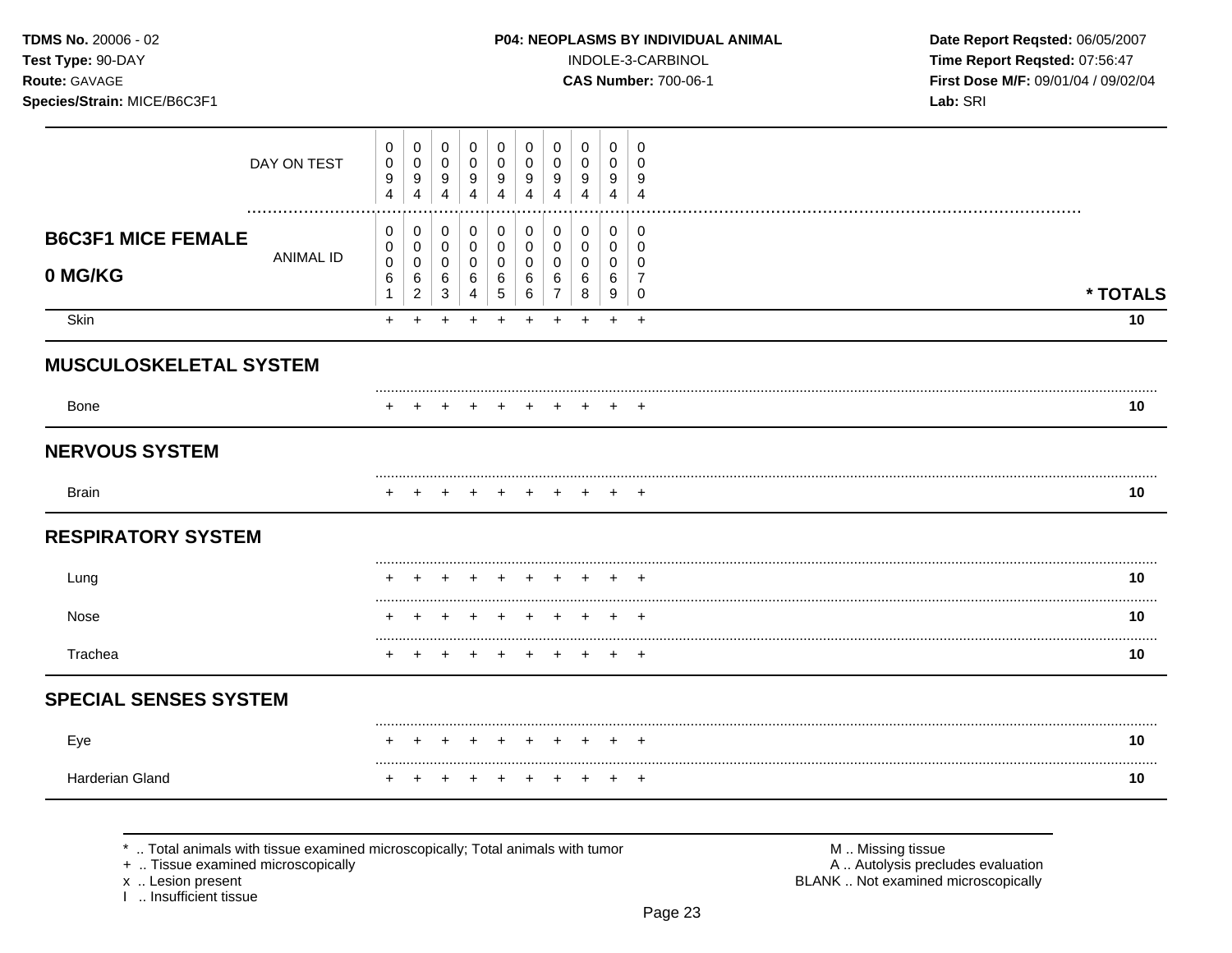### **TDMS No.** 20006 - 02 **P04: NEOPLASMS BY INDIVIDUAL ANIMAL** Date Report Reqsted: 06/05/2007

**Test Type:** 90-DAY INDOLE-3-CARBINOL **Time Report Reqsted:** 07:56:47 **Route:** GAVAGE **CAS Number:** 700-06-1 **First Dose M/F:** 09/01/04 / 09/02/04

|                                      | DAY ON TEST   | 0<br>$\pmb{0}$<br>9<br>4 | 0<br>$\boldsymbol{0}$<br>9         | 0<br>0<br>9<br>4      | 0<br>9           | $\pmb{0}$<br>0<br>9<br>4 | 0<br>9<br>4 | 0<br>9 | 0<br>0<br>9<br>4      | 0<br>0<br>9<br>4      | g     |          |
|--------------------------------------|---------------|--------------------------|------------------------------------|-----------------------|------------------|--------------------------|-------------|--------|-----------------------|-----------------------|-------|----------|
| <b>B6C3F1 MICE FEMALE</b><br>0 MG/KG | <br>ANIMAL ID | 0<br>0<br>0<br>6<br>4    | 0<br>0<br>0<br>6<br>$\overline{2}$ | 0<br>0<br>0<br>6<br>3 | 0<br>0<br>6<br>4 | 0<br>0<br>0<br>6<br>5    | 0<br>6<br>6 | 6      | 0<br>0<br>0<br>6<br>8 | 0<br>0<br>0<br>6<br>9 |       | * TOTALS |
| <b>URINARY SYSTEM</b>                |               |                          |                                    |                       |                  |                          |             |        |                       |                       |       |          |
| Kidney                               |               |                          |                                    |                       |                  |                          |             |        |                       | $\div$                | $+$   | 10       |
| <b>Urinary Bladder</b>               |               |                          |                                    |                       |                  |                          |             |        |                       |                       | $\pm$ | 10       |
| <b>SYSTEMIC LESIONS</b>              |               |                          |                                    |                       |                  |                          |             |        |                       |                       |       |          |
| Multiple Organ                       |               |                          |                                    |                       |                  |                          |             |        |                       |                       | $\pm$ | 10       |

+ .. Tissue examined microscopically

x .. Lesion present<br>I .. Insufficient tissue

<sup>\* ..</sup> Total animals with tissue examined microscopically; Total animals with tumor <br>
+ .. Tissue examined microscopically<br>
+ .. Tissue examined microscopically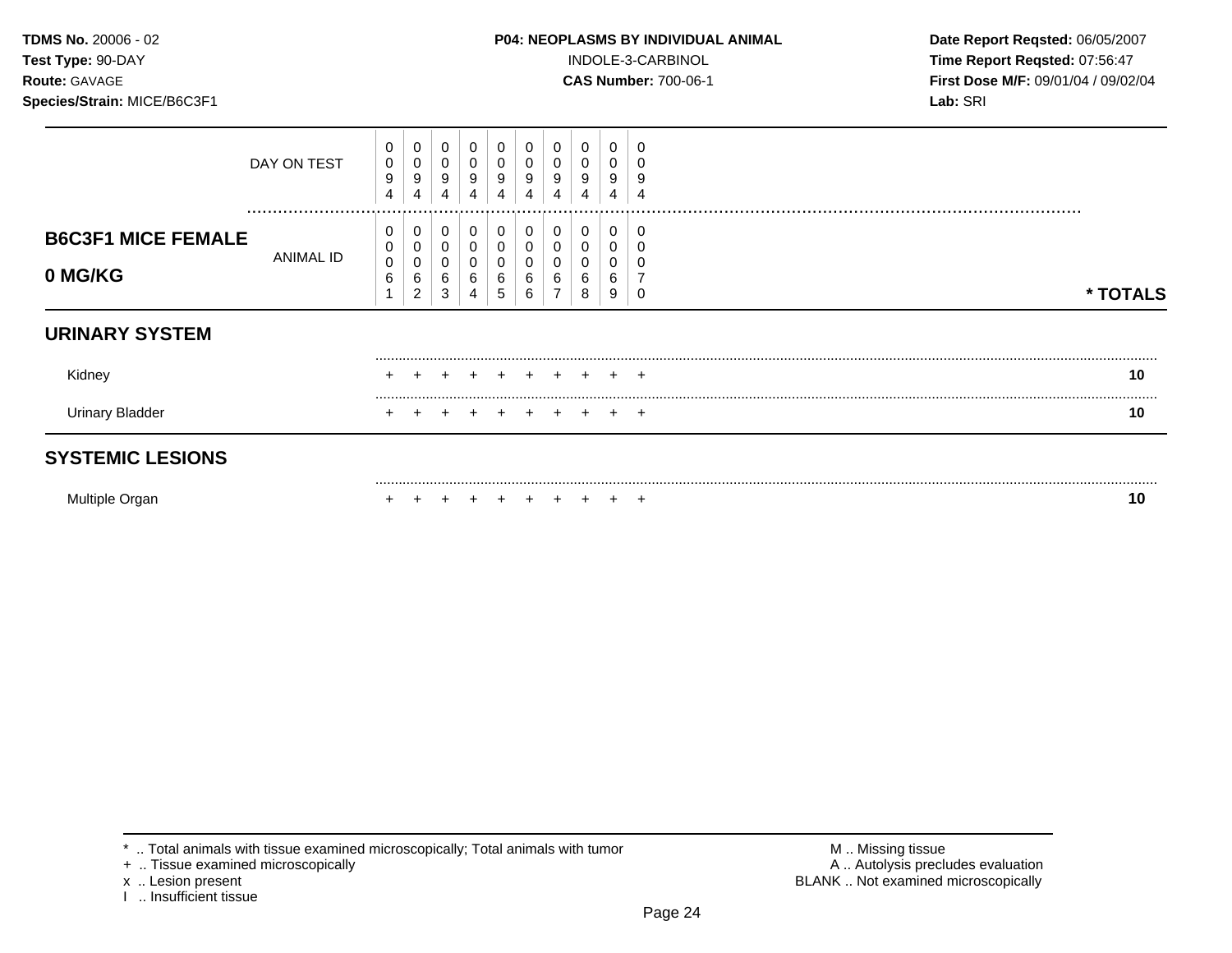### **TDMS No.** 20006 - 02 **P04: NEOPLASMS BY INDIVIDUAL ANIMAL** Date Report Reqsted: 06/05/2007

**Test Type:** 90-DAY INDOLE-3-CARBINOL **Time Report Reqsted:** 07:56:47 **Route:** GAVAGE **CAS Number:** 700-06-1 **First Dose M/F:** 09/01/04 / 09/02/04

|                                                | DAY ON TEST                                                                                                        | 0<br>0<br>9<br>4                                | 0<br>$\pmb{0}$<br>9<br>$\overline{4}$                               | 0<br>$\pmb{0}$<br>9<br>$\overline{4}$         | 0<br>$\pmb{0}$<br>9<br>$\overline{4}$                               | 0<br>$\mathbf 0$<br>9<br>4                            | 0<br>0<br>9<br>4                             | 0<br>0<br>9<br>4                                | 0<br>0<br>9<br>4                               | 0<br>0<br>9<br>4                   | 0<br>$\mathbf 0$<br>9<br>4                |                                                                                               |          |
|------------------------------------------------|--------------------------------------------------------------------------------------------------------------------|-------------------------------------------------|---------------------------------------------------------------------|-----------------------------------------------|---------------------------------------------------------------------|-------------------------------------------------------|----------------------------------------------|-------------------------------------------------|------------------------------------------------|------------------------------------|-------------------------------------------|-----------------------------------------------------------------------------------------------|----------|
| <b>B6C3F1 MICE FEMALE</b><br><b>15.6 MG/KG</b> | ANIMAL ID                                                                                                          | 0<br>0<br>0<br>$\boldsymbol{7}$<br>$\mathbf{1}$ | 0<br>$\pmb{0}$<br>$\pmb{0}$<br>$\boldsymbol{7}$<br>$\boldsymbol{2}$ | 0<br>0<br>0<br>$\overline{7}$<br>$\mathbf{3}$ | 0<br>$\pmb{0}$<br>$\mathbf 0$<br>$\boldsymbol{7}$<br>$\overline{4}$ | 0<br>$\pmb{0}$<br>0<br>$\boldsymbol{7}$<br>$\sqrt{5}$ | 0<br>$\mathbf 0$<br>0<br>$\overline{7}$<br>6 | 0<br>0<br>0<br>$\overline{7}$<br>$\overline{7}$ | 0<br>$\mathbf 0$<br>0<br>$\boldsymbol{7}$<br>8 | 0<br>0<br>0<br>$\overline{7}$<br>9 | 0<br>$\mathbf 0$<br>0<br>8<br>$\mathbf 0$ |                                                                                               | * TOTALS |
| <b>ALIMENTARY SYSTEM</b>                       |                                                                                                                    |                                                 |                                                                     |                                               |                                                                     |                                                       |                                              |                                                 |                                                |                                    |                                           |                                                                                               |          |
| Liver                                          |                                                                                                                    | $\pm$                                           | +                                                                   | $\div$                                        | $\div$                                                              | $\div$                                                | $\div$                                       | ÷                                               |                                                | $\div$                             | $\overline{ }$                            |                                                                                               | 10       |
| <b>CARDIOVASCULAR SYSTEM</b><br><b>NONE</b>    |                                                                                                                    |                                                 |                                                                     |                                               |                                                                     |                                                       |                                              |                                                 |                                                |                                    |                                           |                                                                                               |          |
| <b>ENDOCRINE SYSTEM</b><br><b>NONE</b>         |                                                                                                                    |                                                 |                                                                     |                                               |                                                                     |                                                       |                                              |                                                 |                                                |                                    |                                           |                                                                                               |          |
| <b>GENERAL BODY SYSTEM</b><br><b>NONE</b>      |                                                                                                                    |                                                 |                                                                     |                                               |                                                                     |                                                       |                                              |                                                 |                                                |                                    |                                           |                                                                                               |          |
| <b>GENITAL SYSTEM</b>                          |                                                                                                                    |                                                 |                                                                     |                                               |                                                                     |                                                       |                                              |                                                 |                                                |                                    |                                           |                                                                                               |          |
| <b>Clitoral Gland</b>                          |                                                                                                                    |                                                 |                                                                     |                                               |                                                                     |                                                       | $\ddot{}$                                    |                                                 |                                                |                                    |                                           |                                                                                               | 1        |
| <b>HEMATOPOIETIC SYSTEM</b>                    |                                                                                                                    |                                                 |                                                                     |                                               |                                                                     |                                                       |                                              |                                                 |                                                |                                    |                                           |                                                                                               |          |
| Lymph Node, Mesenteric                         |                                                                                                                    |                                                 |                                                                     |                                               |                                                                     |                                                       |                                              |                                                 |                                                | $\div$                             | $\overline{+}$                            |                                                                                               | 10       |
| Spleen                                         |                                                                                                                    |                                                 |                                                                     |                                               |                                                                     |                                                       |                                              |                                                 |                                                | $\ddot{}$                          |                                           |                                                                                               | 1        |
| x  Lesion present                              | Total animals with tissue examined microscopically; Total animals with tumor<br>+  Tissue examined microscopically |                                                 |                                                                     |                                               |                                                                     |                                                       |                                              |                                                 |                                                |                                    |                                           | M  Missing tissue<br>A  Autolysis precludes evaluation<br>BLANK  Not examined microscopically |          |

x .. Lesion present<br>I .. Insufficient tissue

Page 25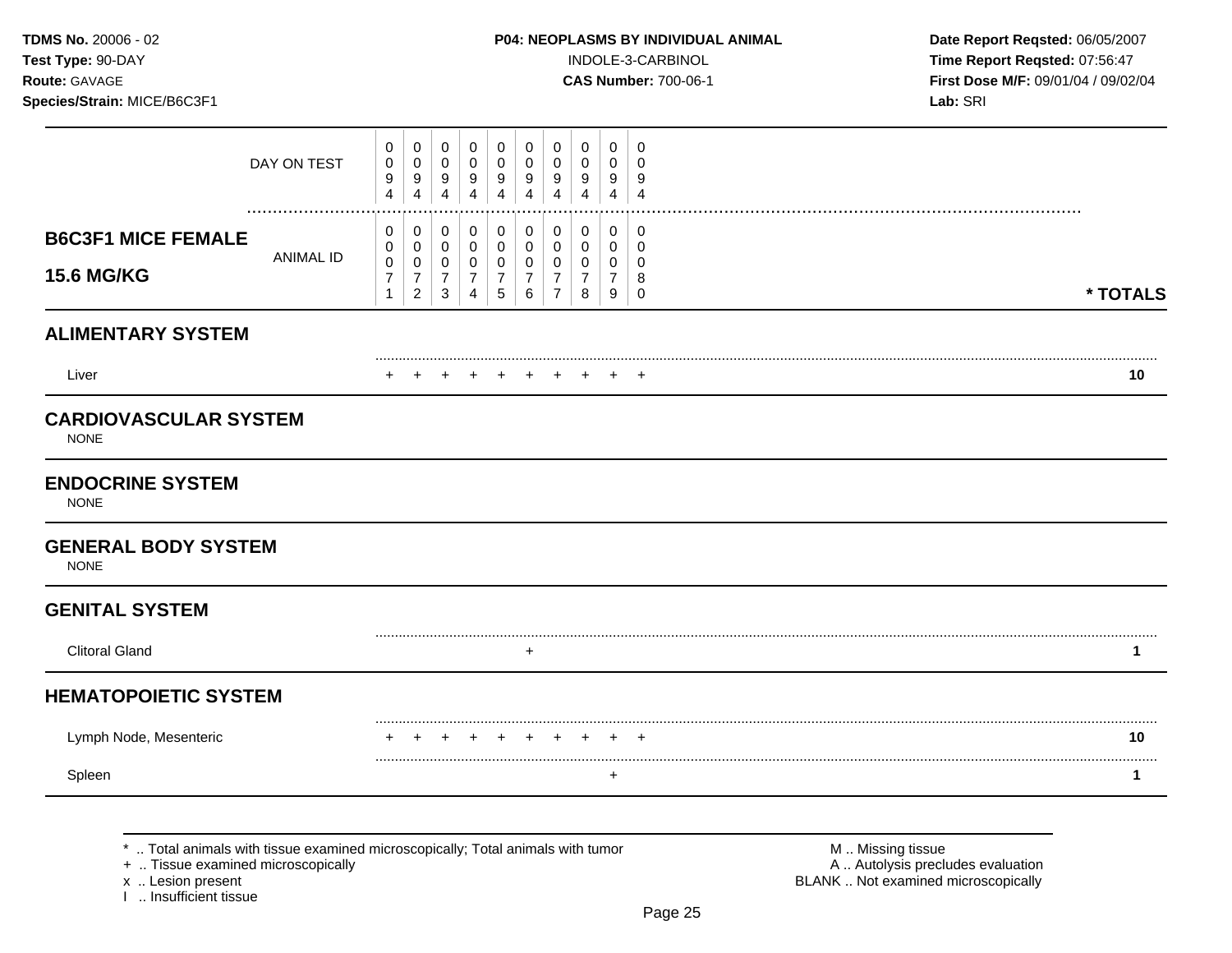**Test Type:**  $90-DAY$  **INDOLE-3-CARBINOL Time Report Reqsted: 07:56:47 Route:** GAVAGE **CAS Number:** 700-06-1 **First Dose M/F:** 09/01/04 / 09/02/04

| <b>B6C3F1 MICE FEMALE</b><br><b>15.6 MG/KG</b> | ANIMAL ID   | v<br>U           | J<br>U<br>U<br>ົ<br>$\epsilon$ | v<br>3      |   | <sub>5</sub> | 0           | 0<br>0<br>0<br>8 | U<br>ν<br>υ<br>9 | U        | * TOTALS |
|------------------------------------------------|-------------|------------------|--------------------------------|-------------|---|--------------|-------------|------------------|------------------|----------|----------|
|                                                | DAY ON TEST | v<br>0<br>9<br>4 | U<br>◡<br>9<br>4               | ◡<br>9<br>4 | 9 | 9<br>4       | 0<br>9<br>4 | 0<br>0<br>9<br>4 | U<br>u<br>9<br>4 | °.<br>-4 |          |

### **INTEGUMENTARY SYSTEM**

NONE

### **MUSCULOSKELETAL SYSTEM**

NONE

### **NERVOUS SYSTEM**

NONE

### **RESPIRATORY SYSTEM**

NONE

### **SPECIAL SENSES SYSTEM**

NONE

### **URINARY SYSTEM**

NONE

# **SYSTEMIC LESIONS**

Multiple Organ + + + + + + + + + + **10** 

+ .. Tissue examined microscopically

I .. Insufficient tissue

\* .. Total animals with tissue examined microscopically; Total animals with tumor **M** . Missing tissue M .. Missing tissue<br>  $\blacksquare$  . Tissue examined microscopically<br>  $\blacksquare$  . Autolysis precludes evaluation x .. Lesion present **BLANK** .. Not examined microscopically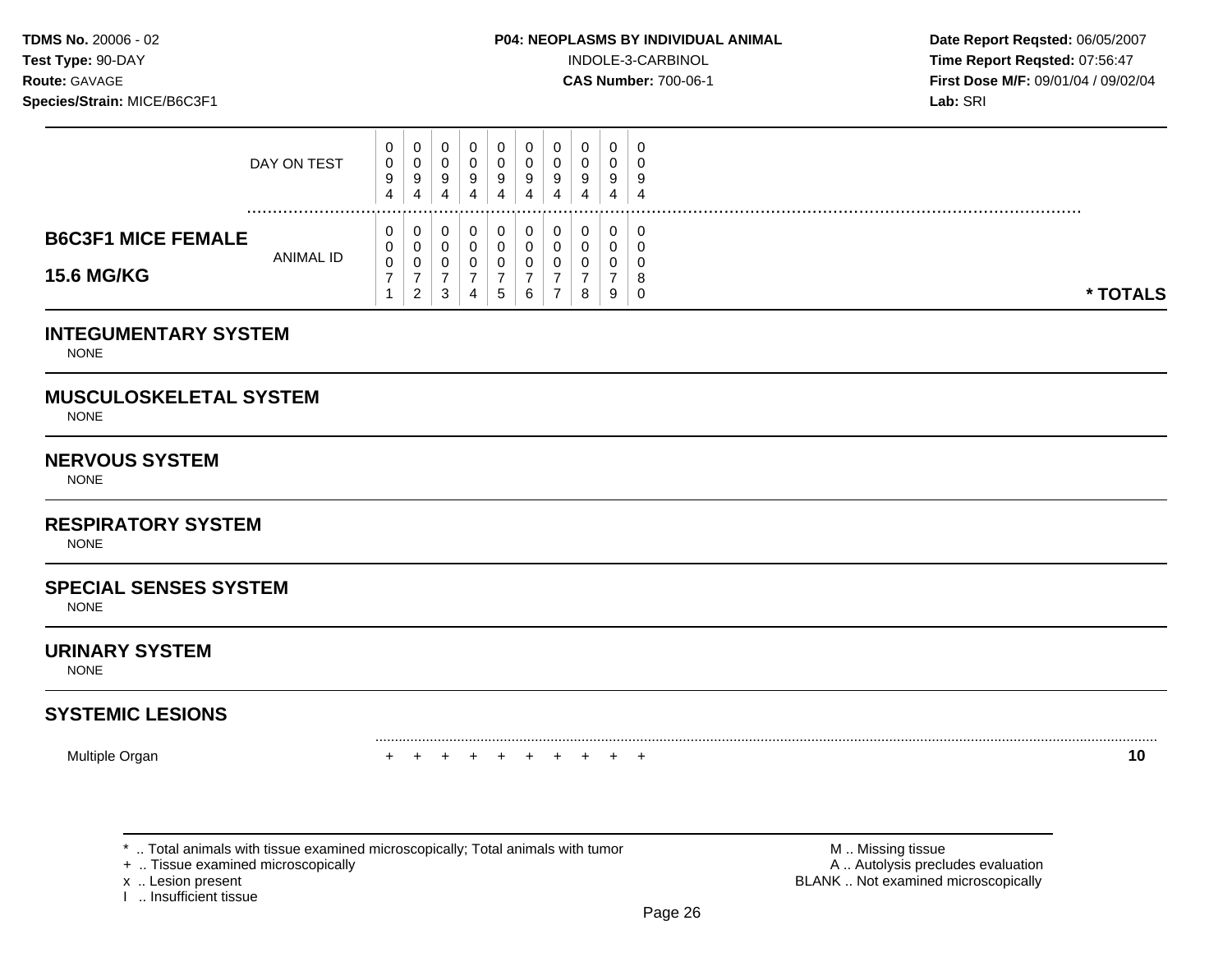**Test Type:** 90-DAY INDOLE-3-CARBINOL **Time Report Reqsted:** 07:56:47 **Route:** GAVAGE **CAS Number:** 700-06-1 **First Dose M/F:** 09/01/04 / 09/02/04

|                                             | DAY ON TEST      | 0<br>0<br>9<br>4                           | 0<br>0<br>$\boldsymbol{9}$<br>$\overline{4}$             | 0<br>0<br>9<br>4                          | 0<br>0<br>$\boldsymbol{9}$<br>4           | 0<br>$\pmb{0}$<br>9<br>4                | 0<br>0<br>9<br>4                | 0<br>0<br>9<br>4                   | 0<br>0<br>9<br>4      | 0<br>0<br>9<br>4                | 0<br>0<br>9<br>$\overline{4}$          |          |
|---------------------------------------------|------------------|--------------------------------------------|----------------------------------------------------------|-------------------------------------------|-------------------------------------------|-----------------------------------------|---------------------------------|------------------------------------|-----------------------|---------------------------------|----------------------------------------|----------|
| <b>B6C3F1 MICE FEMALE</b><br>31.25 MG/KG    | <b>ANIMAL ID</b> | 0<br>0<br>$\mathbf 0$<br>8<br>$\mathbf{1}$ | 0<br>$\pmb{0}$<br>$\pmb{0}$<br>$\bf 8$<br>$\overline{2}$ | 0<br>$\mathbf 0$<br>$\mathbf 0$<br>8<br>3 | 0<br>$\mathbf 0$<br>$\mathbf 0$<br>8<br>4 | 0<br>$\pmb{0}$<br>$\mathbf 0$<br>8<br>5 | 0<br>$\mathbf 0$<br>0<br>8<br>6 | 0<br>0<br>0<br>8<br>$\overline{7}$ | 0<br>0<br>0<br>8<br>8 | 0<br>$\mathbf 0$<br>0<br>8<br>9 | 0<br>$\mathbf 0$<br>0<br>9<br>$\Omega$ | * TOTALS |
| <b>ALIMENTARY SYSTEM</b>                    |                  |                                            |                                                          |                                           |                                           |                                         |                                 |                                    |                       |                                 |                                        |          |
| Liver                                       |                  |                                            |                                                          |                                           |                                           |                                         |                                 |                                    |                       |                                 |                                        | 10       |
| <b>CARDIOVASCULAR SYSTEM</b><br><b>NONE</b> |                  |                                            |                                                          |                                           |                                           |                                         |                                 |                                    |                       |                                 |                                        |          |
| <b>ENDOCRINE SYSTEM</b><br><b>NONE</b>      |                  |                                            |                                                          |                                           |                                           |                                         |                                 |                                    |                       |                                 |                                        |          |
| <b>GENERAL BODY SYSTEM</b><br><b>NONE</b>   |                  |                                            |                                                          |                                           |                                           |                                         |                                 |                                    |                       |                                 |                                        |          |
| <b>GENITAL SYSTEM</b>                       |                  |                                            |                                                          |                                           |                                           |                                         |                                 |                                    |                       |                                 |                                        |          |
| Uterus                                      |                  |                                            |                                                          |                                           |                                           |                                         |                                 |                                    |                       | $\ddot{}$                       |                                        | 1        |
| <b>HEMATOPOIETIC SYSTEM</b>                 |                  |                                            |                                                          |                                           |                                           |                                         |                                 |                                    |                       |                                 |                                        |          |
| Lymph Node, Mesenteric                      |                  |                                            |                                                          |                                           | $\ddot{}$                                 | M                                       | $\ddot{}$                       |                                    |                       | $\ddot{}$                       | $^{+}$                                 | 9        |
| <b>INTEGUMENTARY SYSTEM</b><br><b>NONE</b>  |                  |                                            |                                                          |                                           |                                           |                                         |                                 |                                    |                       |                                 |                                        |          |

\* .. Total animals with tissue examined microscopically; Total animals with tumor  $\blacksquare$  M .. Missing tissue<br>A .. Autolysis precit (A .. Autolysis precit (A .. Autolysis precit (A .. Autolysis precit (A .. Autolysis pre

x .. Lesion present<br>I .. Insufficient tissue

A .. Autolysis precludes evaluation BLANK .. Not examined microscopically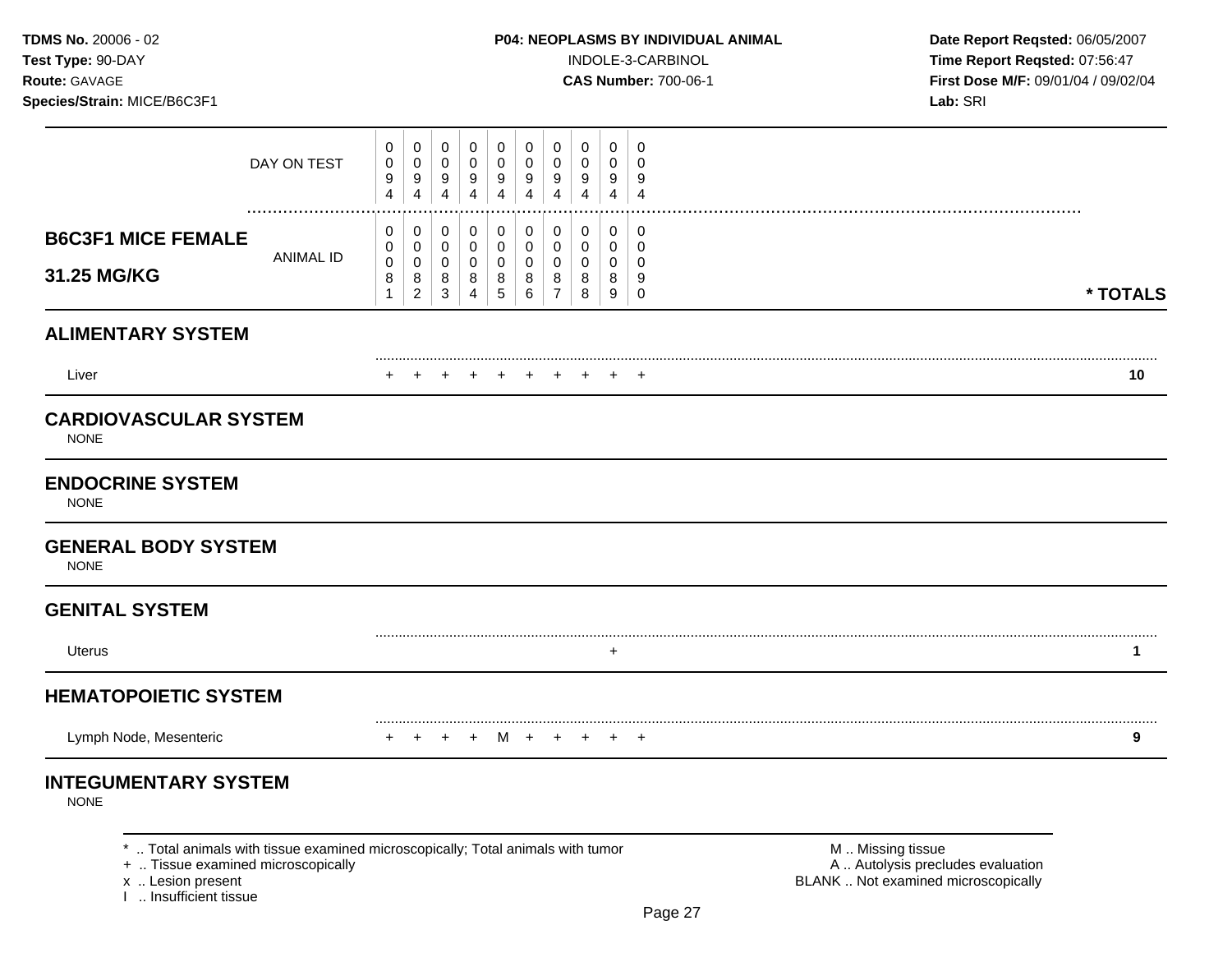**Test Type:**  $90-DAY$  **INDOLE-3-CARBINOL Time Report Reqsted: 07:56:47 Route:** GAVAGE **CAS Number:** 700-06-1 **First Dose M/F:** 09/01/04 / 09/02/04

|                                          | DAY ON TEST | 0<br>0<br>9<br>4 | U<br>v<br>9<br>4                | 9<br>4      | υ<br>9<br>4 | U<br>9<br>4      | U<br>У<br>4 | 9<br>4 | 0<br>U<br>9<br>4      | - 0<br>τ.<br>-9<br>-4           |
|------------------------------------------|-------------|------------------|---------------------------------|-------------|-------------|------------------|-------------|--------|-----------------------|---------------------------------|
| <b>B6C3F1 MICE FEMALE</b><br>31.25 MG/KG | ANIMAL ID   | 0<br>0<br>0<br>8 | U<br>v<br>v<br>8<br>$\sim$<br>∼ | υ<br>8<br>4 | υ<br>8<br>ັ | U<br>8<br>⌒<br>6 | 8           | 8<br>8 | 0<br>U<br>v<br>8<br>9 | -0<br>ഄ<br>-9<br>* TOTALS<br>ັບ |

### **MUSCULOSKELETAL SYSTEM**

NONE

### **NERVOUS SYSTEM**

NONE

### **RESPIRATORY SYSTEM**

NONE

## **SPECIAL SENSES SYSTEM**

NONE

### **URINARY SYSTEM**

NONE

### **SYSTEMIC LESIONS**

Multiple Organ **10** 

\* .. Total animals with tissue examined microscopically; Total animals with tumor **M** . Missing tissue M .. Missing tissue<br>  $\blacksquare$  . Tissue examined microscopically<br>  $\blacksquare$  . Autolysis precludes evaluation

+ .. Tissue examined microscopically

I .. Insufficient tissue

x .. Lesion present **BLANK** .. Not examined microscopically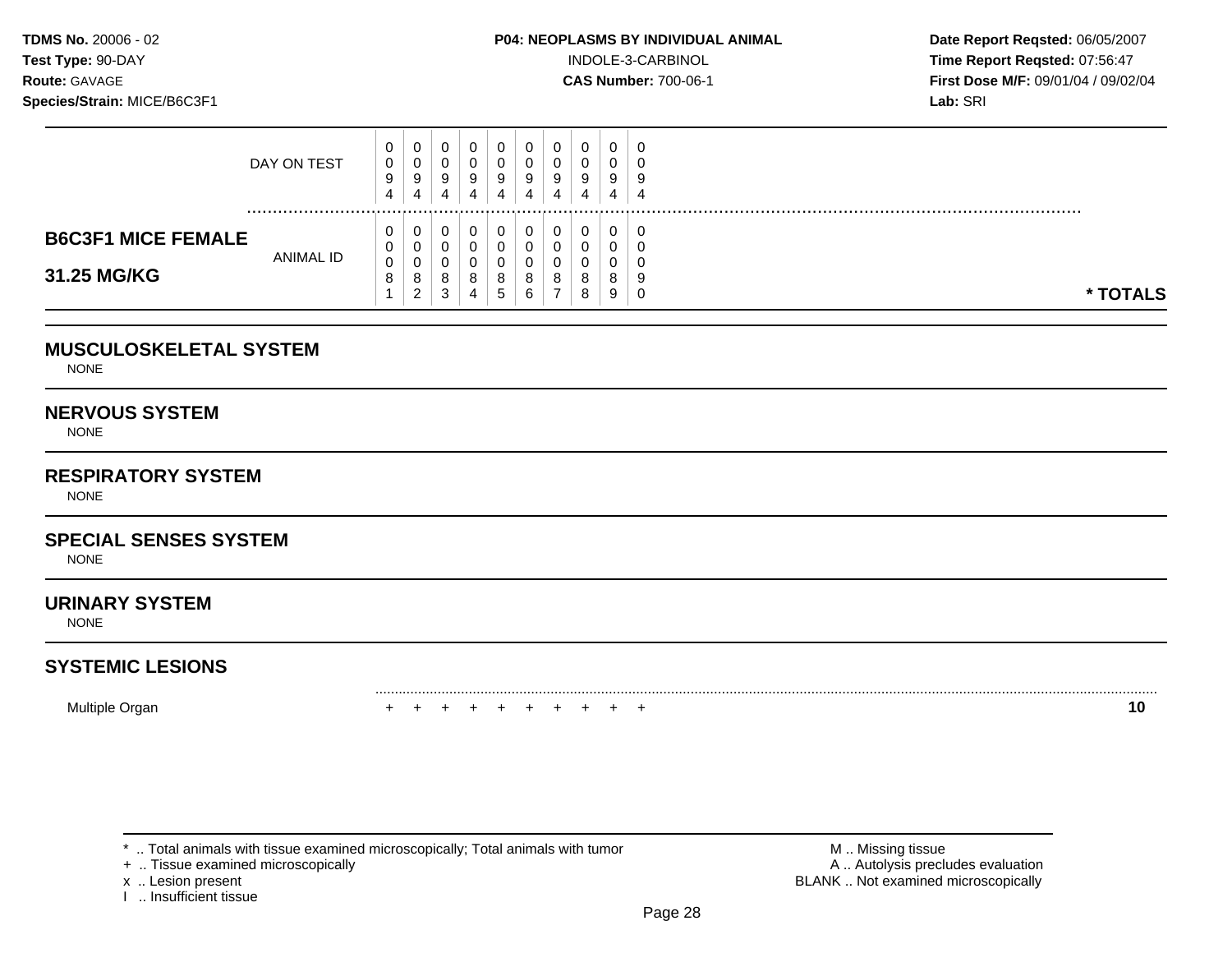**Test Type:** 90-DAY INDOLE-3-CARBINOL **Time Report Reqsted:** 07:56:47 **Route:** GAVAGE **CAS Number:** 700-06-1 **First Dose M/F:** 09/01/04 / 09/02/04

|                                             |                  | 0                                | 0                                               | 0                                                 | 0                                    | 0                                             | 0                     | 0                        | 0                | $\mathbf 0$                          | 0                |          |
|---------------------------------------------|------------------|----------------------------------|-------------------------------------------------|---------------------------------------------------|--------------------------------------|-----------------------------------------------|-----------------------|--------------------------|------------------|--------------------------------------|------------------|----------|
|                                             | DAY ON TEST      | 0<br>9                           | $\pmb{0}$<br>9                                  | $\mathbf 0$<br>9                                  | $\pmb{0}$<br>9                       | $\mathbf 0$<br>9                              | 0<br>9                | 0<br>9                   | 0<br>9           | 0<br>9                               | $\mathbf 0$<br>9 |          |
|                                             |                  | $\overline{4}$                   | $\overline{4}$                                  | 4                                                 | $\overline{4}$                       | $\overline{4}$                                | $\overline{4}$        | $\overline{4}$           | 4                | $\overline{4}$                       | $\overline{4}$   |          |
| <b>B6C3F1 MICE FEMALE</b>                   |                  | 0<br>0                           | $\mathbf 0$<br>0                                | $\mathbf 0$<br>$\mathbf 0$                        | $\mathbf 0$<br>$\mathbf 0$           | $\pmb{0}$<br>$\mathbf 0$                      | 0<br>0                | $\mathbf 0$<br>0         | 0<br>$\mathbf 0$ | $\pmb{0}$<br>0                       | 0<br>$\mathbf 0$ |          |
| <b>62.5 MG/KG</b>                           | <b>ANIMAL ID</b> | $\mathbf 0$<br>9<br>$\mathbf{1}$ | $\pmb{0}$<br>$\boldsymbol{9}$<br>$\overline{2}$ | $\mathbf 0$<br>$\boldsymbol{9}$<br>$\mathfrak{S}$ | $\mathbf 0$<br>$\boldsymbol{9}$<br>4 | $\mathbf 0$<br>$\boldsymbol{9}$<br>$\sqrt{5}$ | $\mathbf 0$<br>9<br>6 | 0<br>9<br>$\overline{7}$ | 0<br>9<br>8      | $\mathbf 0$<br>9<br>$\boldsymbol{9}$ | 0<br>$\mathbf 0$ | * TOTALS |
| <b>ALIMENTARY SYSTEM</b>                    |                  |                                  |                                                 |                                                   |                                      |                                               |                       |                          |                  |                                      |                  |          |
| Liver                                       |                  |                                  |                                                 |                                                   |                                      |                                               |                       |                          |                  | +                                    | $\pm$            | 10       |
| <b>CARDIOVASCULAR SYSTEM</b><br><b>NONE</b> |                  |                                  |                                                 |                                                   |                                      |                                               |                       |                          |                  |                                      |                  |          |
| <b>ENDOCRINE SYSTEM</b><br><b>NONE</b>      |                  |                                  |                                                 |                                                   |                                      |                                               |                       |                          |                  |                                      |                  |          |
| <b>GENERAL BODY SYSTEM</b><br><b>NONE</b>   |                  |                                  |                                                 |                                                   |                                      |                                               |                       |                          |                  |                                      |                  |          |
| <b>GENITAL SYSTEM</b><br><b>NONE</b>        |                  |                                  |                                                 |                                                   |                                      |                                               |                       |                          |                  |                                      |                  |          |
| <b>HEMATOPOIETIC SYSTEM</b>                 |                  |                                  |                                                 |                                                   |                                      |                                               |                       |                          |                  |                                      |                  |          |
| Lymph Node, Mesenteric                      |                  |                                  |                                                 | $\pm$                                             | $\ddot{}$                            | $\ddot{}$                                     | ÷                     |                          |                  | $\ddot{}$                            | $^{+}$           | 10       |
| <b>INTEGUMENTARY SYSTEM</b>                 |                  |                                  |                                                 |                                                   |                                      |                                               |                       |                          |                  |                                      |                  |          |
| <b>NONE</b>                                 |                  |                                  |                                                 |                                                   |                                      |                                               |                       |                          |                  |                                      |                  |          |

\* .. Total animals with tissue examined microscopically; Total animals with tumor  $\blacksquare$  M .. Missing tissue<br>
+ .. Tissue examined microscopically<br>
+ .. Tissue examined microscopically

x .. Lesion present<br>I .. Insufficient tissue

A .. Autolysis precludes evaluation BLANK .. Not examined microscopically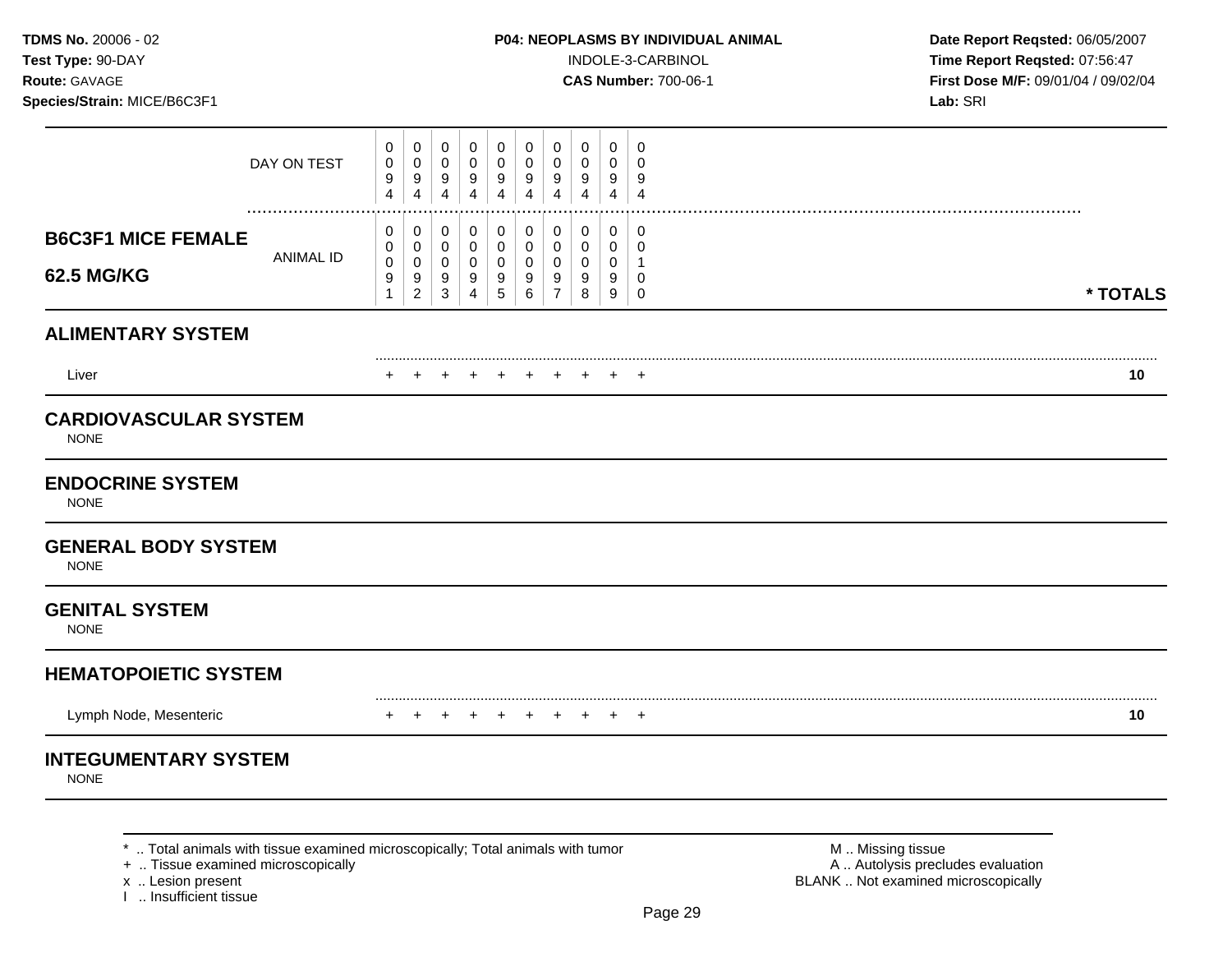**Test Type:**  $90-DAY$  **INDOLE-3-CARBINOL Time Report Reqsted: 07:56:47 Route:** GAVAGE **CAS Number:** 700-06-1 **First Dose M/F:** 09/01/04 / 09/02/04

|                           | DAY ON TEST | v<br>0<br>9<br>4   | U<br>U<br>9<br>4        | v<br>v<br>У<br>4   | 9 | 9<br>4            | 4 | U.<br>9<br>4 | 0<br>0<br>9<br>4 | U<br>v<br>9<br>4 | ÷.<br>4 |          |
|---------------------------|-------------|--------------------|-------------------------|--------------------|---|-------------------|---|--------------|------------------|------------------|---------|----------|
| <b>B6C3F1 MICE FEMALE</b> | ANIMAL ID   | v<br>v             | U<br>U                  | u                  |   |                   |   | 0            | 0<br>0           | U<br>ັ           |         |          |
| 62.5 MG/KG                |             | $\Omega$<br>◡<br>9 | U<br>9<br>C<br><u>.</u> | v<br>ಀ<br>r<br>- 3 | 9 | 9<br><sub>5</sub> |   | 9            | 0<br>9<br>8      | ν<br>9<br>9      |         | * TOTALS |

### **MUSCULOSKELETAL SYSTEM**

NONE

### **NERVOUS SYSTEM**

NONE

## **RESPIRATORY SYSTEM**

NONE

# **SPECIAL SENSES SYSTEM**

NONE

### **URINARY SYSTEM**

NONE

## **SYSTEMIC LESIONS**

Multiple Organ + + + + + + + + + + **10** 

\* .. Total animals with tissue examined microscopically; Total animals with tumor **M** . Missing tissue M .. Missing tissue<br>  $\blacksquare$  . Tissue examined microscopically

+ .. Tissue examined microscopically

I .. Insufficient tissue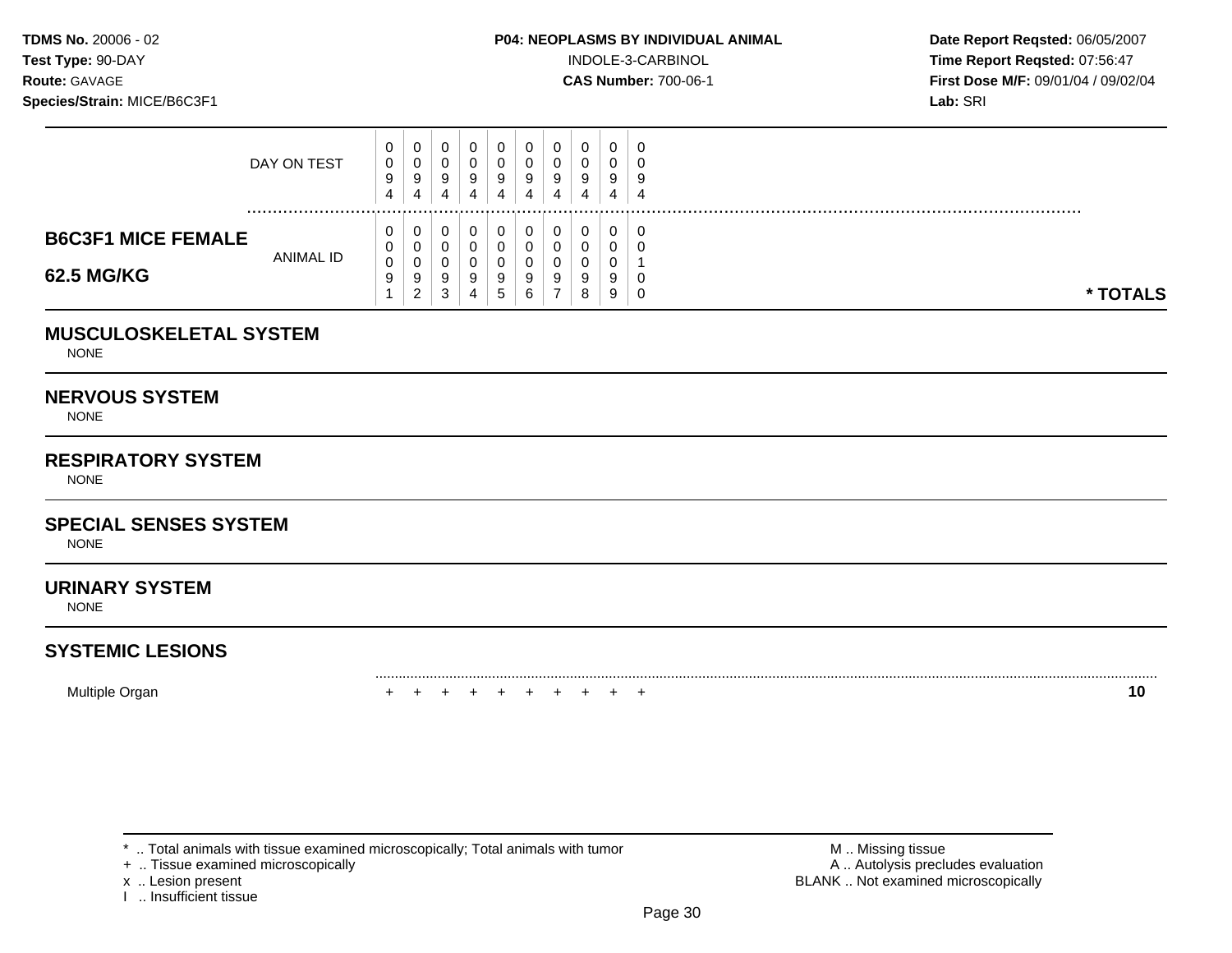**Test Type:** 90-DAY INDOLE-3-CARBINOL **Time Report Reqsted:** 07:56:47 **Route:** GAVAGE **CAS Number:** 700-06-1 **First Dose M/F:** 09/01/04 / 09/02/04

|                                               | DAY ON TEST                                                                       | 0<br>0<br>9<br>4                 | 0<br>0<br>9<br>4                   | 0<br>0<br>9<br>$\overline{4}$                       | $\mathbf 0$<br>$\mathbf 0$<br>9<br>$\overline{4}$       | 0<br>$\mathbf 0$<br>9<br>4                                                 | 0<br>0<br>9<br>$\overline{4}$                          | 0<br>0<br>9<br>$\overline{4}$                 | 0<br>0<br>9<br>$\overline{4}$ | 0<br>0<br>9<br>$\overline{4}$             | 0<br>$\mathbf 0$<br>9<br>$\overline{4}$        |                     |          |
|-----------------------------------------------|-----------------------------------------------------------------------------------|----------------------------------|------------------------------------|-----------------------------------------------------|---------------------------------------------------------|----------------------------------------------------------------------------|--------------------------------------------------------|-----------------------------------------------|-------------------------------|-------------------------------------------|------------------------------------------------|---------------------|----------|
| <b>B6C3F1 MICE FEMALE</b><br><b>125 MG/KG</b> | <br><b>ANIMAL ID</b>                                                              | 0<br>0<br>1<br>0<br>$\mathbf{1}$ | 0<br>0<br>1<br>0<br>$\overline{2}$ | 0<br>$\mathbf 0$<br>$\mathbf{1}$<br>0<br>$\sqrt{3}$ | 0<br>0<br>$\mathbf{1}$<br>$\mathbf 0$<br>$\overline{4}$ | $\mathbf 0$<br>$\mathbf 0$<br>$\mathbf{1}$<br>$\overline{0}$<br>$\sqrt{5}$ | 0<br>$\mathbf 0$<br>$\overline{1}$<br>$\mathbf 0$<br>6 | 0<br>0<br>$\mathbf{1}$<br>0<br>$\overline{7}$ | 0<br>0<br>1<br>0<br>8         | $\mathbf 0$<br>0<br>1<br>$\mathbf 0$<br>9 | 0<br>$\mathbf 0$<br>$\mathbf 1$<br>$\mathbf 0$ |                     | * TOTALS |
| <b>ALIMENTARY SYSTEM</b>                      |                                                                                   |                                  |                                    |                                                     |                                                         |                                                                            |                                                        |                                               |                               |                                           |                                                |                     |          |
| Liver                                         |                                                                                   |                                  |                                    |                                                     |                                                         |                                                                            |                                                        |                                               |                               |                                           |                                                |                     | 10       |
| <b>CARDIOVASCULAR SYSTEM</b><br><b>NONE</b>   |                                                                                   |                                  |                                    |                                                     |                                                         |                                                                            |                                                        |                                               |                               |                                           |                                                |                     |          |
| <b>ENDOCRINE SYSTEM</b><br><b>NONE</b>        |                                                                                   |                                  |                                    |                                                     |                                                         |                                                                            |                                                        |                                               |                               |                                           |                                                |                     |          |
| <b>GENERAL BODY SYSTEM</b><br><b>NONE</b>     |                                                                                   |                                  |                                    |                                                     |                                                         |                                                                            |                                                        |                                               |                               |                                           |                                                |                     |          |
| <b>GENITAL SYSTEM</b><br><b>NONE</b>          |                                                                                   |                                  |                                    |                                                     |                                                         |                                                                            |                                                        |                                               |                               |                                           |                                                |                     |          |
| <b>HEMATOPOIETIC SYSTEM</b>                   |                                                                                   |                                  |                                    |                                                     |                                                         |                                                                            |                                                        |                                               |                               |                                           |                                                |                     |          |
| Lymph Node, Mesenteric                        |                                                                                   |                                  |                                    |                                                     |                                                         |                                                                            | $+$                                                    |                                               |                               |                                           | $^+$                                           |                     | 10       |
| <b>INTEGUMENTARY SYSTEM</b><br><b>NONE</b>    |                                                                                   |                                  |                                    |                                                     |                                                         |                                                                            |                                                        |                                               |                               |                                           |                                                |                     |          |
|                                               | Tatal animals with tissue symmetry algorizacepted to Tatal spinsels with two sex- |                                  |                                    |                                                     |                                                         |                                                                            |                                                        |                                               |                               |                                           |                                                | $M = M_{\text{in}}$ |          |

+ .. Tissue examined microscopically<br>x .. Lesion present

I .. Insufficient tissue

.. Total animals with tissue examined microscopically; Total animals with tumor **Machinal and M .. Missing tissue**<br>A .. Autolysis precludes evaluation .. And Microscopically and the scopically; Total animals with tumor mor BLANK .. Not examined microscopically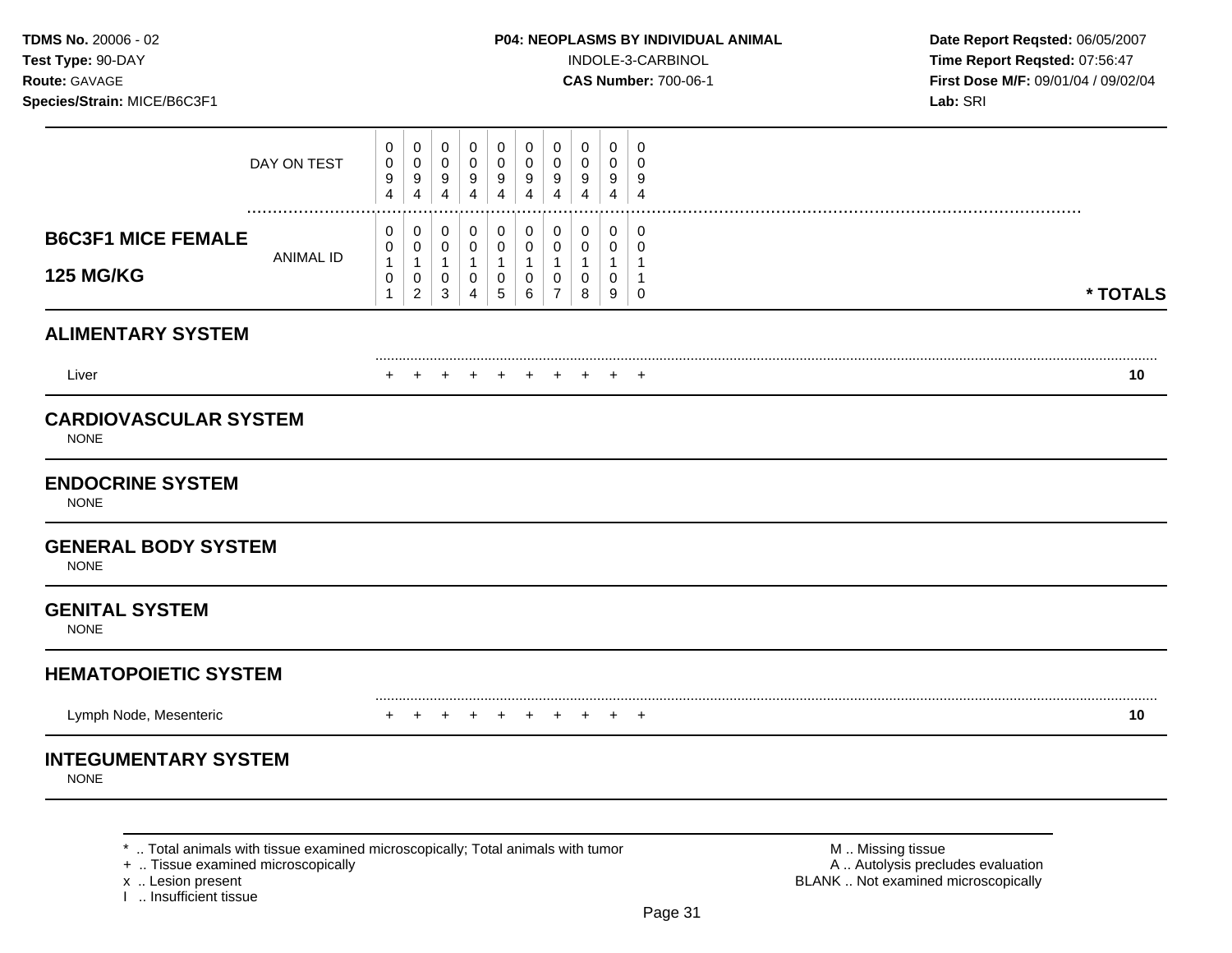**Test Type:**  $90-DAY$  **INDOLE-3-CARBINOL Time Report Reqsted: 07:56:47 Route:** GAVAGE **CAS Number:** 700-06-1 **First Dose M/F:** 09/01/04 / 09/02/04

|                           | DAY ON TEST | U.<br>0<br>9<br>4 | ◡<br>U<br>9<br>4   | v<br>ັບ<br>9 | 9 | 9<br>4       | ັບ<br>4 | 0<br>9<br>4 | 0<br>0<br>9<br>4 | U<br>ν<br>9<br>4 | 9<br>4 |          |
|---------------------------|-------------|-------------------|--------------------|--------------|---|--------------|---------|-------------|------------------|------------------|--------|----------|
| <b>B6C3F1 MICE FEMALE</b> | ANIMAL ID   | U<br><b>U</b>     | U<br>J             | v            |   |              |         | 0<br>0      | 0<br>0           | υ<br>u           |        |          |
| <b>125 MG/KG</b>          |             | v                 | U<br>ີ<br><u>.</u> | ັບ<br>c<br>చ |   | $\mathbf{p}$ |         | 0           | 0<br>8           | v<br>9           | J      | * TOTALS |

### **MUSCULOSKELETAL SYSTEM**

NONE

### **NERVOUS SYSTEM**

NONE

## **RESPIRATORY SYSTEM**

NONE

### **SPECIAL SENSES SYSTEM**

NONE

### **URINARY SYSTEM**

NONE

# **SYSTEMIC LESIONS**

Multiple Organ + + + + + + + + + + **10** 

+ .. Tissue examined microscopically

I .. Insufficient tissue

\* .. Total animals with tissue examined microscopically; Total animals with tumor **M** . Missing tissue M .. Missing tissue<br>  $\blacksquare$  . Tissue examined microscopically<br>  $\blacksquare$  . Autolysis precludes evaluation x .. Lesion present **BLANK** .. Not examined microscopically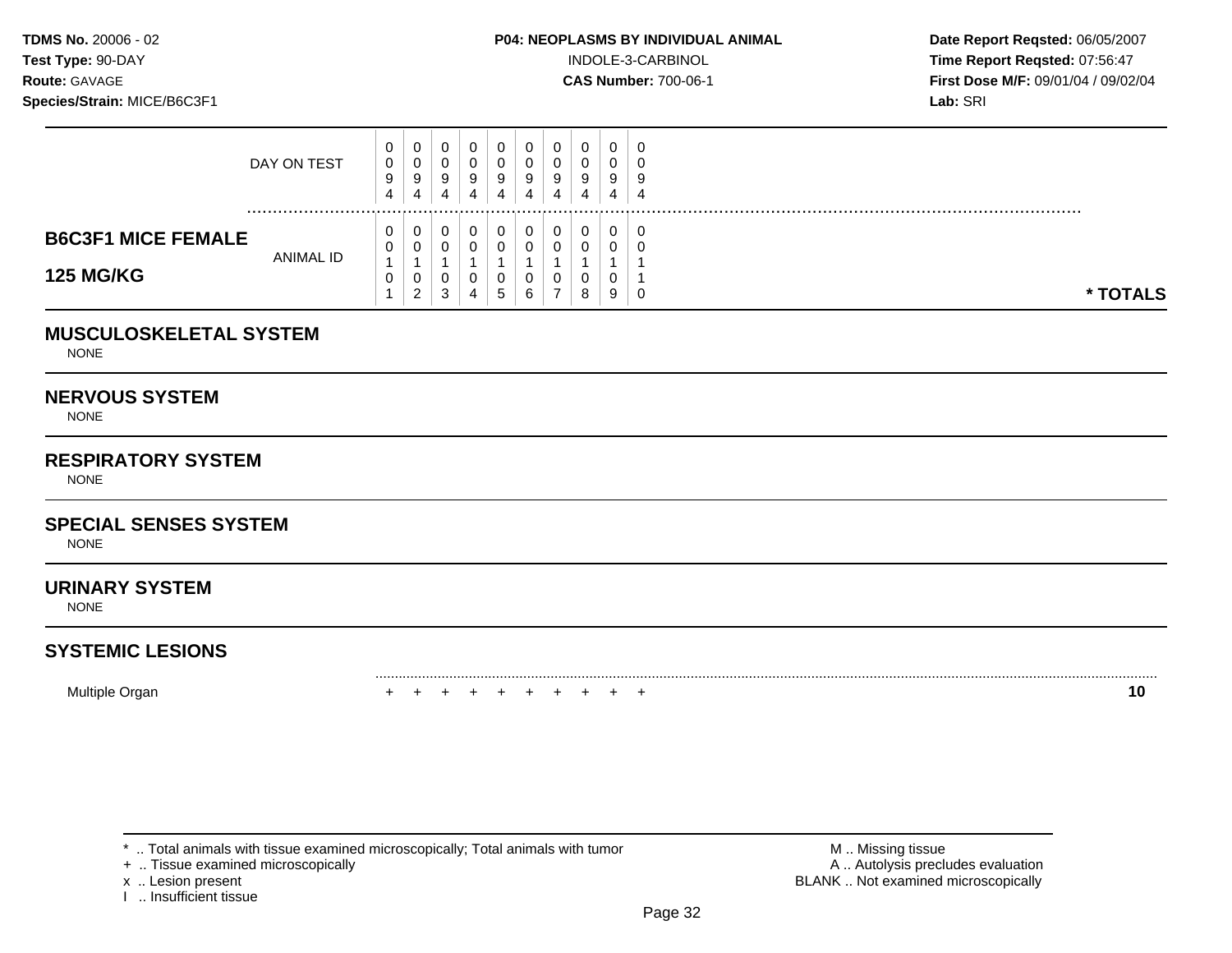TDMS No. 20006 - 02 Test Type: 90-DAY

# Route: GAVAGE

Species/Strain: MICE/B6C3F1

### INDOLE-3-CARBINOL

**CAS Number: 700-06-1** 

Date Report Reqsted: 06/05/2007 Time Report Reqsted: 07:56:47 First Dose M/F: 09/01/04 / 09/02/04 Lab: SRI

|                                               | DAY ON TEST      | $\boldsymbol{0}$<br>$\pmb{0}$<br>$\boldsymbol{9}$<br>4                 | 0<br>$\pmb{0}$<br>9<br>4                                                 | $\mathbf 0$<br>$\mathsf 0$<br>9<br>4               | 0<br>$\pmb{0}$<br>9<br>4                         | $\pmb{0}$<br>$\pmb{0}$<br>9<br>4                | 0<br>$\pmb{0}$<br>9<br>4            | 0<br>$\pmb{0}$<br>9<br>4              | 0<br>$\pmb{0}$<br>9<br>4 | 0<br>$\mathbf 0$<br>9<br>4 | 0<br>$\Omega$<br>9<br>$\overline{4}$          |          |
|-----------------------------------------------|------------------|------------------------------------------------------------------------|--------------------------------------------------------------------------|----------------------------------------------------|--------------------------------------------------|-------------------------------------------------|-------------------------------------|---------------------------------------|--------------------------|----------------------------|-----------------------------------------------|----------|
| <b>B6C3F1 MICE FEMALE</b><br><b>250 MG/KG</b> | <b>ANIMAL ID</b> | $\pmb{0}$<br>$\pmb{0}$<br>$\mathbf{1}$<br>$\mathbf{1}$<br>$\mathbf{1}$ | $\pmb{0}$<br>$\pmb{0}$<br>$\mathbf{1}$<br>$\mathbf{1}$<br>$\overline{c}$ | $\pmb{0}$<br>$\mathbf 0$<br>$\mathbf{1}$<br>1<br>3 | $\,0\,$<br>$\mathbf 0$<br>1<br>$\mathbf{1}$<br>4 | $\pmb{0}$<br>$\pmb{0}$<br>$\mathbf 1$<br>1<br>5 | $\pmb{0}$<br>$\mathbf 0$<br>-1<br>6 | $\pmb{0}$<br>0<br>1<br>$\overline{7}$ | $\pmb{0}$<br>0<br>1<br>8 | 0<br>0<br>1<br>9           | 0<br>0<br>-1<br>$\overline{c}$<br>$\mathbf 0$ | * TOTALS |
| <b>ALIMENTARY SYSTEM</b>                      |                  |                                                                        |                                                                          |                                                    |                                                  |                                                 |                                     |                                       |                          |                            |                                               |          |
| Esophagus                                     |                  |                                                                        |                                                                          |                                                    |                                                  |                                                 |                                     |                                       |                          |                            |                                               | 10       |
| Gallbladder                                   |                  |                                                                        |                                                                          |                                                    |                                                  |                                                 |                                     |                                       |                          |                            |                                               | 10       |
| Intestine Large, Cecum                        |                  |                                                                        |                                                                          |                                                    |                                                  |                                                 |                                     |                                       |                          |                            |                                               | 10       |
| Intestine Large, Colon                        |                  |                                                                        |                                                                          |                                                    |                                                  |                                                 |                                     |                                       |                          |                            | $\pm$                                         | 10       |
| Intestine Large, Rectum                       |                  |                                                                        |                                                                          |                                                    |                                                  |                                                 |                                     |                                       |                          |                            | $\ddot{}$                                     | 10       |
| Intestine Small, Duodenum                     |                  |                                                                        |                                                                          |                                                    |                                                  |                                                 |                                     |                                       |                          |                            |                                               | 10       |
| Intestine Small, Ileum                        |                  |                                                                        |                                                                          |                                                    |                                                  |                                                 |                                     |                                       |                          |                            | ÷                                             | 10       |
| Intestine Small, Jejunum                      |                  |                                                                        |                                                                          |                                                    |                                                  |                                                 |                                     |                                       |                          |                            | $\ddot{}$                                     | 10       |
| Liver                                         |                  |                                                                        |                                                                          |                                                    |                                                  |                                                 |                                     |                                       |                          |                            | ÷.                                            | 10       |
| Pancreas                                      |                  |                                                                        |                                                                          |                                                    |                                                  |                                                 |                                     |                                       |                          |                            |                                               | 10       |
| Salivary Glands                               |                  |                                                                        |                                                                          |                                                    |                                                  |                                                 |                                     |                                       |                          |                            |                                               | 10       |
| Stomach, Forestomach                          |                  |                                                                        |                                                                          |                                                    |                                                  |                                                 |                                     |                                       |                          |                            | ÷                                             | 10       |

\* .. Total animals with tissue examined microscopically; Total animals with tumor

+ .. Tissue examined microscopically

x .. Lesion present<br>I .. Insufficient tissue

M .. Missing tissue<br>A .. Autolysis precludes evaluation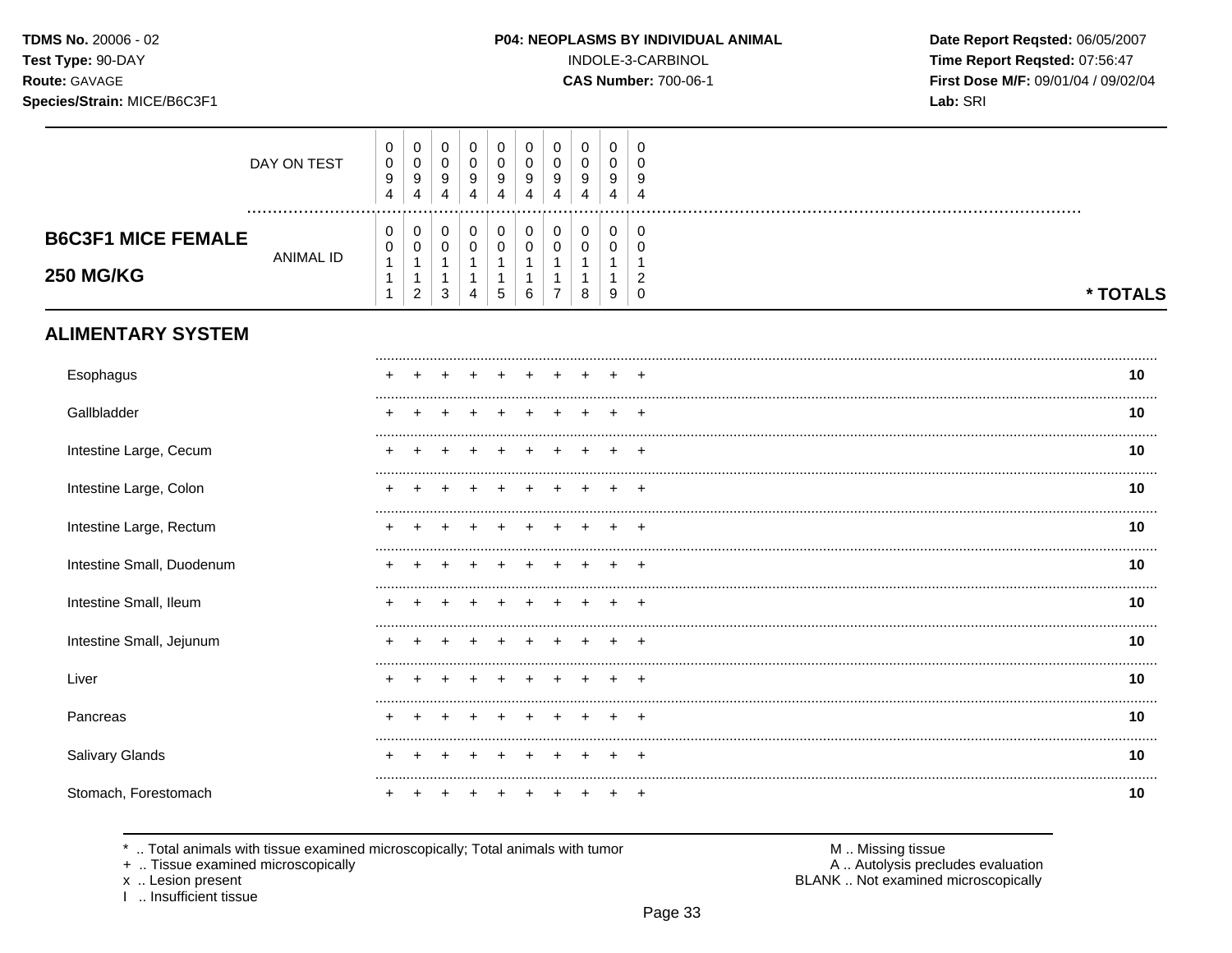Species/Strain: MICE/B6C3F1

### P04: NEOPLASMS BY INDIVIDUAL ANIMAL

INDOLE-3-CARBINOL

**CAS Number: 700-06-1** 

Date Report Reqsted: 06/05/2007 Time Report Reqsted: 07:56:47 First Dose M/F: 09/01/04 / 09/02/04 Lab: SRI

|                                               | DAY ON TEST      | $\mathbf 0$<br>$\pmb{0}$<br>$\boldsymbol{9}$<br>$\overline{4}$ | $\mathbf 0$<br>$\overline{0}$<br>9<br>$\overline{4}$ | $\mathbf 0$<br>$\mathbf 0$<br>9<br>4 | 0<br>0<br>9<br>Δ                                  | 0<br>0<br>9           | 0<br>0<br>9<br>Δ | 0<br>0<br>9 | 0<br>0<br>9<br>Δ      | 0<br>0<br>9<br>4 | 0<br>$\Omega$<br>9<br>Δ            |          |
|-----------------------------------------------|------------------|----------------------------------------------------------------|------------------------------------------------------|--------------------------------------|---------------------------------------------------|-----------------------|------------------|-------------|-----------------------|------------------|------------------------------------|----------|
| <b>B6C3F1 MICE FEMALE</b><br><b>250 MG/KG</b> | <b>ANIMAL ID</b> | 0<br>$\pmb{0}$<br>$\mathbf{1}$<br>1<br>1                       | 0<br>0<br>$\mathbf{1}$<br>1<br>$\overline{c}$        | 0<br>$\pmb{0}$<br>1<br>1<br>3        | 0<br>$\mathbf 0$<br>$\overline{\mathbf{1}}$<br>-1 | 0<br>$\mathbf 0$<br>5 | 0<br>0<br>6      | 0<br>0      | 0<br>$\mathbf 0$<br>8 | 0<br>0<br>9      | 0<br><sup>0</sup><br>2<br>$\Omega$ | * TOTALS |
| Stomach, Glandular                            |                  |                                                                |                                                      |                                      |                                                   |                       |                  |             |                       |                  |                                    | 10       |
| <b>CARDIOVASCULAR SYSTEM</b>                  |                  |                                                                |                                                      |                                      |                                                   |                       |                  |             |                       |                  |                                    |          |
| <b>Blood Vessel</b>                           |                  | +                                                              |                                                      |                                      |                                                   |                       |                  | ÷           |                       |                  |                                    | 2        |
| Heart                                         |                  |                                                                |                                                      |                                      |                                                   |                       |                  |             |                       |                  |                                    | 10       |
| <b>ENDOCRINE SYSTEM</b>                       |                  |                                                                |                                                      |                                      |                                                   |                       |                  |             |                       |                  |                                    |          |
| <b>Adrenal Cortex</b>                         |                  |                                                                |                                                      |                                      |                                                   |                       |                  |             |                       |                  |                                    | 10       |
| Adrenal Medulla                               |                  |                                                                |                                                      |                                      |                                                   |                       |                  |             |                       |                  |                                    | 10       |
| Islets, Pancreatic                            |                  |                                                                |                                                      |                                      |                                                   |                       |                  |             |                       |                  |                                    | 10       |
| Parathyroid Gland                             |                  |                                                                |                                                      |                                      |                                                   | $\ddot{}$             | $\div$           | $\ddot{}$   |                       | M +              | $+$                                | 9        |
| <b>Pituitary Gland</b>                        |                  |                                                                |                                                      |                                      |                                                   |                       |                  |             |                       |                  |                                    | 10       |
| <b>Thyroid Gland</b>                          |                  |                                                                |                                                      |                                      |                                                   |                       |                  |             |                       |                  | $\pm$                              | 10       |

# **GENERAL BODY SYSTEM**

**NONE** 

\* .. Total animals with tissue examined microscopically; Total animals with tumor

+ .. Tissue examined microscopically

x .. Lesion present<br>I .. Insufficient tissue

M .. Missing tissue A .. Autolysis precludes evaluation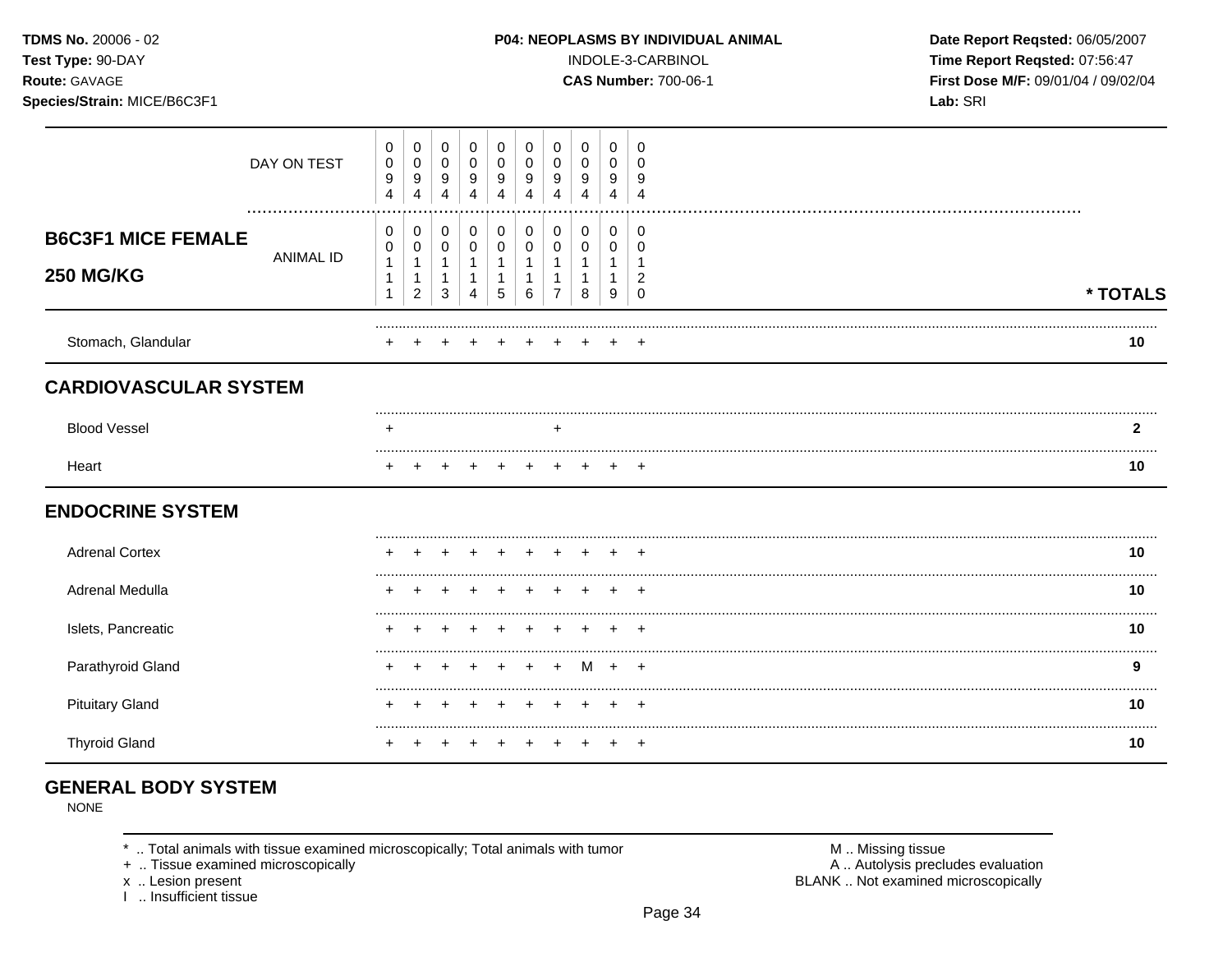### Species/Strain: MICE/B6C3F1

INDOLE-3-CARBINOL

**CAS Number: 700-06-1** 

Date Report Reqsted: 06/05/2007 Time Report Reqsted: 07:56:47 First Dose M/F: 09/01/04 / 09/02/04 Lab: SRI

| DAY ON TEST                                                                                                                                                       | 0<br>$\mathsf 0$<br>$\boldsymbol{9}$<br>4             | $\pmb{0}$<br>$\mathbf 0$<br>$\boldsymbol{9}$<br>$\overline{4}$ | 0<br>$\pmb{0}$<br>9<br>$\overline{4}$                          | $\mathbf 0$<br>$\pmb{0}$<br>9<br>4                  | $\mathbf 0$<br>$\mathbf 0$<br>9<br>4                         | 0<br>0<br>9<br>4                            | 0<br>$\mathbf 0$<br>9<br>4                            | 0<br>$\mathbf 0$<br>$\boldsymbol{9}$<br>4 | 0<br>$\pmb{0}$<br>9<br>$\overline{4}$                              | $\mathbf 0$<br>$\mathbf 0$<br>9<br>$\overline{4}$       |                                                                                               |          |
|-------------------------------------------------------------------------------------------------------------------------------------------------------------------|-------------------------------------------------------|----------------------------------------------------------------|----------------------------------------------------------------|-----------------------------------------------------|--------------------------------------------------------------|---------------------------------------------|-------------------------------------------------------|-------------------------------------------|--------------------------------------------------------------------|---------------------------------------------------------|-----------------------------------------------------------------------------------------------|----------|
| <b>B6C3F1 MICE FEMALE</b><br><b>ANIMAL ID</b><br><b>250 MG/KG</b>                                                                                                 | 0<br>0<br>$\mathbf{1}$<br>$\mathbf 1$<br>$\mathbf{1}$ | 0<br>$\pmb{0}$<br>$\mathbf{1}$<br>1<br>$\overline{c}$          | 0<br>$\pmb{0}$<br>$\mathbf{1}$<br>$\mathbf{1}$<br>$\mathbf{3}$ | 0<br>$\pmb{0}$<br>$\mathbf{1}$<br>$\mathbf{1}$<br>4 | 0<br>$\pmb{0}$<br>$\mathbf{1}$<br>$\mathbf{1}$<br>$\sqrt{5}$ | 0<br>0<br>$\mathbf{1}$<br>$\mathbf{1}$<br>6 | 0<br>$\pmb{0}$<br>$\mathbf{1}$<br>1<br>$\overline{7}$ | 0<br>$\pmb{0}$<br>$\mathbf{1}$<br>1<br>8  | 0<br>$\pmb{0}$<br>$\mathbf{1}$<br>$\mathbf{1}$<br>$\boldsymbol{9}$ | 0<br>0<br>$\mathbf{1}$<br>$\overline{2}$<br>$\mathbf 0$ |                                                                                               | * TOTALS |
| <b>GENITAL SYSTEM</b>                                                                                                                                             |                                                       |                                                                |                                                                |                                                     |                                                              |                                             |                                                       |                                           |                                                                    |                                                         |                                                                                               |          |
| <b>Clitoral Gland</b>                                                                                                                                             |                                                       |                                                                |                                                                |                                                     |                                                              |                                             |                                                       |                                           |                                                                    |                                                         |                                                                                               | 10       |
| Ovary                                                                                                                                                             |                                                       |                                                                |                                                                |                                                     |                                                              |                                             |                                                       |                                           |                                                                    |                                                         |                                                                                               | 10       |
| <b>Uterus</b>                                                                                                                                                     |                                                       |                                                                |                                                                |                                                     |                                                              |                                             |                                                       |                                           |                                                                    |                                                         |                                                                                               | 10       |
| <b>HEMATOPOIETIC SYSTEM</b>                                                                                                                                       |                                                       |                                                                |                                                                |                                                     |                                                              |                                             |                                                       |                                           |                                                                    |                                                         |                                                                                               |          |
| <b>Bone Marrow</b>                                                                                                                                                |                                                       |                                                                |                                                                |                                                     |                                                              |                                             |                                                       |                                           |                                                                    |                                                         |                                                                                               | 10       |
| Lymph Node, Mandibular                                                                                                                                            |                                                       |                                                                |                                                                |                                                     |                                                              |                                             |                                                       |                                           |                                                                    |                                                         |                                                                                               | 10       |
| Lymph Node, Mesenteric                                                                                                                                            |                                                       |                                                                |                                                                |                                                     |                                                              |                                             |                                                       |                                           |                                                                    |                                                         |                                                                                               | 10       |
| Spleen                                                                                                                                                            |                                                       |                                                                |                                                                |                                                     |                                                              |                                             |                                                       |                                           |                                                                    |                                                         |                                                                                               | 10       |
| Thymus                                                                                                                                                            |                                                       |                                                                |                                                                |                                                     |                                                              | ÷                                           |                                                       |                                           | $\pm$                                                              | $\overline{+}$                                          |                                                                                               | 10       |
| <b>INTEGUMENTARY SYSTEM</b>                                                                                                                                       |                                                       |                                                                |                                                                |                                                     |                                                              |                                             |                                                       |                                           |                                                                    |                                                         |                                                                                               |          |
| Mammary Gland                                                                                                                                                     |                                                       |                                                                |                                                                |                                                     |                                                              |                                             |                                                       |                                           |                                                                    | $\pm$                                                   |                                                                                               | 10       |
| Total animals with tissue examined microscopically; Total animals with tumor<br>+  Tissue examined microscopically<br>x  Lesion present<br>I  Insufficient tissue |                                                       |                                                                |                                                                |                                                     |                                                              |                                             |                                                       |                                           |                                                                    |                                                         | M  Missing tissue<br>A  Autolysis precludes evaluation<br>BLANK  Not examined microscopically |          |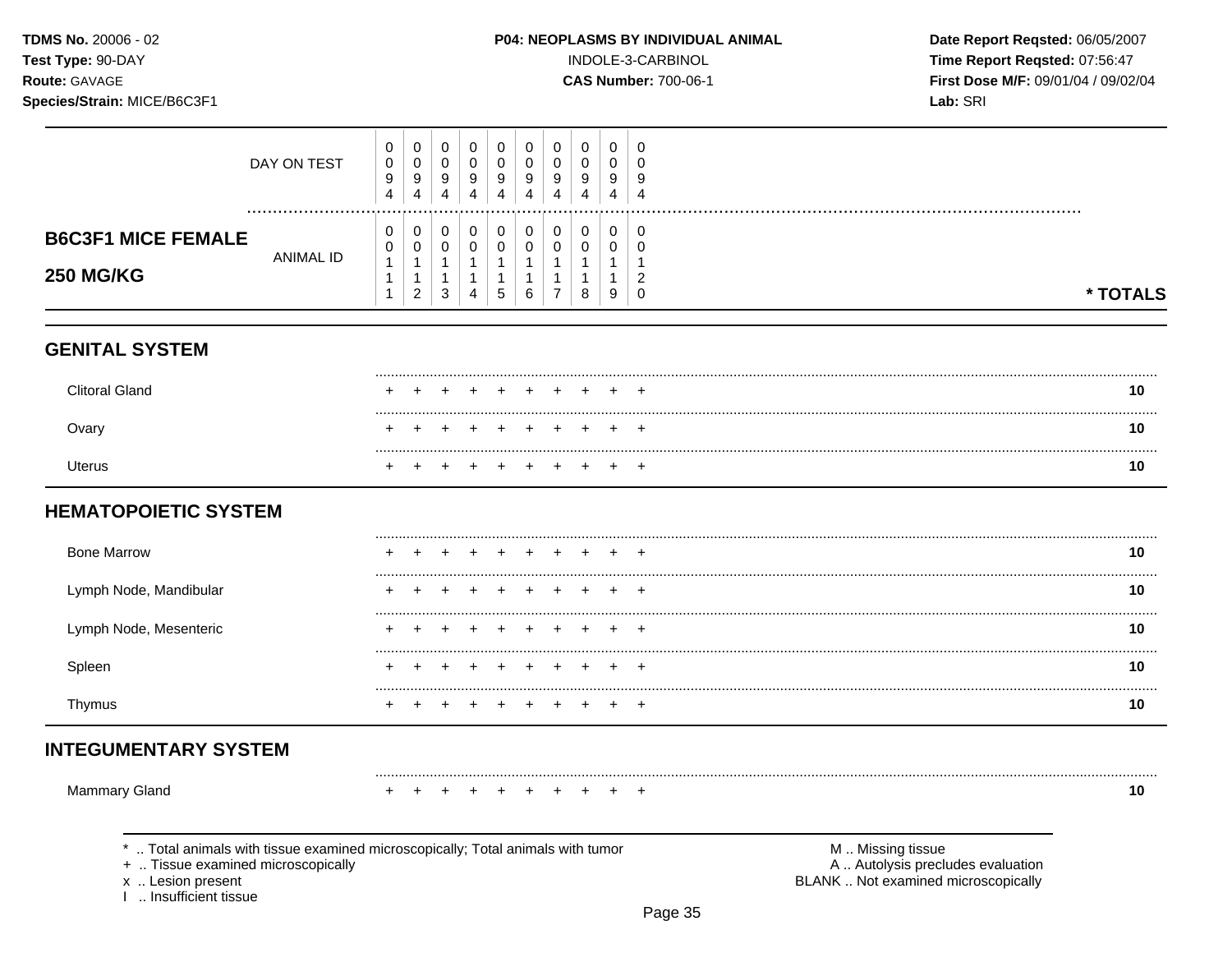TDMS No. 20006 - 02 Test Type: 90-DAY

Species/Strain: MICE/B6C3F1

Route: GAVAGE

### P04: NEOPLASMS BY INDIVIDUAL ANIMAL

INDOLE-3-CARBINOL

**CAS Number: 700-06-1** 

Date Report Reqsted: 06/05/2007 Time Report Reqsted: 07:56:47 First Dose M/F: 09/01/04 / 09/02/04 Lab: SRI

|                                                                                                                                                                   | DAY ON TEST      | 0<br>$\pmb{0}$<br>9<br>$\overline{4}$    | $\mathbf 0$<br>$\mathbf 0$<br>$\boldsymbol{9}$<br>$\overline{4}$       | $\pmb{0}$<br>$\pmb{0}$<br>$\boldsymbol{9}$<br>$\overline{4}$ | $\mathbf 0$<br>$\pmb{0}$<br>9<br>$\overline{4}$                            | 0<br>$\mathbf 0$<br>9<br>$\overline{4}$     | 0<br>$\mathbf 0$<br>9<br>4                                    | 0<br>$\mathbf 0$<br>9<br>4                               | 0<br>$\mathbf 0$<br>9<br>$\overline{4}$             | $\mathbf 0$<br>$\mathbf 0$<br>9<br>4                            | 0<br>$\Omega$<br>9<br>$\overline{4}$                           |                                                                                               |          |
|-------------------------------------------------------------------------------------------------------------------------------------------------------------------|------------------|------------------------------------------|------------------------------------------------------------------------|--------------------------------------------------------------|----------------------------------------------------------------------------|---------------------------------------------|---------------------------------------------------------------|----------------------------------------------------------|-----------------------------------------------------|-----------------------------------------------------------------|----------------------------------------------------------------|-----------------------------------------------------------------------------------------------|----------|
| <b>B6C3F1 MICE FEMALE</b><br><b>250 MG/KG</b>                                                                                                                     | <b>ANIMAL ID</b> | 0<br>$\pmb{0}$<br>$\mathbf{1}$<br>1<br>1 | $\,0\,$<br>$\pmb{0}$<br>$\mathbf{1}$<br>$\mathbf{1}$<br>$\overline{c}$ | 0<br>$\pmb{0}$<br>$\mathbf{1}$<br>$\mathbf{1}$<br>3          | $\pmb{0}$<br>$\mathbf 0$<br>$\mathbf{1}$<br>$\mathbf{1}$<br>$\overline{4}$ | 0<br>0<br>$\mathbf{1}$<br>$\mathbf{1}$<br>5 | $\pmb{0}$<br>$\mathbf 0$<br>$\mathbf{1}$<br>$\mathbf{1}$<br>6 | 0<br>0<br>$\mathbf{1}$<br>$\mathbf{1}$<br>$\overline{7}$ | $\pmb{0}$<br>0<br>$\mathbf{1}$<br>$\mathbf{1}$<br>8 | $\mathbf 0$<br>$\mathbf 0$<br>$\mathbf{1}$<br>$\mathbf{1}$<br>9 | 0<br>$\mathbf 0$<br>$\mathbf{1}$<br>$\overline{2}$<br>$\Omega$ |                                                                                               | * TOTALS |
| Skin                                                                                                                                                              |                  |                                          |                                                                        |                                                              |                                                                            |                                             |                                                               |                                                          |                                                     |                                                                 |                                                                |                                                                                               | 10       |
| <b>MUSCULOSKELETAL SYSTEM</b>                                                                                                                                     |                  |                                          |                                                                        |                                                              |                                                                            |                                             |                                                               |                                                          |                                                     |                                                                 |                                                                |                                                                                               |          |
| <b>Bone</b>                                                                                                                                                       |                  |                                          |                                                                        |                                                              |                                                                            |                                             |                                                               |                                                          |                                                     |                                                                 |                                                                |                                                                                               | 10       |
| <b>NERVOUS SYSTEM</b>                                                                                                                                             |                  |                                          |                                                                        |                                                              |                                                                            |                                             |                                                               |                                                          |                                                     |                                                                 |                                                                |                                                                                               |          |
| <b>Brain</b>                                                                                                                                                      |                  |                                          |                                                                        |                                                              |                                                                            |                                             |                                                               |                                                          |                                                     |                                                                 |                                                                |                                                                                               | 10       |
| <b>RESPIRATORY SYSTEM</b>                                                                                                                                         |                  |                                          |                                                                        |                                                              |                                                                            |                                             |                                                               |                                                          |                                                     |                                                                 |                                                                |                                                                                               |          |
| Lung                                                                                                                                                              |                  |                                          |                                                                        |                                                              |                                                                            |                                             |                                                               |                                                          |                                                     |                                                                 |                                                                |                                                                                               | 10       |
| Nose                                                                                                                                                              |                  |                                          |                                                                        |                                                              |                                                                            |                                             |                                                               |                                                          |                                                     |                                                                 |                                                                |                                                                                               | 10       |
| Trachea                                                                                                                                                           |                  |                                          |                                                                        |                                                              |                                                                            |                                             |                                                               |                                                          |                                                     |                                                                 | +                                                              |                                                                                               | 10       |
| <b>SPECIAL SENSES SYSTEM</b>                                                                                                                                      |                  |                                          |                                                                        |                                                              |                                                                            |                                             |                                                               |                                                          |                                                     |                                                                 |                                                                |                                                                                               |          |
| Eye                                                                                                                                                               |                  |                                          |                                                                        | $\ddot{}$                                                    | $\ddot{}$                                                                  | $\ddot{}$                                   | $\div$                                                        | ÷                                                        | $\div$                                              | $\div$                                                          | $\overline{1}$                                                 |                                                                                               | 10       |
| Harderian Gland                                                                                                                                                   |                  |                                          |                                                                        |                                                              |                                                                            |                                             |                                                               |                                                          |                                                     |                                                                 | <u>+</u>                                                       |                                                                                               | 10       |
| Total animals with tissue examined microscopically; Total animals with tumor<br>+  Tissue examined microscopically<br>x  Lesion present<br>I  Insufficient tissue |                  |                                          |                                                                        |                                                              |                                                                            |                                             |                                                               |                                                          |                                                     |                                                                 |                                                                | M  Missing tissue<br>A  Autolysis precludes evaluation<br>BLANK  Not examined microscopically |          |